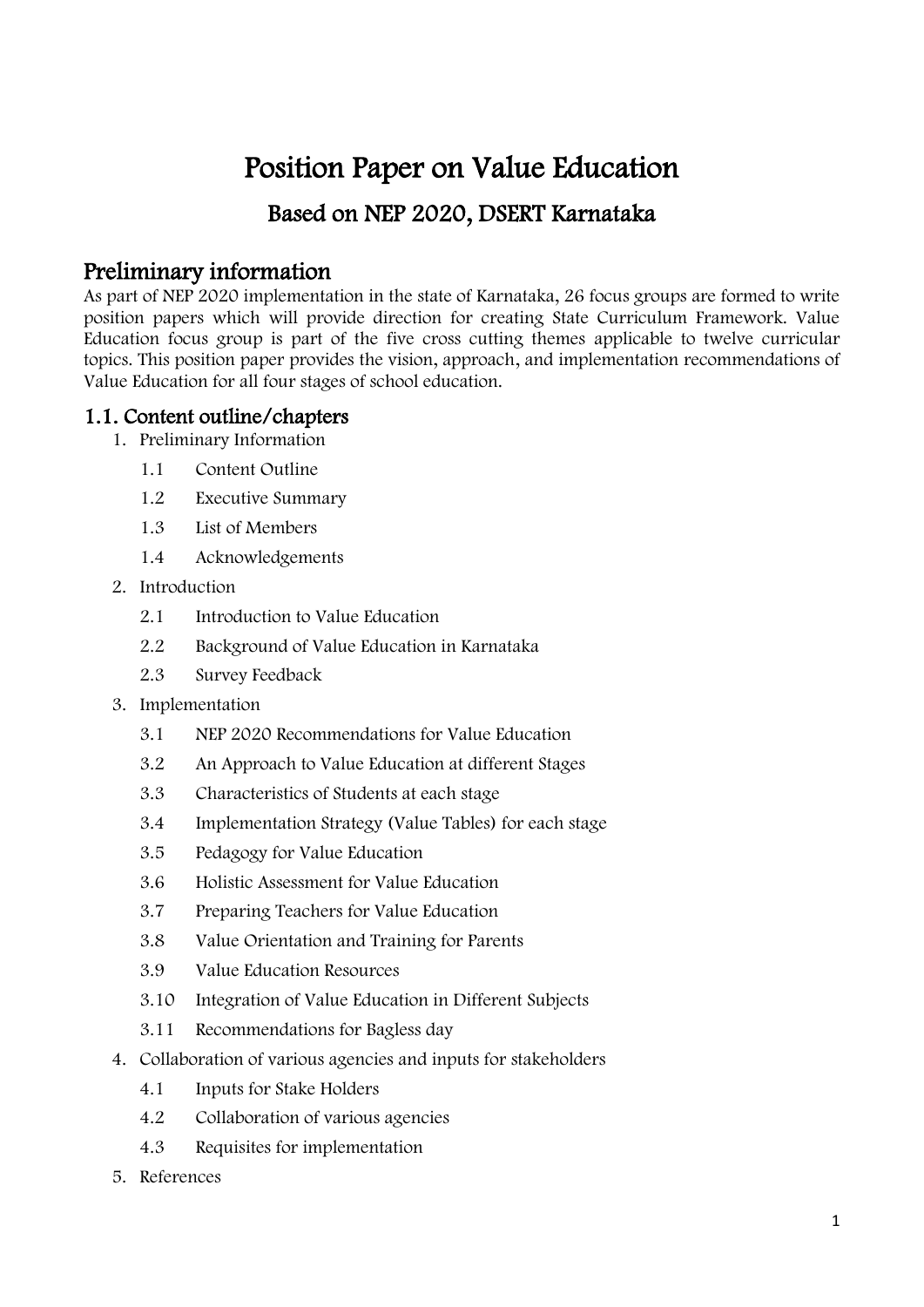### 1.2. Executive Summary

Humans aspire for greater purpose in life beyond survival, education should build the foundation for individuals to explore and lead meaningful life. Accomplished Individuals working beyond self contributes for loving family, harmonious society, prosperous nation, and sustainable & progressive Humanity. It is imperative to inculcate Individual, social, national, and universal human values from early age. National education policies and successive curriculum frameworks have emphasized the need for value education and provided recommendations attuned to the contemporary needs of our society. The National Education Policy 2020 states the "aim of education will not only be cognitive development, but also building character and creating holistic and well-rounded individuals equipped with the key 21st century skills" [NEP 2020 P4.4]. In this paper an attempt is made to understand the need of value education in the context of current society dominated by technology advancements in the inter-connected global communities. Survey feedback and consultations were done to understand effectiveness of various implementation strategies and programs for value education in the state of Karnataka. Detailed study of successful programs from different state education departments and private non-governmental organizations was done to know the parameters and its impact on value formation in children. Key findings from the study points at following things:

- o Teachers are most important for effective implementation of Value education. They need to understand the importance of values in life and consequence of not inculcating them in school education
- o Curriculum must be simple; teachers must feel it is easy to implement
- o School environment plays an important role in development of values in children. Everyone in the school should practice what they preach
- o Partnering with parents is essential as children observe and learn from behavior of parents and other members of family at home
- o Rapid advancements in Science & Technology and Economy are empowering human beings in an unprecedented way. Mass and social media have great impact on the children, strong efforts are required to keep away the negative influence and build strong foundation of values.

Considering the diversity of schools in Karnataka, characteristics of children at each stage and focus on teachers, this paper proposes a simple structure of ten core values (Truth, Right Conduct, Love, Peace, non-Violence, Patriotism, Spirit of Oneness, Spirit of Service, Environment Consciousness and Mindfulness) developed progressively from foundation stage to class 12. Based on the recommendations of NEP 2020 [DNEP P4.6.8.1] and experience of experts, it is proposed to have combination of direct and indirect approach to value education. Dedicated two periods per week are recommended to focus on intellectual base of the values and conduct discussions, narrate stories, perform activities, work on projects, and assess the development of values in children. To understand the application of values in real life and practice them, it is important to integrate values in Sports, Languages, social science, arts, maths and science education. Four types of teaching-learning resources must be created for value education, Activity book for children, handbook for teachers, integrated textbooks and lesson plans for all subjects and manual for parents.

This Paper proposes stage wise value table giving details of the age specific aspects for each value, related pedagogy and assessment methods. Recommendations are given for preparing in-service teachers and the content for integrated teacher education program. Children at each stage need specific support from parents and members of family for value formation. Paper specifies the needs of children at foundation, preparatory, middle and secondary stage, expectations from parents and guidance for parents to live values every-day. Paper emphasizes the importance of value based behaviour from education department officials who work with schoolteachers and principal. They are role models to set the culture of values, which is carried to every school.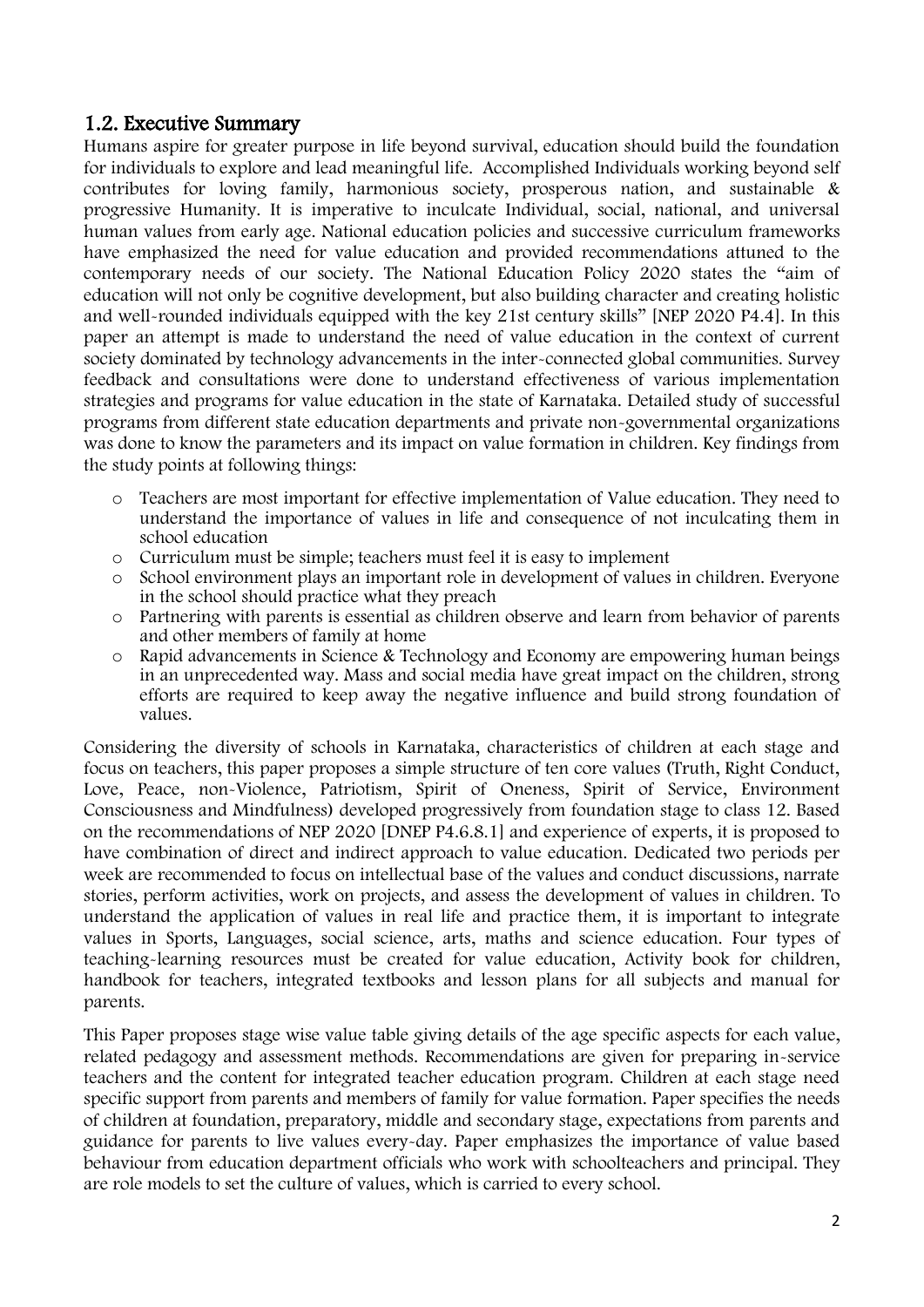"Value of the month" is a special recommendation of this paper to involve all government agencies in creating the environment of 'value based living' in the state, through state media, government programs and inspiration from leaders.

## 1.3. List of members of the focus groups

Shri. Gajanan Londhe, Executive Director Samvit Research Foundation

Shri. Venkateshwarulu, Chairman, Sri Sathya Sai Loka Seva Gurukulam, Muddenahalli

Dr Anju Gandhi, Academic Consultant, SSRVM Trust, Art of Living Teacher

Dr Sr Chrisia Laura Pinto, Department of Education, Mangaluru University

Dr Ashok Kamath, State Resource Person, Senior Prof. DIET Udupi

Shri Krishna Hebbale, Secretary Meru Foundation for Indic Arts

Dr Raghavendra Pai, Secretary Vedavyasa Yogapratishthana, Mysuru

Smt Shobha G, Director Nava karnataka manava haku mathu voratagarara sanga

Smt Vijaya Kulkarni, ADPI KTBS, Bangalore

Shri. M P Madegowda, Managing Director KTBS, Nodal Officer

### 1.4. Acknowledgement

Many people have contributed directly and indirectly in writing of this position paper. Principal and staff of Vidya vardhak Sangha, MES Kishor Kendra, Purna Pradnya and Vani Educational Society shared their experience about value education activities in their schools. Academic team of Sri Satya Sai loka seva gurukulam, Art of living and Sri Rajaram HR shared valuable inputs. Members of ECCE, Languages and Health & Wellbeing position paper focus group shared valuable inputs. Smt Sarita Chandan provided Translation support for sections written in Kannada. More than 3500 survey respondents shared their views about value education. Karnataka NEP taskforce members and DSERT NEP team provided directions for the work and KTBS team provided excellent support in smooth working of the team. We thank everyone mentioned above and all the visionaries who have written about values, value education, designed curriculum and supported successful implementation in the state of Karnataka.

# 2. Introduction

### 2.1. Introduction to Value Education

'Vidya Dadati Poornathvam'- 'Knowledge leads to completeness', True knowledge comprises of nurturing of inbuilt virtues. Dr S Radhakrishna said "Education is the assimilation of values and ideas for character building and preparing to face life's challenges". Knowledge imparted in formal education system focuses on developing abilities of children required for successful career. For completeness of education, character building should happen along with the development of cognitive abilities. Earlier growing children were exposed to 'Values' through narration of stories by elders at home, folklores, traditions, lifestyles, close knit families' and communities' culture. But with the impact of technology and fast lifestyle of instant gratification, children are missing quality family time at home, even social interactions and cultural functions are replaced with virtual friends and social media. In the words of Sri Sri Ravi Shankar, 'Education should not be only about getting good grades, so that one can secure a good job later, instead it must lay the foundation for long term prosperity of the society as a whole; Education is meant not to just make us tablets of information but living example of high stands of ethics.' A strong ethical and cultural base is required to stay focused and lead happy, purposeful life. Schools must play an important role in developing core life Values for children to engage meaningfully with the society. Value education is the art of molding the personality of the students so that they aspire to become better individuals, serve the society and work for the welfare of the country.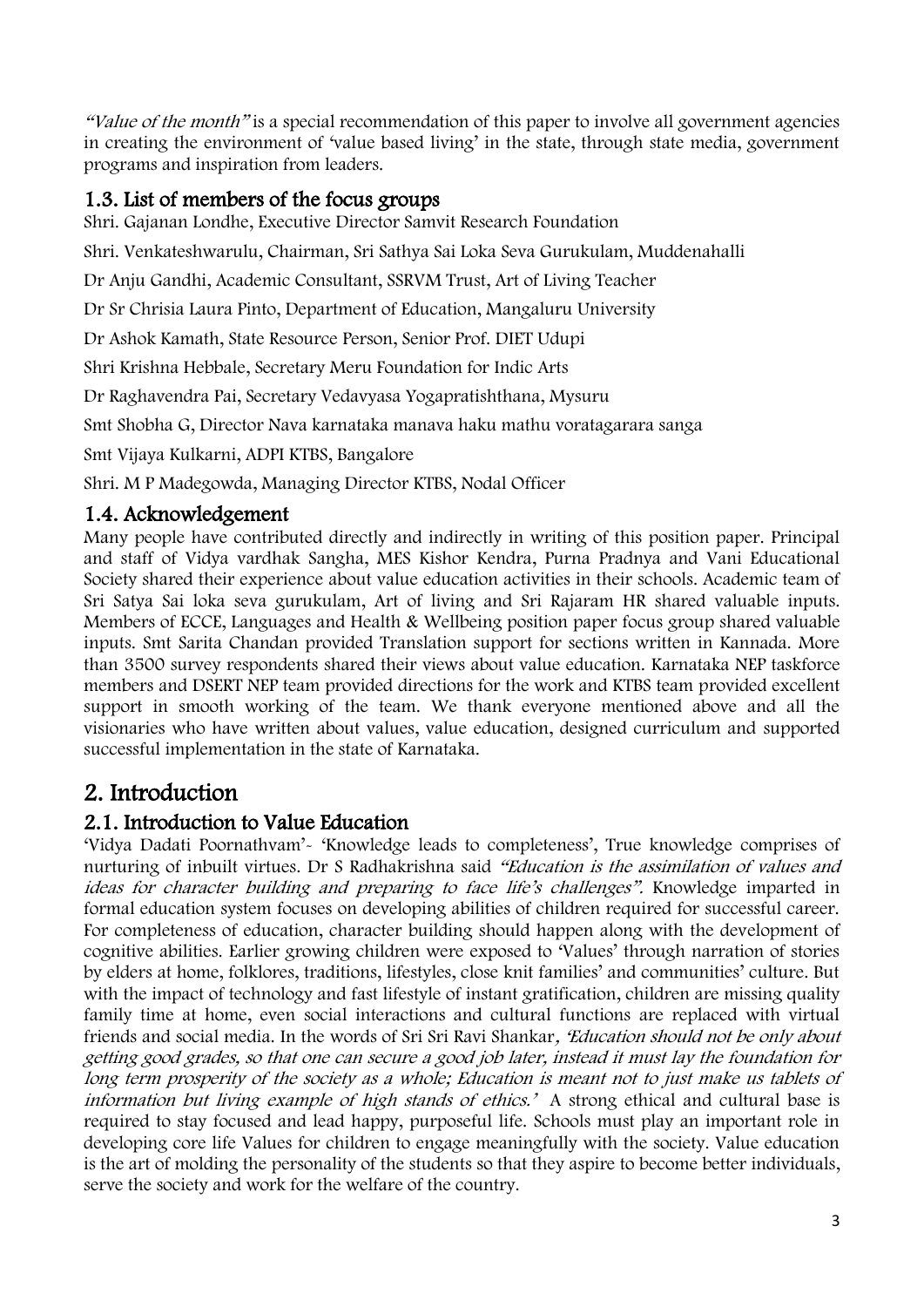Sri Aurobindo rightly said that education should enable a person attains the greatest possible harmony i.e. internal & external, spiritual and material, for the fullest possible development of human potentialities and capacities. It should integrate and unite the people of India, modernise the society while preserving what is authentically Indian in our culture and spiritual heritage

Mahatma Gandhi laid down some rules for the students. He ensured that morality and righteousness should always be considered as an essential part of education so that every student shall gain in terms of knowledge and spirituality. Further he said that students should gain education under the strict regimen of high morals, self-control, and right thinking on one hand and on the other hand should be expected to provide service to the society. It includes their respect towards parents, teachers and elders, love for children, following of social traditions and constant awareness towards their duties and responsibilities.

The core basic Human values are Truth (Sathya); Right Conduct (Dharma); Peace (Shanti); Love (Prema) and Non- Violence (Ahimsa). Love is the life-giving spring of the other Values. It is not just an emotion but very existence. Life starts with Love and the same Love is expanded into thought, words and deeds. In other words, Love as Thought is Truth; Love when expressed in Action is Right Conduct; Love as feeling is Peace; and Love in Understanding is Non-Violence. The value of Truth relates to the faculty of the Intellect, the value of Right conduct to the physical aspect, the Peace relates to Emotional (mental) aspect, the Love to Psyche aspect and Non-Violence to Spiritual aspect of human personality.

The Value education aims to foster the development of character in all aspects of Human personality. Human personality blossoms into Human excellence only when there is unity of thought, word and deed. The aim of value education is no different from Aim of life

Value formation is a continuous process, consistent efforts are required at school, home and society to progressively inculcate healthy habits and provide intellectual foundation. Our culture, rich heritage and traditions are full of stories, festivals, and practices to mould character for harmonious living. Our constitution and democratic setup provide clear set of values, fundamental duties and rights to be a responsible citizen.

Value education in school should be designed to include universal human values of Love, Truth, Peace, Non-Violence, and right conduct, along with the constitutional values of equality, fraternity, justice, human dignity, and integrity of Nation. Indian traditional values like Spirit of Oneness (Samarasya), Spirit of Service (Selfless service-Nishkama seva), sustainable living, Sacrifice, devotion, respect for diversity, respect for all forms of life and elements of nature, forgiveness, compassion, aesthetic sense, Tapas, courage and mindfulness, enrich our lives and provide higher goal for life.

This paper proposes simple structure of ten core values and progressively developed sub-values in each stage, in an age appropriate pedagogy. These include combination of Direct, Integrated and whole school approach.

Table 1.1 gives us the bird's view of the core values and sub values to be possibly attained at different stages: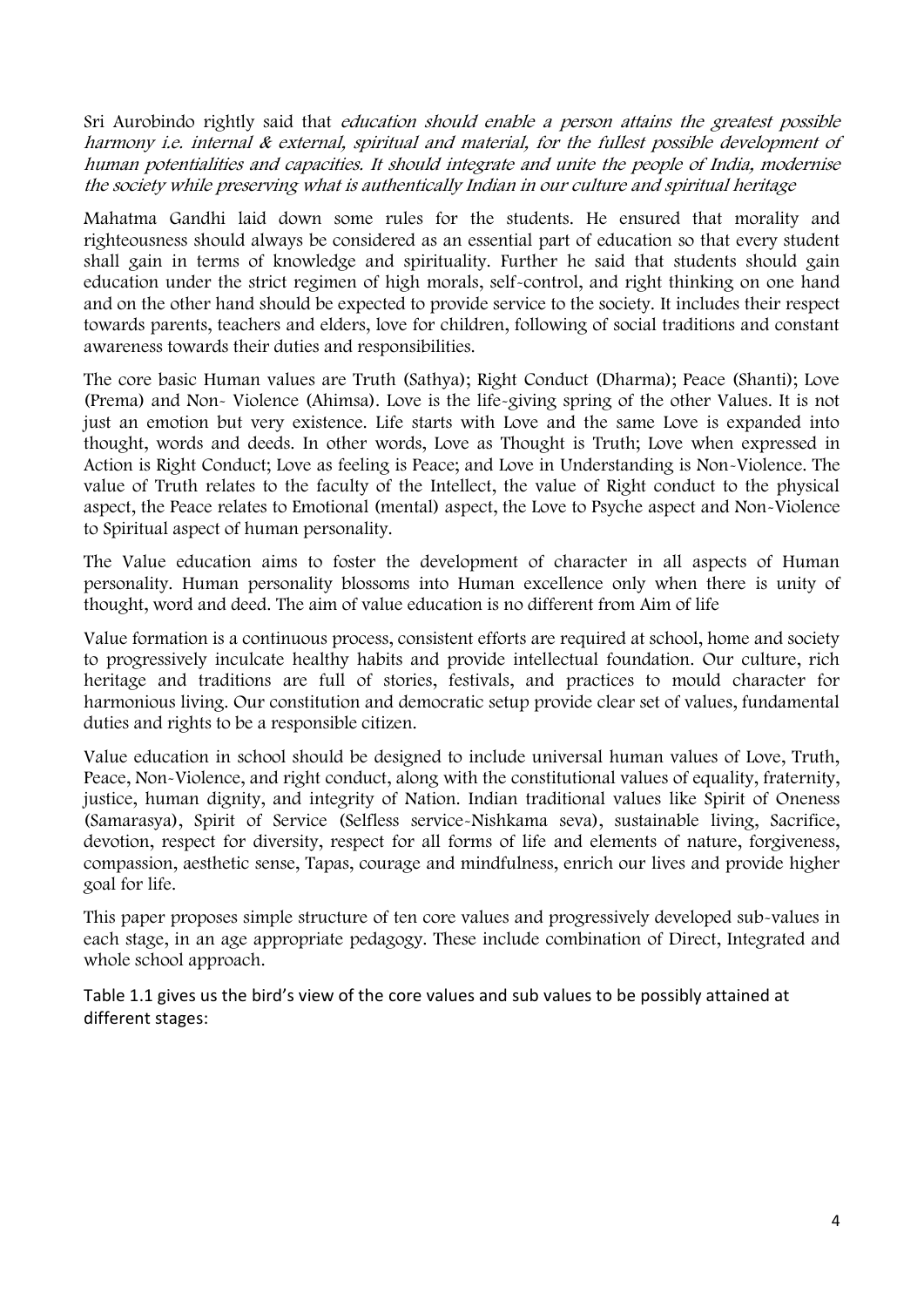| <b>Values</b>        | <b>Foundation Level</b>                                           | ້<br><b>Preparatory Level</b>                                                                                           | <b>Middle</b><br>Level                                                 | <b>Secondary Level</b>                                                                      |
|----------------------|-------------------------------------------------------------------|-------------------------------------------------------------------------------------------------------------------------|------------------------------------------------------------------------|---------------------------------------------------------------------------------------------|
| <b>Truth</b>         | 1. Curiosity<br>2. Speaking the Truth                             | 1. Truthfulness<br>2. Fearlessness                                                                                      | 1. Staying True To Your<br>Goal                                        | 1. Self-Analysis -<br>Intuition                                                             |
|                      |                                                                   |                                                                                                                         | 2. Dedication                                                          | 2. Sense of<br>Discrimination                                                               |
| Right                | 1. Good Manners                                                   | 1. Self-discipline                                                                                                      | 1. Grace & Courtesy                                                    | 1. Gratitude to All                                                                         |
| <b>Conduct</b>       | 2. Listen to Parents &<br>Elders<br>3. Cleanliness $&$<br>Hygiene | 2. Respect for All<br>3. Civic Sense                                                                                    | 2. Proper Use of Time                                                  | 2. Time Management                                                                          |
| Peace                | 1. Polite Speech<br>2. Patience                                   | 1. Humility                                                                                                             | 1. Equanimity                                                          | 1. Humility                                                                                 |
| Love                 | 1. Sharing & Caring<br>2. Friendship                              | 2. Self Confidence<br>1. Interdependence<br>2. Affection                                                                | 2. Calmness - Attitude<br>1. Dignity of labour<br>2. Welfare of Others | 2. Contentment<br>1. Building Lasting<br>Friendship<br>2. Compassion &<br>Forgiveness       |
| <b>Non</b>           | 1. Acceptable                                                     | 1. Forgiveness                                                                                                          | 1. Not Hurting in Thought;                                             | 1. Inclusiveness                                                                            |
| <b>Violence</b>      | Behaviour<br>2. Not Hurting Others                                | 2. Tolerance                                                                                                            | Word & Deed<br>2. Non-Violent Resistance                               | 2. Forbearance                                                                              |
| <b>Patriotism</b>    | 1. Singing National<br>Anthem<br>2. National Symbols              | 1. Glory of India:<br>Literature, Art,<br>Architecture, Science, etc<br>2. Great personalities<br>from different fields | 1. Core Constitutional<br>Values<br>2. Stories of War Heroes           | 1. Respect for<br>Constitution<br>2. Appreciation of<br>Sacrifice by Martyrs for<br>Freedom |
| Spirit Of            | 1. Similarities Between                                           | 1. Unity in Diversity                                                                                                   | 1. Religion & Spirituality                                             | 1. Relation Between                                                                         |
| <b>Oneness</b>       | All People<br>2. One Truth: Many<br>Names & Many Paths            | 2. Religious Harmony                                                                                                    | 2. Gender Biases Personal<br>& Societal<br>3. Inclusiveness, Samarasya | Science & Spirituality<br>2. Connection Between<br>Body, Mind & Spirit                      |
| <b>Spirit Of</b>     | 1. Helping Parents &                                              | 1. Stories of Givers                                                                                                    | 1. Selfless Service                                                    | 1. Awareness of Service                                                                     |
| <b>Service</b>       | Elders<br>2. Gratitude for Those<br>who Help Us                   | 2. How Nature Serves                                                                                                    | 2. Difference Between Duty<br>& Service                                | Initiatives.<br>2. Transformation through<br>service                                        |
| <b>Environment</b>   | 1. Love for Nature                                                | 1.Interdependence of                                                                                                    | 1. Exploitation & Threat to                                            | 1. Need Vs Greed                                                                            |
| <b>Consciousness</b> | 2. Nature – Our Mother                                            | All Components of<br>Nature<br>2. Reverence for Nature                                                                  | Environment<br>2. Indian traditions for<br>living together             | 2. Conservation initiatives                                                                 |
| Awareness /          | 1. Good Food Habits /                                             | 1. Basics of Yoga &                                                                                                     | 1. Importance Of self-                                                 | 1. Yoga for Physical &                                                                      |
| <b>Being Mindful</b> | Welbeing                                                          | Pranayama                                                                                                               | discipline                                                             | Mental Well Being                                                                           |
|                      | 2. Silent sitting                                                 | 2. Observing Thoughts<br>3. Know your strengths                                                                         | 2. Importance of Mind To<br>chieve Excellence.                         | 2. Introspection what<br>makes me happy and sad<br>3. Reflective practices                  |

Table 1:1 Core Values and Stagewise Progressive Sub Values

### 2.1.1 Background of Value Education in Karnataka

Value education has become an inseparable part of education, it has always been given importance in the schools of Karnataka. Two periods per week were ear marked for teaching Value Education in the schools, and during those periods moral stories were narrated to the children. The journey of teaching moral education has undergone remarkable changes in the approach to value education, Direct, Integrated, and Incidental Approaches are being followed in Karnataka from time to time. Value-based stories, narratives, poems etc published various organisations are used in the schools. During the 2 years B.Ed. programme, value education is being taught under the title 'Education for Peace'. This subject is taught as a separate paper in the revised curriculum. Education departments, Sarva Shiksha Abhiya (SSA), Block Resource Centre (BRC) and District Institute of Education (DIET) has been organizing various in–service training programmes for Value Education. It must be noted that various Non-Governmental organisations have been actively involved in conducting value-based training programmes for teachers based on Yogasanas and other related activities before the inception of these formal programmes. The chief among these are Sri Ramakrishna Institute of Moral and Spiritual Education – RIMSE, Sri Satya Sai Institute of Human Excellence, The Art of Living, Shri Shantivana Trust, Dharmasthala,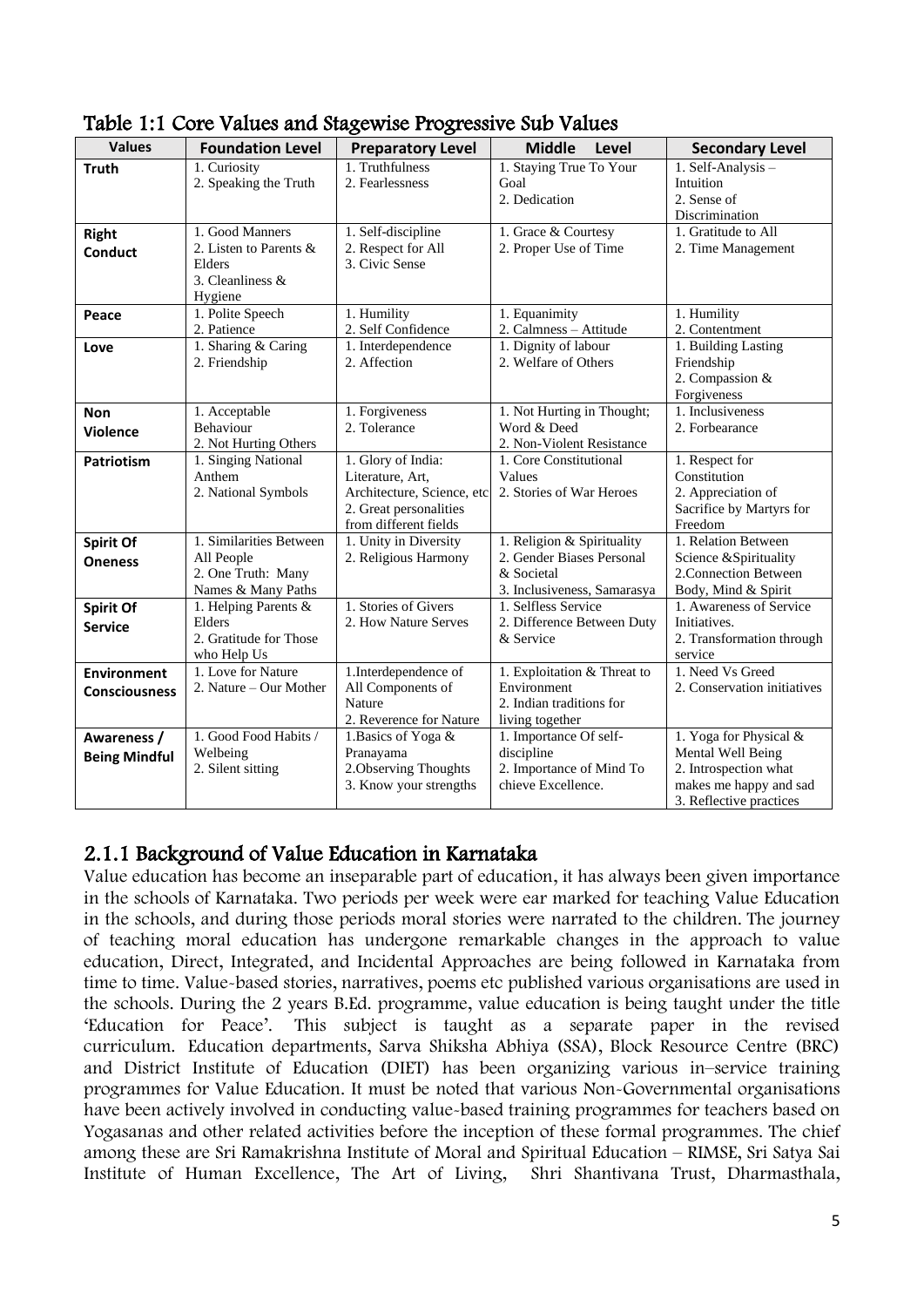Bramakumari Ishwariya University, Jindal Institute Of Naturopathy , Jigani Malladi halli Institute, Chitradurga, Vivekananda Yoga Kendra. Bengaluru.

The year 2000 witnessed special emphasis for In–Service training programmes through S.S.A. Chaitanya a 7 days residential training programme with clear mention of value education in the training literature. An attempt was made to bring out value integrated textbooks as part of teacher training programmes. Apart from the education department, various central and state institutions made attempts to incorporate values in day to day lives of children through various activities and learning clubs in the schools. RBI brought Economic Literacy, Karnataka Milk Federation (K.M.F) organized several activities about animal husbandry, Election Commission created awareness about the elections, The Environmental management and policy Research Institute (EMPRI) established eco–clubs, Health Department had Red Ribbon Club. Thus, the different departments and institutions are trying to sow the seeds of values among the students through their multifarious activities.

School activities play a pivotal role in fostering values among students. The celebrations and national festivities held in school act as a uniting force between all stakeholders. Activities such as morning assembly, prayer, State song, National Anthem, group songs, dance, drama, Subhashithas, celebrating National Festivals, yoga and physical exercises etc. act as catalyst for value transmission. Election Literacy club, Eco-club, Students Union, Literary club, subject related clubs, Bulbuls, guides, Seva Dal, Junior Red Cross, Interacts, Ethical voting, inclusive elections, mock parliaments are the most active clubs in schools. Some clubs are sponsored by the state and are getting Rs.5000 as supporting grants every year in government and aided schools.

### 2.2. Survey Feedback

To understand the views of various stakeholders on Value Education in Karnataka, four sets of questionnaires were designed to collect inputs from Policy Makers, Teachers, Parents and Students. Around 660 teachers, 950 Students, 960 Parents and 32 members of DIET/CTE participated in the online survey. More than 85% of the participants agree on the importance of Value education, having dedicated periods, role of teacher, involvement of parents and impact of social environment. There is variation on the method of implementation, Teachers and students suggest integrated approach is better and parents feel separate value education teacher is required to have focus on the subject. It was interesting to note that 87% policy makers and 71% parents feel that teachers do not live the values they teach, but teachers are divided on this question, 32% feel they preach what they practice and 38% feel they need to improve. 85% teachers and 77% parents feel assessment of value education should be part of regular report card, they also feel school should focus on value education along with completion of syllabus of core subject. Policy makers have split opinion on effectiveness of value education in pre-service education, 40% feel it is adequate and 32% feel is needs improvement, while 76% teachers feel it is adequate. Surprisingly 61% students said they do not believe more on online content than teachers, while 46% parents felt the other way. 86% Teachers and 81% Parents feel there is need to modify existing value education curriculum, emphasize on various activities in school which reinforce values and involve parents.

Many participants responded with specific suggestions to improve value education in Karnataka, few sample responses are given below.

- Teachers concentrate on the syllabus and grades; if something isn't covered in tests, it isn't considered worth teaching.
- Higher officers in the Education department and school management who guide teachers should be living values, they should build moral and ethical culture in the schools.
- Beautifully designed value books should be distributed in local languages.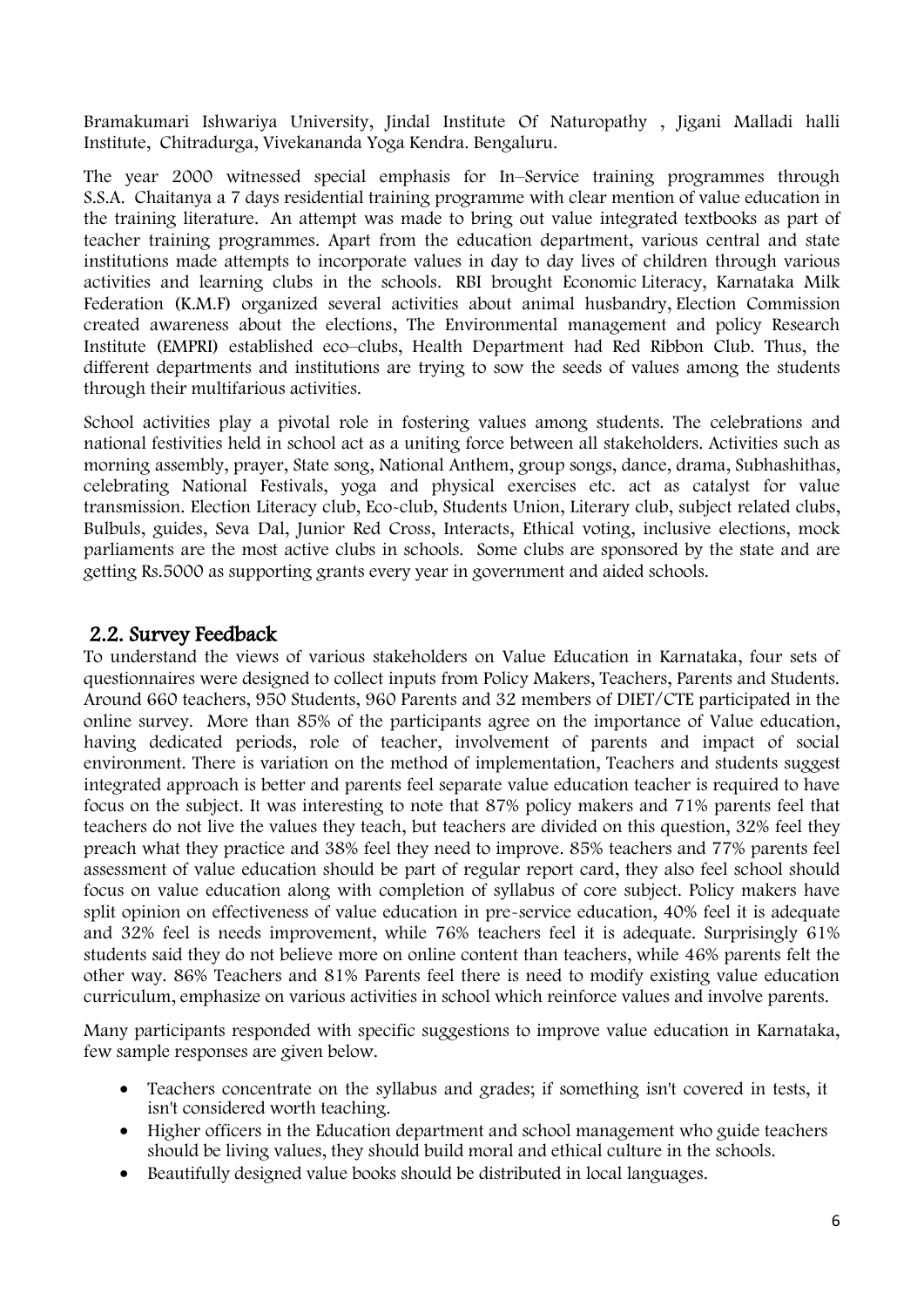- When it comes to hiring instructors, school administrators should be extremely cautious; their character should take precedence over their academic competence.
- All teachers, regardless of their teaching speciality, should take a standard course on values and be graded on their behaviour.
- Children will learn by observing elders in the society they live in. So, it is very important for everyone to conduct and behave responsibly to provide value education to young children
- For a child's values to be formed, a consistent effort must be made throughout his or her education. As a result, make sure that value education is taught in ALL courses, not just the lower ones, in a child's education.
- Assessment of value education should not be conducted like other regular exams. Instead, pupils should be put in circumstances where their responses may be monitored and used to determine the degree of value inculcation.



Graph 2.2.1 It is Necessary to have Separate Teacher for Value Education





Graph 2.2.2 Personality of Teacher will have great impact on Students Value formation



Graph 2.2.3 - It is necessary to make VE for regular Assessment Graph 2.2.4 - Academic personnel who preach values don't follow the same

# 3. Implementation Vision, Approach and Strategy 3.1 NEP 2020 Recommendations for Value Education

As per the NEP 2020, The purpose of the education system is to develop good human beings capable of rational thought and action, possessing compassion and empathy, courage and resilience, scientific temper and creative imagination, with sound ethical moorings and values. It aims at producing engaged, productive, and contributing citizens for building an equitable, inclusive, and plural society as envisaged by our Constitution. [NEP 2020 Principles of the policy]

The Policy envisages that the curriculum and pedagogy of our institutions must develop among the students a deep sense of respect towards the Fundamental Duties and Constitutional values, bonding with one's country, and a conscious awareness of one's roles and responsibilities in a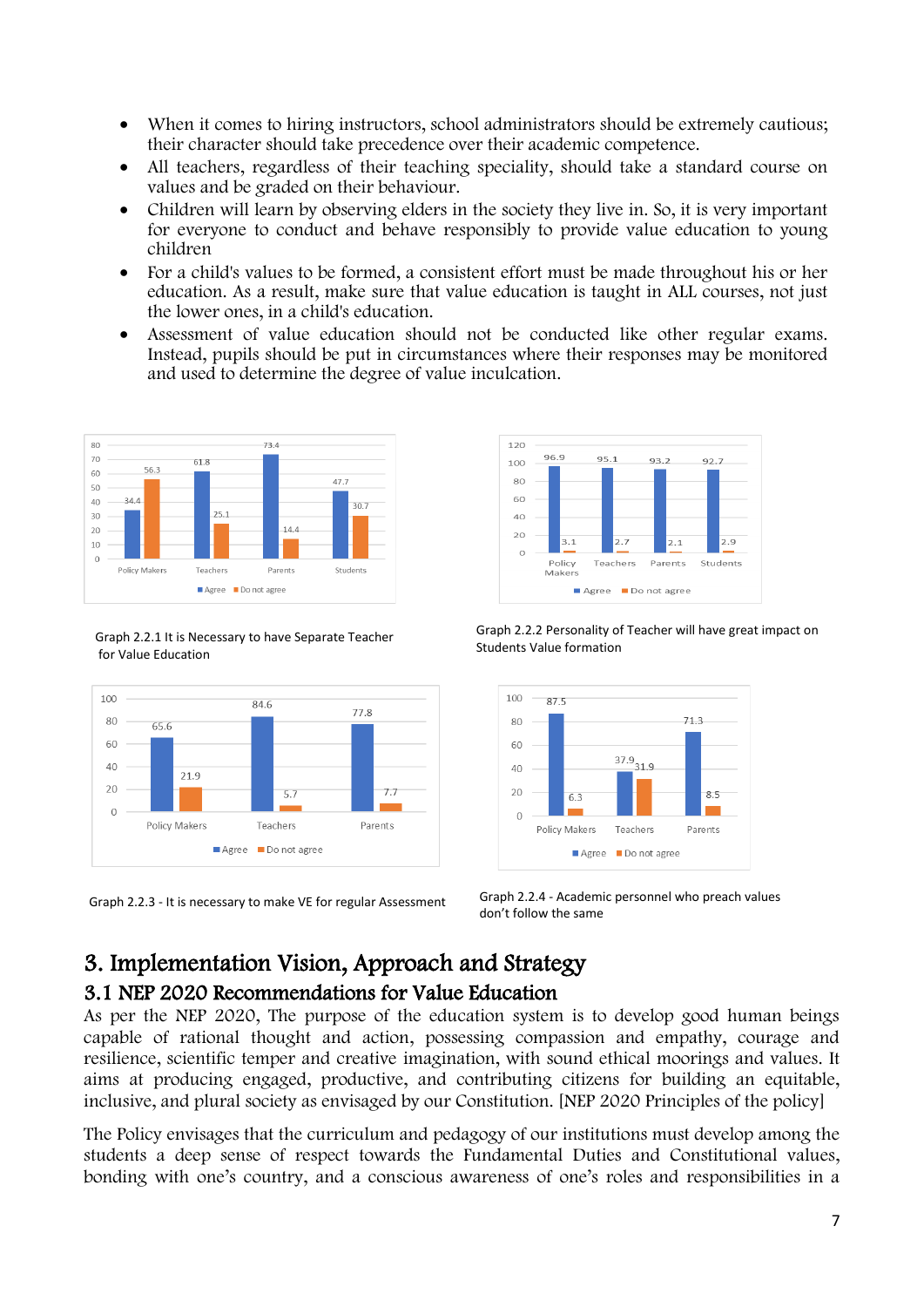changing world. The vision of the Policy is to instill among the learners a deep-rooted pride in being Indian, not only in thought, but also in spirit, intellect, and deeds, as well as to develop knowledge, skills, values, and dispositions that support responsible commitment to human rights, sustainable development and living, and global well-being, thereby reflecting a truly global citizen.

The National Education Policy 2020 further states the aim of education will not only be cognitive development, but also building character and creating holistic and well-rounded individuals equipped with the key 21st century skills. Students will be taught at a young age the importance of "doing what's right", and will be given a logical framework for making ethical decisions. In later years, this would then be expanded along themes of cheating, violence, plagiarism, littering, tolerance, equality, empathy, etc., with a view to enabling children to embrace moral/ethical values in conducting one's life, formulate a position/argument about an ethical issue from multiple perspectives, and use ethical practices in all work. As consequences of such basic ethical reasoning, traditional Indian values and all basic human and Constitutional values (such as seva, ahimsa, swachchhata, satya, nishkam karma, shanti, sacrifice, tolerance, diversity, pluralism, righteous conduct, gender sensitivity, respect for elders, respect for women, respect for all people and their inherent capabilities regardless of background, respect for environment, helpfulness, courtesy, patience, forgiveness, empathy, compassion, patriotism, democratic outlook, integrity, responsibility, justice, liberty, equality, and fraternity) will be developed in all students. Children will have the opportunity to read and learn from the original stories of the Panchatantra, Jataka, Hitopadesha, and other fun fables and inspiring tales from the Indian tradition and learn about their influences on global literature. Excerpts from the Indian Constitution will also be considered essential reading for all students. [NEP 2020 P4.28]

### 3.2. An Approach to Value Education at different stages

According to NEP-2020 the school education system is modified with new pedagogical and curricular structure as foundational, preparatory, middle and secondary. At every stage child has specific characteristics for learning, This position paper provides an outline for Value education, considering specific objectives and characteristics for each stage. For effective value inculcation and practise in daily life, a combination of direct, integrated, and whole-school approaches is recommended. Weekly two periods are necessary as part of the direct approach for systematic focus on the cognitive components of values, which are mostly taught through activities, projects, tales, and play. To reinforce the learning, incidental values should be integrated not only in teaching of every subject but also their assessment. School activities provide opportunities for students to practice the values they learn in class. As per Draft NEP 2019 4.6.8.1 recommendation, basic ethical and moral reasoning should happen throughout curriculum through direct and indirect methods. In Direct method there will be classroom activities, discussions and readings specifically designed to address ethical and moral awareness and reasoning. In the indirect method, contents of languages, literature, history and social sciences will incorporate discussions particularly aimed at addressing moral and ethical principles [DNEP 2019 P4.6.8.1]

- Values learning outcomes, as indicated in the value matrix, must be prioritised in school calendars.
- At least one moral science mentor must be appointed by each school. He or she could be one of the teachers whose life serves as an example to pupils and colleagues.
- Values need to be integrated into the curriculum/textbooks and minimum range of scores i.e. 5-10 can be allotted to value based learnings.
- School environment should be such that it resonates peace and happiness. We need to create such ambience for value practice where older students take care of the younger ones, there is no room for violence, and it serves as an ideal home for learning.
- Common platforms as well as school celebrations need to act as the catalysts in creating value awareness.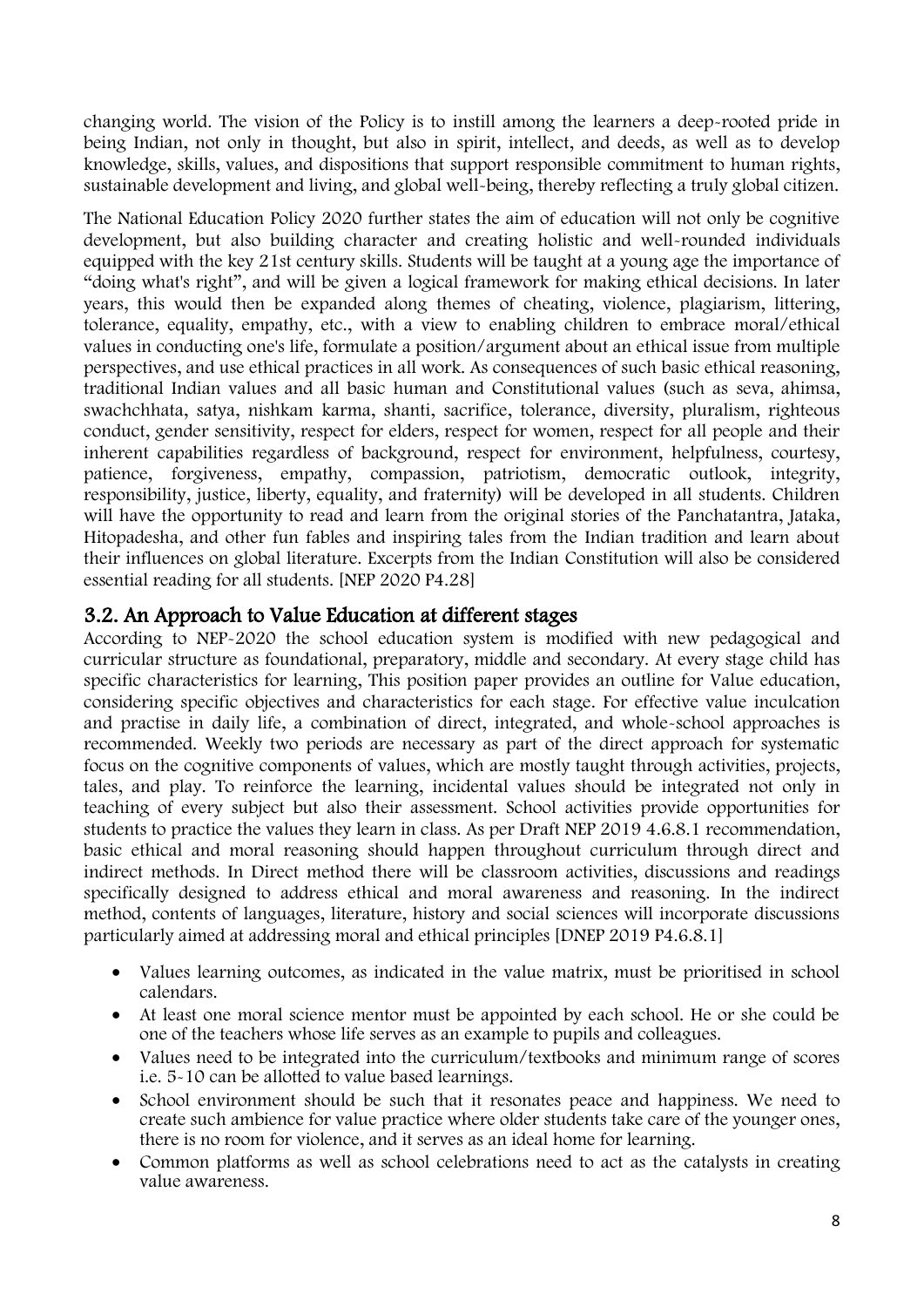- Behaviour of teachers, school management, parents, authorities in state education department and responsible people in society play major role in value formation of children.
- A Special program called 'Value of the Month' is recommended to create an environment of value orientation for the entire state of Karnataka. The details of the program are given below:

# 3.2.2 Value of the Month

Every month a specific value is identified for the state. Through state communication channels like TV, Radio, Social media, educational forums, stories, drama, songs, etc related to the stories should be broadcasted. Programs like panel discussions, importance of inculcating the value and consequences of not developing the value should be organized with experts. Schools, Teachers and Students practicing specific value of the month, should be invited on the TV/Radio to share their experiences. A State repository of useful material for each value should be freely available for all stake holders to practice value in daily life.

### 3.3 Characteristics of each stage

For an effective formulation and implementation of value education curriculum it is imperative to understand the characteristics of each stage. The stages specific characteristics are mentioned as follows:

### Foundational Stage (3-8 years)

- The child begins to take initiative in interacting with the environment.
- At this age, the child's thinking and reasoning are illogical, and he can only see the world through his own eyes.
- Asks questions about each and everything, explores his environment and engages in planning and carrying out activities of various kinds.
- Unhealthy criticism or discouragement from the parents can develop a sense of guilt leading to hesitation, indecision and lack of initiative in planning and carrying out his activities.
- Begins to attend school.
- Begins to compete with peers in terms of competence and productivity in school, home or other social situation.
- Tries to make judgment about what is right or wrong, good or bad, however the standards of morality by which he measures are those of others. Has a fear of punishment

### Preparatory Stage (8-11 years)

- Children's moral judgment is based on self-interest and consciousness of what others can do for them in return.
- It is controlled by likes and dislikes of others and society. i.e. conventional level of morality
- They follow their parents' and elders' directions and abide by some laws and regulations since it is in their best interests.
- The child's thinking becomes more logical and systematic.
- They desire social approval and don't want to be despised by others.

### Middle School Stage (11-14 years)

- Thinking is more abstract at this stage.
- The identity crisis vs. role confusion characterises this stage.
- Begins to search for their own personal identity.
- Conventions, as well as the rules and morality of the social order, influence children's moral judgments.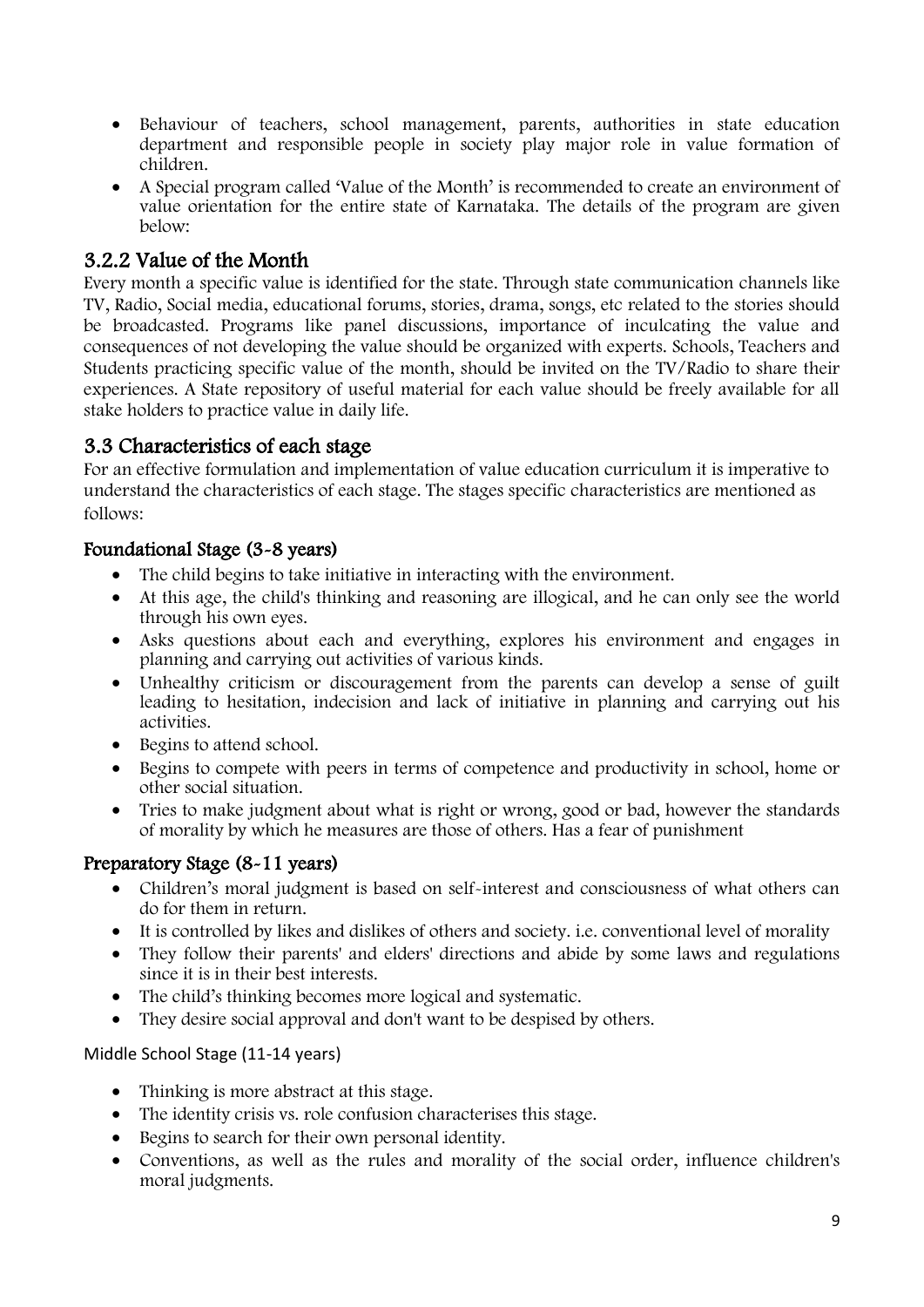- The child begins to look problem in many ways and explore various solutions but in a very systematic and logical manner.
- They become more conscious of their behaviour and start judging or evaluating not only their own behaviour but also of others.
- They like to take challenges, are highly competitive and often engage in conflicts with others during their social interactions.
- The children adhere to the rules and regulations of society
- Sudden changes in the physical body and mental functioning occur.

#### Secondary School Stage (14-18 years)

- They become aware of their identity and are on the threshold of becoming independent and responsible persons.
- The individual's moral judgments are internalized in such a form that he responds positively to authority only if he agrees with the principles upon which the demands of authority are based.
- The child begins to think in rational terms, valuing the rights of human beings and the welfare of society.
- They are idealistic in nature. Although, they still lack maturity.
- They are still confused which often leads to conflicts with parents, peers and teachers.
- When adults interfere with their freedom or decision-making, they experience anxiety.
- The skills of rational thinking, communication with others and self -discipline are often tested at this phase of life.

### 3.4 Implementation strategy for each stage

#### 3.4.1 Foundation Stage – Age 3 to 8

#### **Objectives**

- To develop good manners among students.
- To enhance listening and communication skill.
- To develop sensitivity towards environment and the need for its protection.
- To make the students respectful and considerate.
- To enable the students' appreciate and accept differences.
- To inculcate healthy habits and hygiene -both of the self and of the surroundings

| Value                                                                                                                                                                                                                                                                  | Pedagogy                                                                                                                                                                                                                                                                      | <b>Assessment</b>                                                                                                                                                                                                        |
|------------------------------------------------------------------------------------------------------------------------------------------------------------------------------------------------------------------------------------------------------------------------|-------------------------------------------------------------------------------------------------------------------------------------------------------------------------------------------------------------------------------------------------------------------------------|--------------------------------------------------------------------------------------------------------------------------------------------------------------------------------------------------------------------------|
| <b>Truth:</b> - Honesty and sincerity,<br>curiosity to know the truth using<br>their senses. Not owing the things<br>which are not belonging to us-sense<br>of ownership, seeing the things as<br>they are, as they experience and<br>perceive it without manipulation | · Legends, folktales, and stories about<br>great men and women who lived<br>exemplary lives<br>• Poetry and recitals in the form of<br>songs, recitations, chants<br>• Free Self-expression<br>• Value Games/activities                                                       | • Question –answer(oral)<br>• Recognition of great persons<br>• Able to participate / chant/ recite<br>• Appreciation and acknowledgement<br>while truth is spoken<br>• Courage to speak the truth-conduct               |
| <b>Right Conduct</b><br>Good manners- exhibiting<br>behaviour acceptable to all, safety<br>and security, civic sense, listening<br>with respect / respect to elders and<br>teachers, healthy routines and<br>cleanliness, courage, ownership of<br>their misbehaviour  | • Anecdotes and instances from the<br>lives of notable men and women<br>• Imitation of a specific appearance<br>or form<br>• Demonstration-everyday practices<br>can be made part of school and<br>home routine<br>• Learning to own the mistakes<br>through group activities | • Observation of the students behaviour<br>by the teacher<br>• Learning by Imitation<br>• Observational learning and<br>encouragement of imitation of the<br>right conduct<br>• Self-observation<br>• Guided instruction |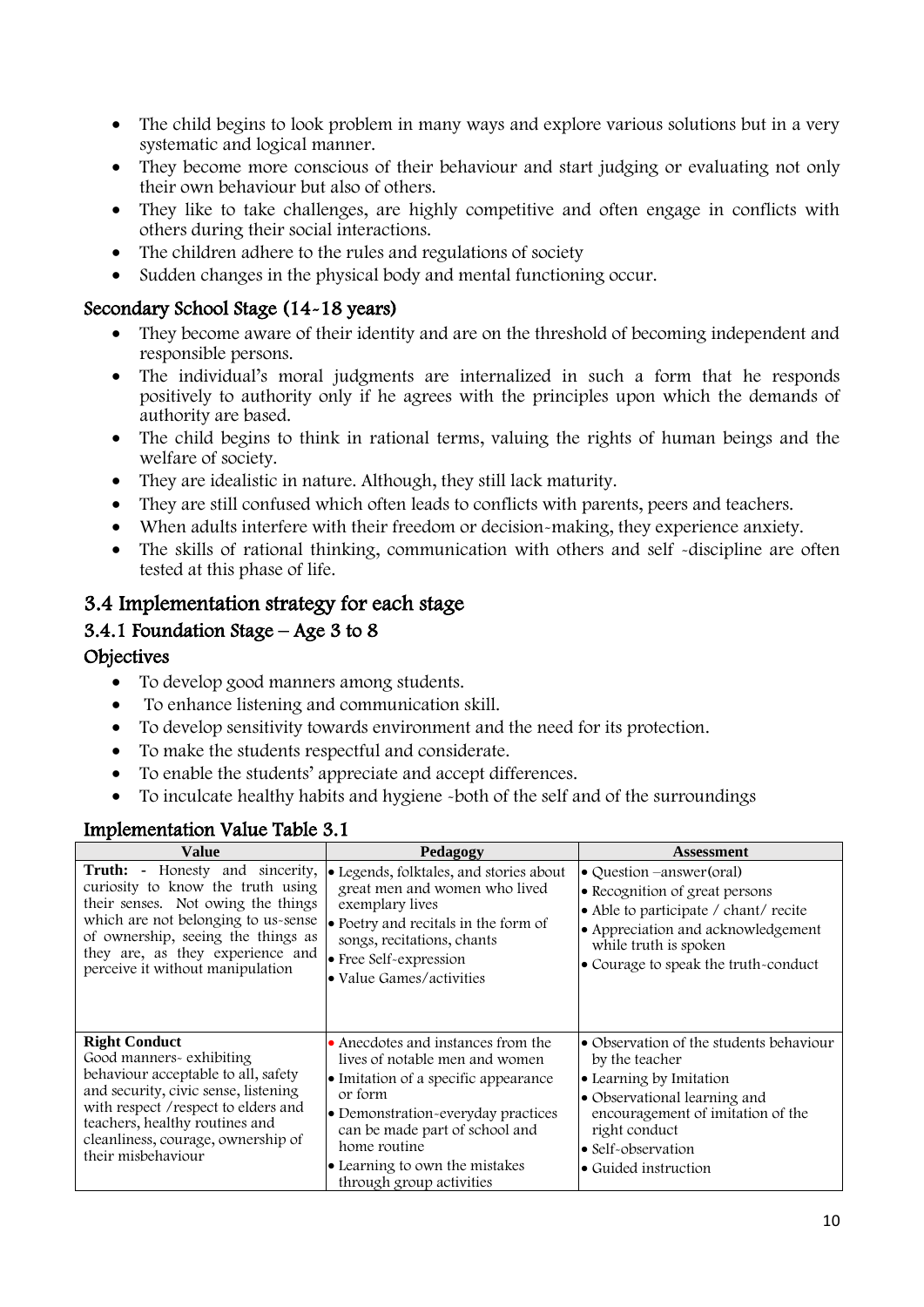|                                                                                                                                                                                                                                                                                                                                |                                                                                                                                                                                                                                                                                                                                                                                | • Recognises map of India, able to draw<br>the flag etc.                                                                                                                                                                                                                                                           |
|--------------------------------------------------------------------------------------------------------------------------------------------------------------------------------------------------------------------------------------------------------------------------------------------------------------------------------|--------------------------------------------------------------------------------------------------------------------------------------------------------------------------------------------------------------------------------------------------------------------------------------------------------------------------------------------------------------------------------|--------------------------------------------------------------------------------------------------------------------------------------------------------------------------------------------------------------------------------------------------------------------------------------------------------------------|
| Peace<br>Politeness(speech and behaviour),<br>patience, calmness, happiness,<br>listening, concentration, self esteem                                                                                                                                                                                                          | • Silent Sitting<br>· Visual experiences such as symbols,<br>drawings, posters, charts, cartoons,<br>graphs, photographs, and pictures,<br>as well as aural and kinaesthetic<br>experiences                                                                                                                                                                                    | · Participatory learning /behaviour<br>observation<br>· Motivation, Facilitation and<br>appreciation<br>• Able to pick out the values they<br>practiced in their life.                                                                                                                                             |
|                                                                                                                                                                                                                                                                                                                                | • Through examples of great noble<br>persons                                                                                                                                                                                                                                                                                                                                   | • Finds meaning in silent sitting and<br>able to express it                                                                                                                                                                                                                                                        |
| Love<br>Bonding in the family-trust<br>togetherness and respect, sharing<br>and caring with friends , sibling in<br>the family, empathy and kindness,<br>gratitude towards God, parents and<br>teachers, mutual trust and<br>friendliness                                                                                      | • Poetry and recitals in the form of<br>songs, recitations, chants<br>· imitation of a specific appearance<br>or form<br>• Miming i.e. acts without saying<br>anything by using gestures, signs,<br>bodily movements, and facial<br>expressions.<br>• Skits on family/role plays<br>• Through the value of family time-<br>meals, recreation, and spontaneous<br>conversations | • Able to grasp the meaning of love,<br>Relationship, family<br>• Appreciation, rewarding and<br>gratefulness to favours obtained<br>· Imitation<br>• Speak-out with elders/teachers                                                                                                                               |
| <b>Non-Violence</b><br>Not hurting Others Physically, Not-<br>Abusing through words, Concern<br>for life (People, Animals and Plants),<br>Respecting property, Express anger<br>without hurting others                                                                                                                         | · Pictorial Depiction of Non Violent<br>Leaders, scenes and situations of not<br>harming others.<br>• Through examples of great noble<br>persons<br>· Visual experiences such as symbols,<br>drawings, posters, charts, cartoons,<br>graphs, photographs, and pictures,<br>as well as aural and kinaesthetic<br>experiences                                                    | · Being helpful to those around<br>• Able to understand what non-<br>Violence is?<br>• Spirit of self-Discipline-observation<br>· Behavioural expressions of care and<br>concern to living beings                                                                                                                  |
| <b>Patriotism</b><br>National Identities/Symbols (I'm<br>Indian), National Anthem and<br>National Song, Great Geographical<br>features (Rivers, Mountains, Forests,<br>etc), Great personalities our Nation                                                                                                                    | · Visual experiences such as symbols,<br>drawings, posters, charts, cartoons,<br>graphs, photographs, and pictures,<br>as well as aural and kinaesthetic<br>experiences<br>· Musical compositions on Patriotism<br>theme.<br>• Poetry and recitals in the form of<br>songs, recitations, chants                                                                                | • Able to identify national flags, bird,<br>animal, symbol etc.<br>• Able to sing National Anthem<br>· Salutation and respect while national<br>Anthem is sung<br>· Distinguish between religious chants<br>and patriotic songs                                                                                    |
| <b>Spirit of Oneness</b><br>: Similarity between people, Even<br>though people appear different - All<br>are one at heart, Different forms of<br>same God - 'Diversity in Unity',<br>Celebrate diversity-connect with<br>Unity, Inclusiveness (Non-<br>Discrimination)                                                         | • The study religious stories that<br>highlight the essentials of all<br>religions would be rewarding as a<br>step toward religious harmony, as<br>the basic teachings of all the world's<br>main religions are the same.<br>· Musical compositions based on<br>events and ideas related to oneness<br>• Poetry and recitals in the form of<br>songs, recitations, chants      | $\bullet$ Feedback through question $-$<br>answering orally<br>• Able to understand we come from<br>different background, differences are<br>there , still for common good we are<br>learners we are one<br>• Able to produce some prayers or<br>chants Buy heart<br>• Ready to offer helping hand to any<br>needy |
| Spirit of Service: Helping parents<br>and members of family, Helping<br>teacher and friends in class, help<br>elders, Help Animals, Birds,<br>understand many people help us -<br>have gratitude for them (Eg: Food in<br>our plate comes by the effort of<br>many people), Selflessness in Service<br>(Eg: Learn from Nature) | • The stories and anecdotes of life,<br>people, things, and events.<br>• In the classroom, students may be<br>assigned to work in pairs or small<br>groups.<br>· Self-caring-through exercises<br>• God -through Prayers/silent sitting,<br>breathing exercises<br>· Teachers-salutation<br>• Encouraging the activities wherein                                               | • Spending some time with elderly,<br>sick,<br>• Listening the life journey of elderly<br>• Observation-on the readiness and<br>other centeredness<br>• Practices of kind deeds<br>• Expected to learn being helpful                                                                                               |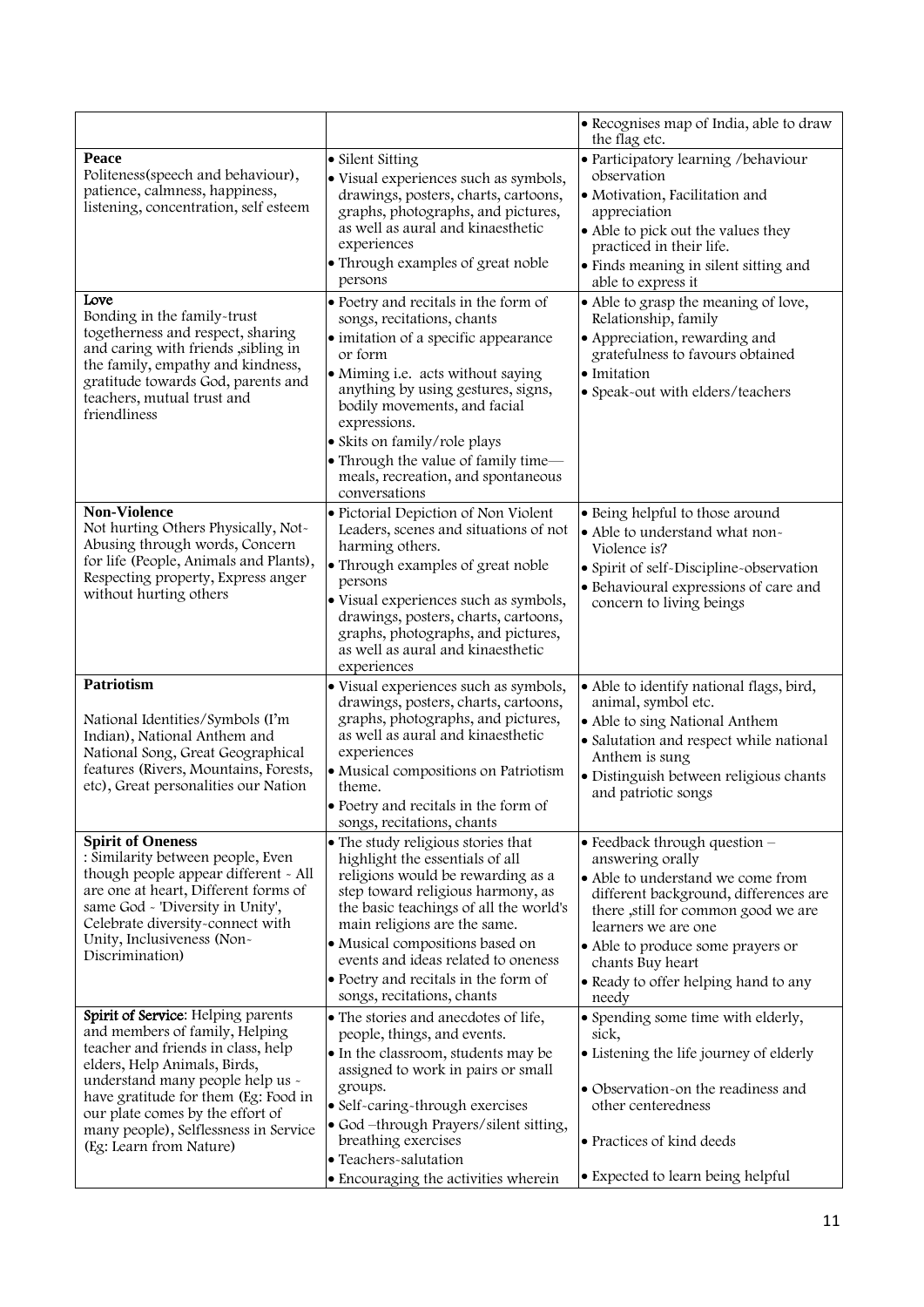|                                                                                                                                                                                                                                                                                                                                                                                                                                                                                                                          | children spend quality time with<br>parents and elders and those in<br>need.                                                                                                                                                                                                                                                                                                                                                      |                                                                                                                                                                                                                                                                                                                              |
|--------------------------------------------------------------------------------------------------------------------------------------------------------------------------------------------------------------------------------------------------------------------------------------------------------------------------------------------------------------------------------------------------------------------------------------------------------------------------------------------------------------------------|-----------------------------------------------------------------------------------------------------------------------------------------------------------------------------------------------------------------------------------------------------------------------------------------------------------------------------------------------------------------------------------------------------------------------------------|------------------------------------------------------------------------------------------------------------------------------------------------------------------------------------------------------------------------------------------------------------------------------------------------------------------------------|
| <b>Consciousness:</b><br><b>Environment</b><br>Water Tulasi and other Plants at<br>home/school and take care of them,<br>appreciate beauty in nature, Learn<br>from Nature, Gratitude towards<br>Nature for nourishing and enriching<br>our lives, we are integral part of<br>nature, our existence depends on<br>Nature, Awareness about separating<br>Wet and Dry Waste, Good Food<br>Habits<br>(not<br>destroy<br>the<br>Life<br>Environment),<br>Style<br>for<br>sustainable living (No Wastage, Use<br>judiciously) | • Poetry and recitals in the form of<br>songs, recitations, chants<br>• Students may be organized to work<br>in pairs or small groups in the<br>classroom.<br>• Field visits<br>• 'My waste my responsibility'-<br>drawing, clean clothes, clean bags,<br>timely healthy food-guidance from<br>parents<br>• Using clean masks/wearing clean<br>soaks/sandals<br>• Drawing/colouring nature 's<br>pictures such as sun, moon trees | • Participates happily with natural set<br>up for a cause<br>• Involves oneself in the classroom<br>activities<br>• Able to understand the importance of<br>environment its resources and<br>Physical body<br>• Watering little plants and caring<br>• Impotence of air, water, sun<br>• Showing reverence to living beings. |
| Awareness / Mindfulness: Being<br>Aware of the Body and how we take<br>care of it - Cleanliness, Food we eat,<br>Posture, etc How we spend time<br>(Play, Watching TV, Helping Others,<br>etc), Being Aware of our emotions -<br>Happiness, Anger, Sorrow, Peaceful,<br>etc Being Aware of our Breath<br>(Activity)                                                                                                                                                                                                      | $\bullet$ Games<br>• Showing picture/flash cards, short<br>movies<br>• Demonstration on correct way of<br>breathing, right postures and simple<br>exercises                                                                                                                                                                                                                                                                       | • Interaction by the teachers and<br>thought processing<br>• Behavioural observation<br>∣● Attitudes towards failure and<br>success/ Win of loss<br>• Own efforts                                                                                                                                                            |

# 3.4.2 Preparatory Age 8-11(class 3-4)

**Objectives:**

- To enable the students' celebrate diversity and live in harmony with self, each other and nature.
- To help students expand their circle of kindness and love to embrace all beings and the nature.
- To enable the students to exhibit behaviour that is socially acceptable.
- To promote among students the universal values of love, empathy, caring, sharing and compassion for harmonious and humane relationships.
- To develop among students positive attitude and skills to work productively and efficiently.
- To promote self-discipline and self-confidence.

| <b>Value</b>                                                                                                                                                                                 | Pedagogy                                                                                                                                                                                                                                   | <b>Assessment</b>                                                                                                                                                                                                                                 |
|----------------------------------------------------------------------------------------------------------------------------------------------------------------------------------------------|--------------------------------------------------------------------------------------------------------------------------------------------------------------------------------------------------------------------------------------------|---------------------------------------------------------------------------------------------------------------------------------------------------------------------------------------------------------------------------------------------------|
| Truth: Fairness, Dependable,<br>Fearlessness, Willpower /<br>Determination, Quest to Know the<br>Truth, Optimism, Integrity (Walk<br>the Talk), Sense of Discrimination<br>(Right and Wrong) | • Legends, folktales, and stories about<br>great men and women who lived<br>exemplary lives<br>• Poetry and recitals in the form of<br>songs, recitations, chants<br>• Movie clips / motivating videos<br>• Situation narration / Anecdote | • Question –answer(oral)<br>• Recognition of great persons<br>• Able to participate / chant/ recite<br>• Appreciation and acknowledgement<br>while truth is spoken<br>• Able to discriminate between right and<br>wrong<br>• Situational analysis |
| Right Conduct: Good Manners,<br>Healthy Daily Routines, Sense of                                                                                                                             | • Demonstration<br>$\bullet$ imitation of a specific appearance or                                                                                                                                                                         | • Observation of the students behaviour<br>by the teacher                                                                                                                                                                                         |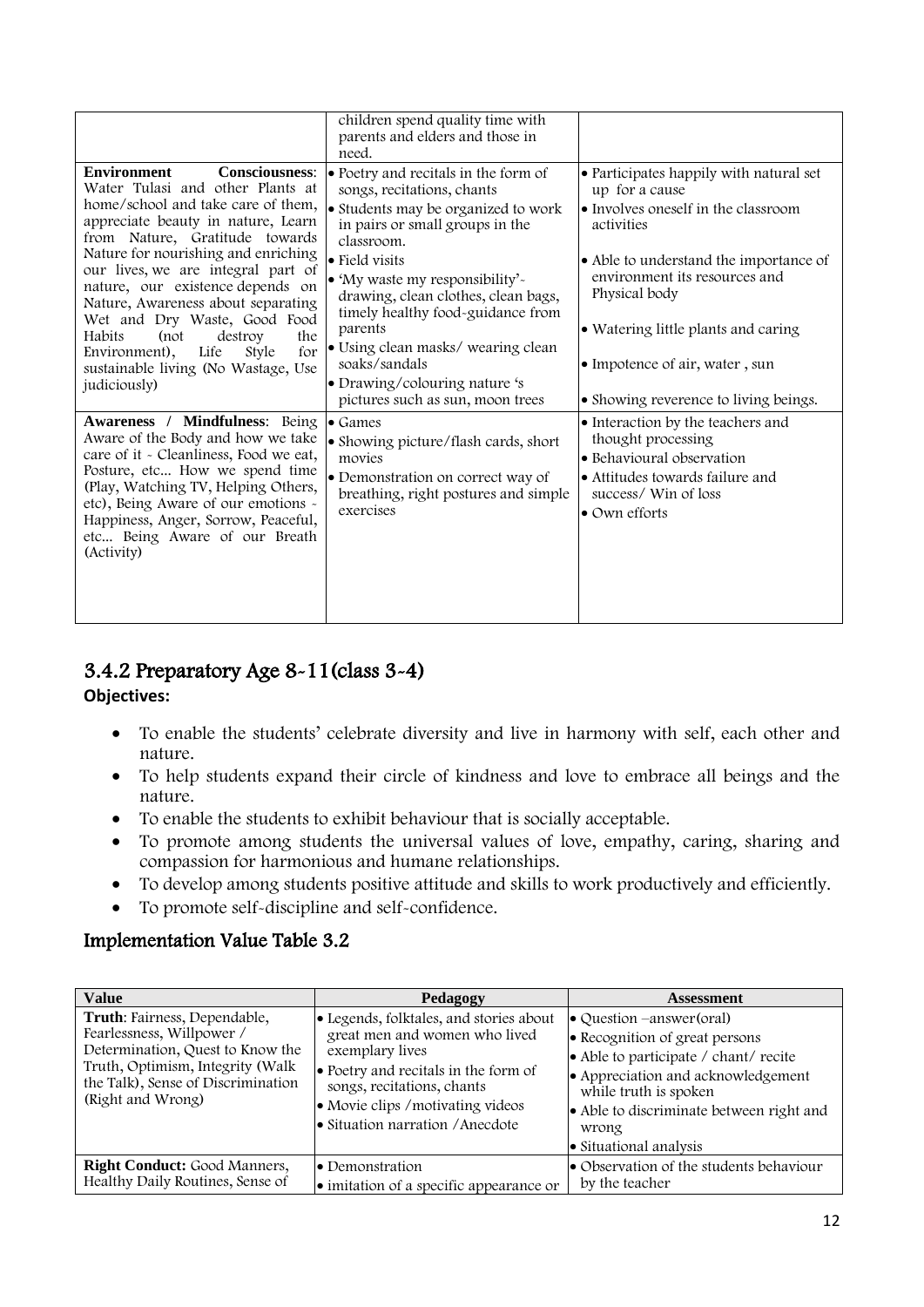| Responsibility, Self-Discipline<br>(Anushasan), Respect for Rules<br>and Regulations, Gratitude,<br>Respect for All, Self-Reliance<br>(Independence), Duty (Home and<br>School)                                                                                                                                                     | form<br>• Giving examples of great noble<br>persons                                                                                                                                                                                                                                                                                                                 | • Imitation of learning<br>· Observation leaning and encouragement<br>of imitation of the right conduct<br>· Self-observation<br>• self-assessment                                                                                                                                                                                                                                                       |
|-------------------------------------------------------------------------------------------------------------------------------------------------------------------------------------------------------------------------------------------------------------------------------------------------------------------------------------|---------------------------------------------------------------------------------------------------------------------------------------------------------------------------------------------------------------------------------------------------------------------------------------------------------------------------------------------------------------------|----------------------------------------------------------------------------------------------------------------------------------------------------------------------------------------------------------------------------------------------------------------------------------------------------------------------------------------------------------------------------------------------------------|
| Peace: Peace with oneself,<br>Patience, Accepting<br>Mistakes/Failures Humility,<br>Contentment,<br>Focus/Concentration, Harmony at<br>Home/surroundings, Giving                                                                                                                                                                    | · Silent Sitting/meditation<br>· Visual experiences such as symbols,<br>drawings, posters, charts, cartoons,<br>well as aural and kinaesthetic<br>experiences<br>· Community service                                                                                                                                                                                | · Participatory learning /behaviour<br>observation<br>• Motivation, Facilitation and appreciation<br>graphs, photographs, and pictures, as $\bullet$ Finds meaning in silent sitting and able to<br>express it<br>• Able to pick out they values they<br>practiced in their life<br>• Evaluations of the work done collectively<br>and individually                                                      |
| Love: Sacrifice, Kindness, Care &<br>Compassion, Empathy, Trust,<br>Affection, Seeing Good things in<br>Others, Acceptance as they are,<br>Sharing                                                                                                                                                                                  | • Imitation of a specific appearance or<br>form<br>• Miming i.e. acts without saying<br>anything by using gestures, signs,<br>bodily movements, and facial<br>expressions.                                                                                                                                                                                          | • Able to grasp the meaning of love,<br>Relationship, family<br>• Appreciation and rewarding<br>• Imitation<br>• Able to empathise with differently able<br>through sign language: ex: National<br>Anthem could be sung in a week using<br>sign language during school assembly.                                                                                                                         |
| Non-Violence: Forgiveness,<br>Gentleness, Acceptance/Tolerance,<br>Forbearance, Respecting<br>Resources/non-living and living<br>being (Dealing and avoiding with<br>misuse), This is linked with being<br>Peaceful and Loving                                                                                                      | · Pictorial Depiction of Non Violent<br>Leaders, scenes and situations of not<br>harming others.<br>• Giving examples of great noble<br>persons.<br>· Nature walk,<br>· Judicious uses of resources such as<br>water , electricity etc.                                                                                                                             | · Being helpful to those around<br>• Able to understand what non-Violence<br>is?<br>• Spirit of self-Discipline<br>· Teacher /self-observation of the uses of<br>resources and respect for life                                                                                                                                                                                                          |
| Patriotism: Glory of India (Art,<br>Music, Architecture, Language,<br>Food, Festivals, Dance Forms, etc.),<br>Great Personalities of India, Basic<br>knowledge of Indian Defence<br>forces                                                                                                                                          | • Musical compositions on the given<br>theme.<br>· Poetry and recitals in the form of<br>songs, recitations, chants<br>· Cultural depiction through<br>exhibition, dance, performance etc.<br>• Appreciation and celebrations of<br>different religion festivities                                                                                                  | · Able to identify national flags, bird,<br>animal, symbol etc.<br>• Able to sing national anthem<br>· Salutation and respect while national<br>Anthem is sung<br>· Distinguish between religious chants and<br>patriotic songs                                                                                                                                                                          |
| Spirit of Oneness: Understand<br>'Why we do Basic<br>Rituals/Traditions (Lighting Lamp,<br>Rangoli, etc.'), Major Pilgrim<br>centre of all religions, Saints and<br>Seers of all religions,<br>Understanding Basic Tenets of all<br>religions, Respecting various<br>regional/religious traditions<br>(Food, Festivals, dress, etc) | • As a step towards religious unity,<br>studying religious stories that<br>highlight the essence of all religions<br>would be worthwhile.<br>• The study of signs and symbols used<br>by various religions of the world<br>• Musical compositions on issues and<br>themes based on oneness<br>• Poetry and recitals in the form of<br>songs, recitations and chants | • Feedback through question –answering<br>orally<br>• Able to understand we come from<br>different background, differences are<br>there, still for common good we are<br>learners we are one<br>• Able to produce some prayers or chants<br>By heart irrespective of religion<br>• Ready to offer helping hand to needy<br>without any differences<br>• Able to identify various religious<br>identities |
| Spirit of Service: Selflessness, Joy<br>of Giving, Humility, Generosity,<br>Importance of Sacrifice and<br>concept of Inter-dependent world,<br>Introduction to well-known<br>service institutions and<br>professions. Helping Elders in their<br>work, Helping the needy, Helping<br>Animals                                       | pairs or small groups in the<br>classroom/neighbourhood<br>/community.<br>• Encouraged to join,<br>Bulbul/Guides/Scouts/sevadal/<br>Junior Red cross                                                                                                                                                                                                                | • Students may be organized to work in • Spending some time with elderly, sick,<br>• Listening the life journey of elderly<br>• Observation-on the readiness and other<br>centeredness<br>• Practices of kind deeds<br>Expected to learn being helpful                                                                                                                                                   |
| <b>Environment Consciousness:</b>                                                                                                                                                                                                                                                                                                   | • Students may be organized to work in • Participates                                                                                                                                                                                                                                                                                                               |                                                                                                                                                                                                                                                                                                                                                                                                          |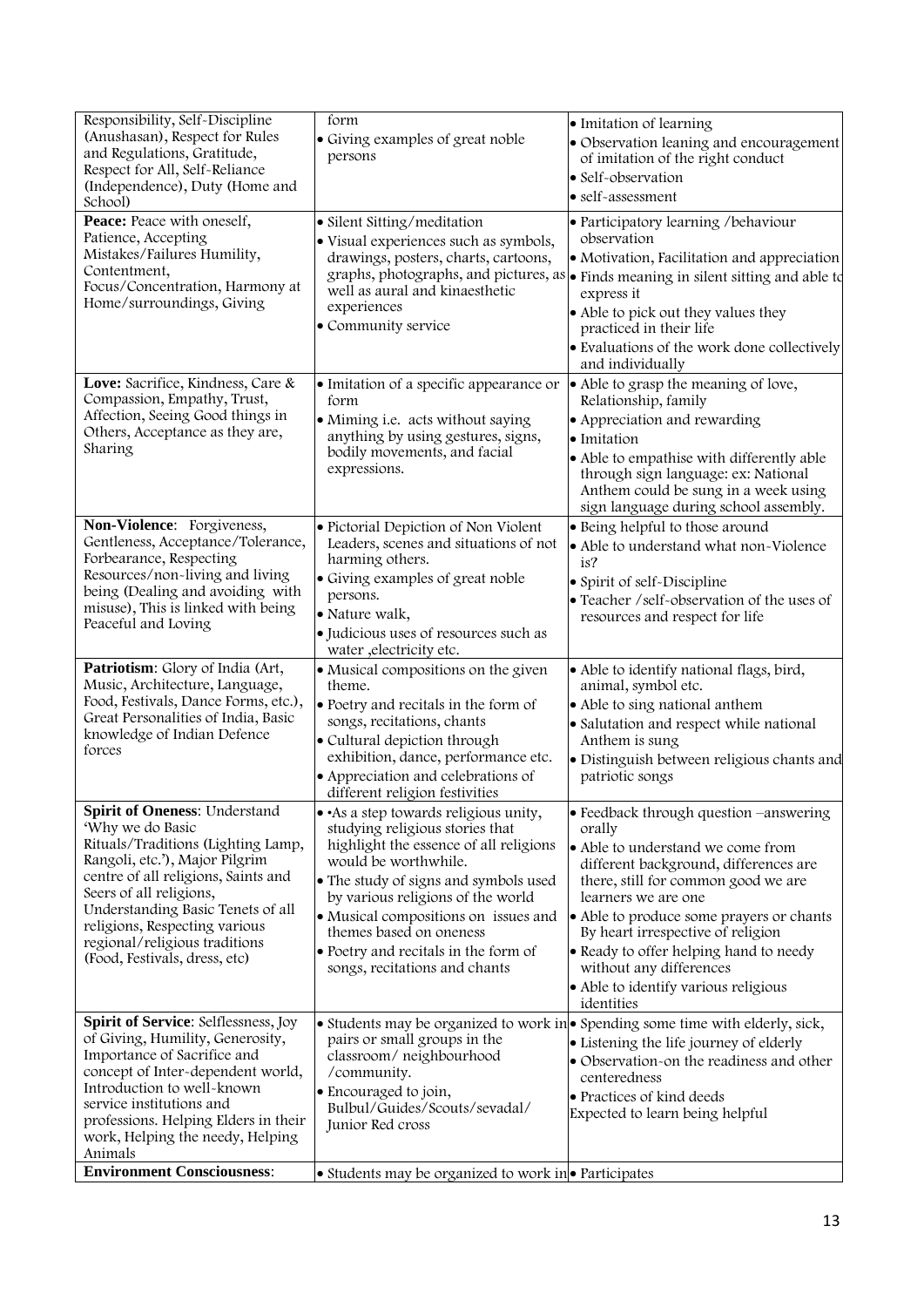| Interdependence of all<br>components of Nature, Reverence<br>for Nature, Feeling of<br>Belongingness with Nature, aware<br>of Threats to Environment,<br>Exploitation of Nature, Steps to<br>Save the Environment, Actions at<br>home and school – Save power,<br>save Water, Do not pollute air,<br>water, etc                                                         | pairs or small groups.<br>• Schools as Plastic free zones<br>• Wall / paper paintings on 'ecological<br>concerns'.<br>• Contributing towards<br>• Green campus<br>• Days celebrations of ecological<br>importance-environment day, world<br>conservation day, International Tiger<br>day, International day of forests,<br>world wild life day , world ocean day, | • Involves oneself in the classroom<br>activities<br>• Able to understand the importance of<br>environment its resources and Physical<br>body<br>• Watering little plants and caring for<br>them throughout the year and rewarding<br>the best care taker.<br>• Importance of air, water, sun and other<br>natural resources<br>• Active participation on Day celebrations |
|-------------------------------------------------------------------------------------------------------------------------------------------------------------------------------------------------------------------------------------------------------------------------------------------------------------------------------------------------------------------------|-------------------------------------------------------------------------------------------------------------------------------------------------------------------------------------------------------------------------------------------------------------------------------------------------------------------------------------------------------------------|----------------------------------------------------------------------------------------------------------------------------------------------------------------------------------------------------------------------------------------------------------------------------------------------------------------------------------------------------------------------------|
| <b>Mindfulness:</b><br><b>Awareness</b><br>Introduction to Basics of Yoga<br>(Asana,<br>Pranayama),<br>Practice<br>Observing Emotions, Observing<br>Harmony in the body $-$ how<br>everything<br>works<br>beautifully,<br>Observe impact of the food we eat<br>(what keeps us active or makes us<br>dull), Self-Restraint in expressing<br>emotions (Anger, Hate, Envy) | $\bullet$ Games<br>· Slogan writing<br>· Daily routines of few yoga Asana<br>• Demonstrations and guided<br>meditation<br>• Self-doubts and its clarifications<br>• self-manifestation or reflections of<br>spirituality with elders/learned<br>• Discourses/debates                                                                                              | • Interaction by the teachers and thought<br>processing by students<br>• Behavioural observation<br>• Attitudes towards failure and success/<br>Win of loss / Own efforts and be grateful<br>• Active participation<br>• Self-management than mere control of<br>emotions                                                                                                  |

# 3.4.3 Middle School Stage (Class 6 to 8):

### **Objectives**

- To develop among students skills to communicate effectively.
- To enable students acquire positive attitude and develop desirable habits for keeping themselves fit and healthy.
- To inculcate among students a spirit of healthy competition.
- To enable the students respond positively to cultural plurality and appreciate the importance of peaceful coexistence.
- To make the students more ethical and moral in line with the societal rules and norms and the multi-faceted culture.
- To develop an ability to discriminate and to respond with maturity to information and situations that induce corruption, violence, and hatred, particularly the misleading advertisements and whatever is violent and unhealthy in the media.
- To develop an informed aversion to various forms of violence like communalism and discrimination on the basis of gender, caste, class, and religion.
- To sensitize students to the basics of becoming responsible citizens equipped with secular and democratic attitudes.
- To help students think laterally and approach problems from multiple perspectives.

| <b>Value</b>                                                                                                                                                                                                                                                                                                                                   | Pedagogy                                                                                                                                                                                                | <b>Assessment</b>                                                                                                                                                                                                                                                                                                               |
|------------------------------------------------------------------------------------------------------------------------------------------------------------------------------------------------------------------------------------------------------------------------------------------------------------------------------------------------|---------------------------------------------------------------------------------------------------------------------------------------------------------------------------------------------------------|---------------------------------------------------------------------------------------------------------------------------------------------------------------------------------------------------------------------------------------------------------------------------------------------------------------------------------|
| Truth: Integrity (Doing right even<br>when no one is watching),<br>Understand Laws of Action $-$<br>Reaction (What you sow so you<br>reap), Dedication (Staying true to<br>your goal), Belief is doing Right,<br>Develop Intuition (Inner Voice),<br>Self-Awareness and Self Analysis,<br>Discrimination (Process of arriving<br>at the Truth) | • Brainstorm<br>• Discussions based on inspirational<br>and motivational films<br>• Values Clarification<br>• Poems, narrations,<br>• Situation narration,-individual<br>responsibility, and reflection | • Question –answer (oral as well as<br>written.<br>• Alphabetical connotations on scriptural<br>basis could be used for fun<br>learning/assessing<br>• Recognition of great persons with the<br>values they stood for.<br>• Able to participate / chant/ recite.<br>• Appreciation and acknowledgement<br>while truth is spoken |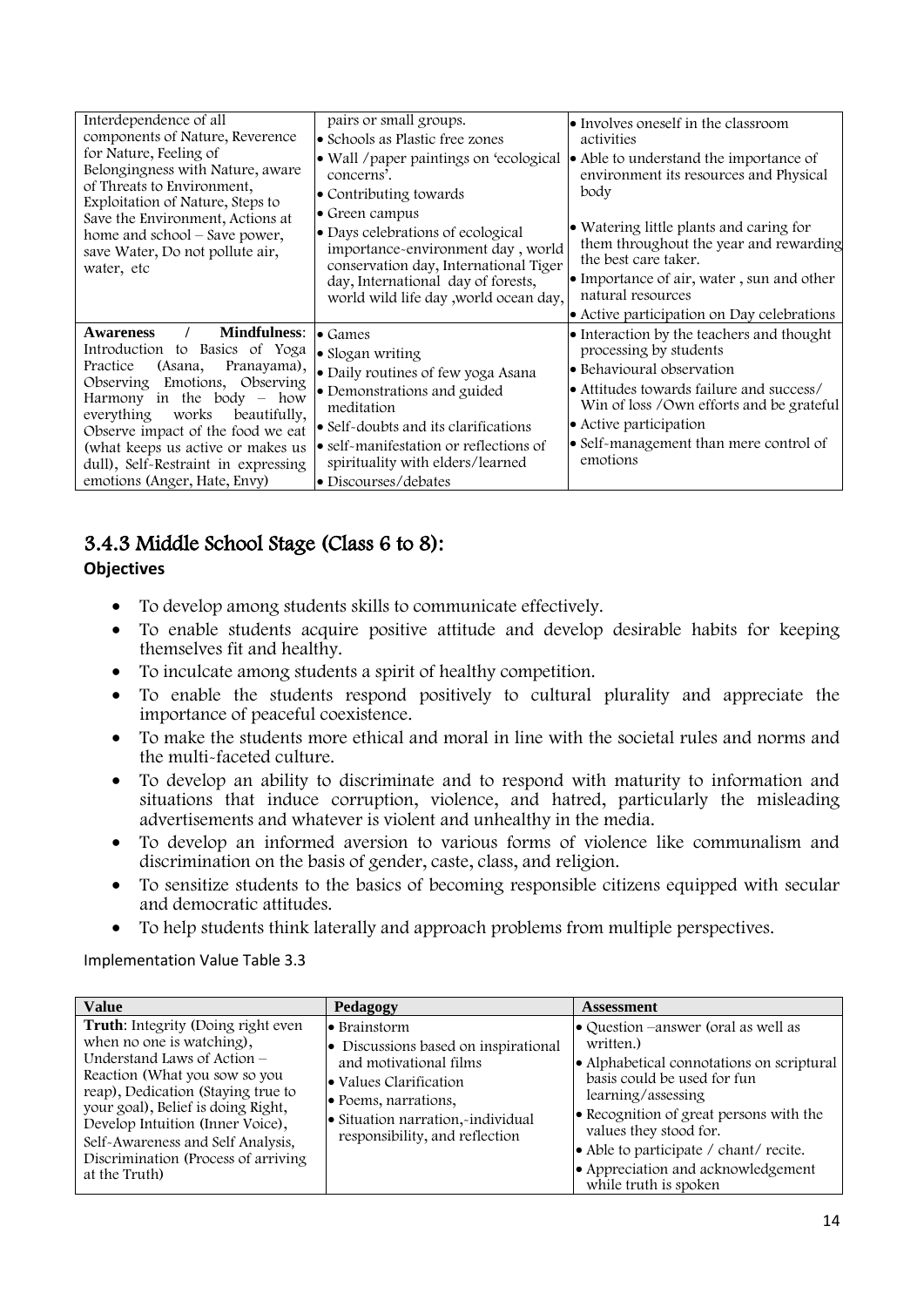| <b>Right Conduct: Healthy Daily</b><br>Routine, Grace & Courtesy, Good<br>Listener, Taking Responsibility for<br>own actions, Proper use of free time<br>(Put to good use), Do not indulge in<br>Gossip or speak ill or speak behind<br>the back, Setting Goals for Self-<br>improvement, Simple Living, Taking<br>care of National Property, Keep the<br>surroundings clean, Habit of Saving<br>/ Conservation of resources, etc                                                                                                                                                                                                                                                                                                                              | • Studying the lives of people<br>• Modelling the beliefs and behaviours<br>that a teacher wants his or her<br>students to learn<br>· Drama's and role-plays<br>• Creative writing and leisure<br>utilisation activities.<br>· Insight into an incident involving<br>any renowned person from around<br>the world, such as athletes, leaders,<br>statesmen, businessmen, or the<br>media.                                                                                                                                                                                                                             | • Observation of the students behaviour<br>by the teacher<br>· Imitation of learning<br>· Partition and role plays<br>• Observation leaning and<br>encouragement of imitation of the right<br>conduct<br>· Self-observation<br>· Situation analysis<br>· Best out of waste activities/ SUPW                                                                                                                                                                                                                                                                                           |
|----------------------------------------------------------------------------------------------------------------------------------------------------------------------------------------------------------------------------------------------------------------------------------------------------------------------------------------------------------------------------------------------------------------------------------------------------------------------------------------------------------------------------------------------------------------------------------------------------------------------------------------------------------------------------------------------------------------------------------------------------------------|-----------------------------------------------------------------------------------------------------------------------------------------------------------------------------------------------------------------------------------------------------------------------------------------------------------------------------------------------------------------------------------------------------------------------------------------------------------------------------------------------------------------------------------------------------------------------------------------------------------------------|---------------------------------------------------------------------------------------------------------------------------------------------------------------------------------------------------------------------------------------------------------------------------------------------------------------------------------------------------------------------------------------------------------------------------------------------------------------------------------------------------------------------------------------------------------------------------------------|
| Peace: Calmness (Not disturbed by<br>external or internal<br>disturbances/agitations), Power of<br>Silence, Respecting others<br>viewpoint, Detached working<br>(Taking success and failure alike),<br>Strengthen your mind (Equanimity),<br>Endurance, Self-Respect (Inner<br>Peace), Be Joyful when others are<br>happy                                                                                                                                                                                                                                                                                                                                                                                                                                      | · Question and answer<br>• Silent Sitting<br>· Debates, discussions and active<br>listening<br>• Learning through life examples of<br>great noble persons<br>• Participatory learning -coexistence<br>· Self-expressions on peace / joyful<br>way of life                                                                                                                                                                                                                                                                                                                                                             | · Participatory learning - /behaviour<br>observation<br>• Peace -march-morning assemblies.<br>· Day celebration-Internation day of<br>peace-21st September/UN day<br>· Motivation, Facilitation and<br>appreciation<br>• Text books events analysis -such as war<br>conflict-Buddhist's way of life through<br>active participation in discussion<br>• Able to pick out they values they<br>practiced in their life                                                                                                                                                                   |
| Love: Loving yourself, Appreciating<br>Others, Spending quality time with<br>Grand-parents & Elders (listening to<br>them, caring, helping), Dignity of<br>Labour (Value work of all people),<br>Welfare of others, Being<br>Considerate, Understand expression<br>of love in different forms (relations<br>- Mother, Father, Siblings, Friends,<br>Elders, Animals, Plants, God, etc)<br>Non-Violence: Unwillingness to<br>hurt others in thoughts, words and<br>deeds, Not cause inconvenience to<br>others, Think before you speak and<br>act (Respond and not react),<br>Peaceful Dissent (Non-Violent<br>resistance), Not hurting yourself<br>(wrong eating or wrong thoughts<br>and habits), Not stealing, Look at<br>positive aspects of person, accept | • It can be imbibed by experience, the<br>environment of love and kindness at<br>home and school.<br>• Miming i.e. acting without words by<br>the use of gestures, signs, physical<br>movements and facial expressions or<br>body language<br>• Community service<br>· Activities like dressing up neatly,<br>taking care of oneself etc.<br>· Visual experiences such as symbols,<br>drawings, posters, charts, cartoons,<br>graphs, photographs, and pictures,<br>as well as aural and kinaesthetic<br>experiences<br>• Learning the traits of non-violence<br>through day celebrations, and<br>personal practices. | • Able to grasp the meaning of love,<br>Relationship, family and getting<br>acquainted with the as trust worthy<br>people.<br>• Observation at the behavioural traits<br>and mending them -such as self-love,<br>self esteem<br>• Appreciation and rewarding<br>· Imitation and personalising.<br>• Being helpful to those around.<br>• Able to recognise harmless actions are<br>appreciated.<br>• Able to extend respect to elders and one<br>another<br>• Able to understand what non-Violence<br>is.<br>• Spirit of self-Discipline<br>• Celebration of International day of Non- |
| everyone in unbiased way 'as they<br>are'<br>Patriotism: Core Constitutional                                                                                                                                                                                                                                                                                                                                                                                                                                                                                                                                                                                                                                                                                   |                                                                                                                                                                                                                                                                                                                                                                                                                                                                                                                                                                                                                       | Violence/Human Rights day                                                                                                                                                                                                                                                                                                                                                                                                                                                                                                                                                             |
| Values, Fundamental duties, and<br>Rights, Stories of Paramveer Chakra<br>Heroes, Expression of love for the<br>Nation, Institutions involved in<br>Nation Building, How to serve the<br>nation, Glory of India facts and<br>greatness (Art, Music, Architecture,<br>Language, Food, Festivals, Dance<br>Forms, etc), Great Scientists of India                                                                                                                                                                                                                                                                                                                                                                                                                | • Musical compositions on issues and<br>themes of national importance<br>vir-stories-national heroes/heroines<br>• Brain-storming<br>• On a specific topic, creating poetry,<br>stories, and drawings.                                                                                                                                                                                                                                                                                                                                                                                                                | • Be respectful of others' rights and<br>freedoms.<br>• Drama/real stories/documentary of • Know ones rights and duties towards the<br>country<br>• Able to sing national anthem<br>· Question and answer-on current affairs<br>of the country/world<br>• Salutation and respect while national<br>Anthem is sung<br>· Distinguish between religious chants<br>and patriotic songs and personalise<br>them through daily routines                                                                                                                                                     |
| Spirit of Oneness: Understanding<br>Diversity (Gender, Religion, Social,                                                                                                                                                                                                                                                                                                                                                                                                                                                                                                                                                                                                                                                                                       | • Offering an understanding on the<br>concept of Diversity in unity                                                                                                                                                                                                                                                                                                                                                                                                                                                                                                                                                   | • Feedback through question -answering<br>orally /written regarding how I am part                                                                                                                                                                                                                                                                                                                                                                                                                                                                                                     |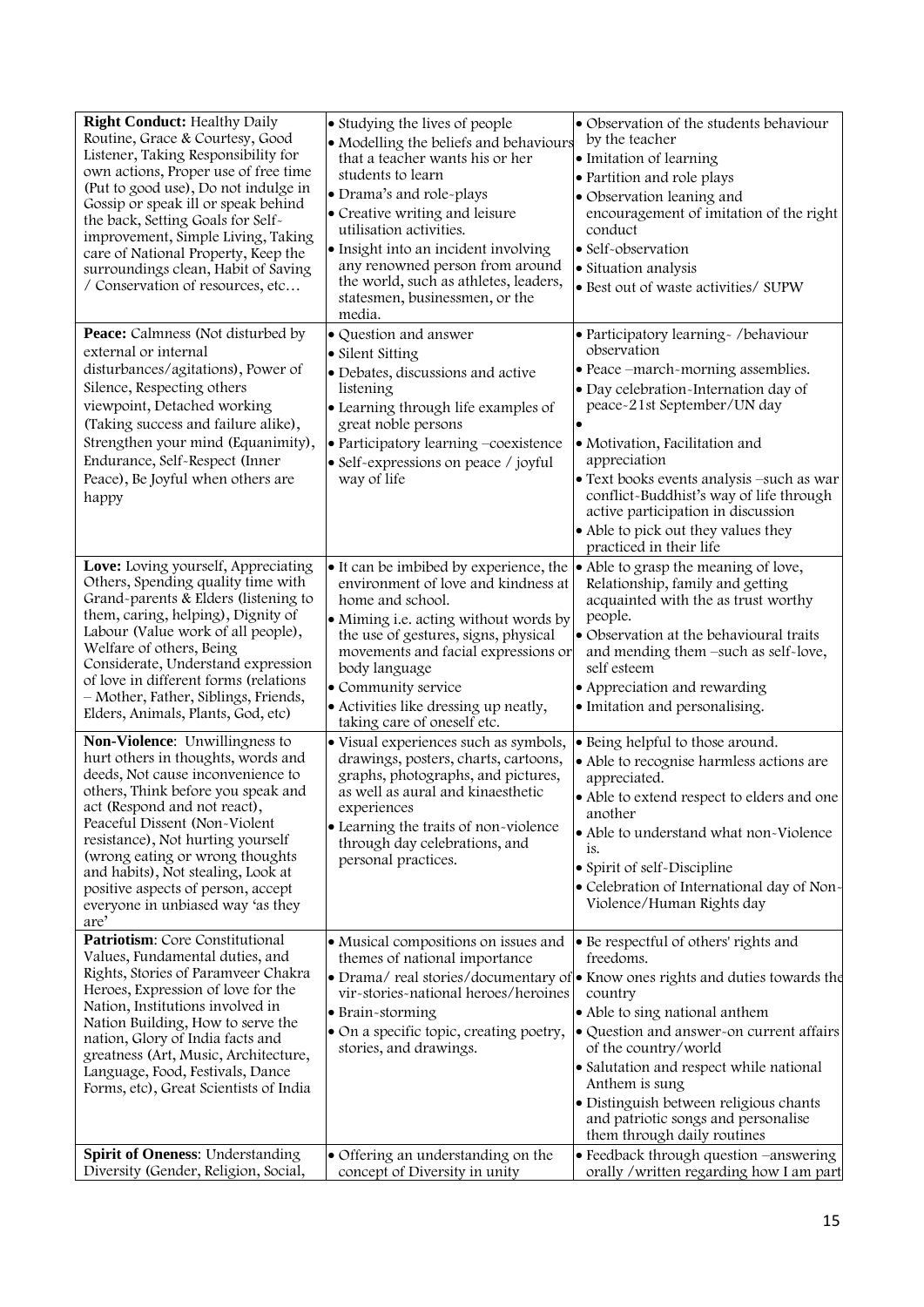| Economic, Regional, etc), Universal<br>Love and tolerance, Religion and<br>Spirituality, Inclusiveness<br>(Divyanga), Social Transformers of<br>India                                                                                                                                                                       | $\bullet$ Miming<br>· Movie clippings/role place<br>· Discussion on life and works of<br>saints and sages and its<br>personalisation<br>• Reflections on 'one in many -many<br>in one'                                                                                                                                                                                                                                           | of the whole and unique identity of the<br>self.<br>• Able to draw the moral on spirit of<br>oneness<br>• Able to understand that we come from<br>diverse background, differences are<br>there with all, still for common good we<br>are learners need to exhibit 'diversity in<br>unity<br>• Able to produce some prayers or chants                                                 |
|-----------------------------------------------------------------------------------------------------------------------------------------------------------------------------------------------------------------------------------------------------------------------------------------------------------------------------|----------------------------------------------------------------------------------------------------------------------------------------------------------------------------------------------------------------------------------------------------------------------------------------------------------------------------------------------------------------------------------------------------------------------------------|--------------------------------------------------------------------------------------------------------------------------------------------------------------------------------------------------------------------------------------------------------------------------------------------------------------------------------------------------------------------------------------|
| Spirit of Service: Examples of<br>Selfless service, Stories of Padma<br>Awardees who have dedicated their<br>lives for selfless service, Loving<br>service (charity with compassion),<br>Service & Duty,                                                                                                                    | • It can be cultivated by exposing<br>students to other people's difficulties<br>and teaching them how to help the<br>poor and underprivileged.<br>• Students may be organized to work<br>in pairs or small groups in the<br>classroom/neighbourhood<br>/community.                                                                                                                                                              | By heart<br>• Spending some time with elderly, sick,<br>and disables<br>· understands the life journey of elderly<br>and their success and failures as<br>necessary part of growth<br>• Observation-on the readiness, other<br>centeredness and risk taking<br>• Practices of kind deeds by taking<br>initiatives<br>• Expected to learn being helpful and kind                      |
| <b>Environment Consciousness:</b><br>Components of Environment, Life<br>style for Sustainable living Threats<br>to Environment - Resources<br>depletion, Extension of Species,<br>Exploitation and over consumption,<br>Climate change and Global<br>Warming, Planting trees, saving<br>trees, Eco-friendly products usage, | $\bullet$ Drama<br>$\bullet$ Miming<br>• Question and answer, which entails<br>posing questions to the respondent<br>and receiving responses.<br>· Working in small groups or pairs<br>• Simulation<br>• Taking care of plants/living beings<br>• 'Best out of waste activities<br>· Activities like gardening, save water<br>save electricity, segregation of waste,<br>· Rain water harvesting, preparation<br>of bird feeders | • Participates and able to appreciates the<br>role of those working for the wellbeing<br>of the universe and social conserns<br>• Involves oneself in the classroom<br>activities-responds<br>• Able to understand the importance of<br>environment its resources and Physical<br>body<br>· Watering little plants and caring<br>• Able to know the importance of air,<br>water, sun |
| <b>Awareness / Mindfulness: Regular</b><br>Yoga Practice (Asana, Pranayama,<br>Dhyana), Importance Self-Discipline<br>in good health, Impact of mind on<br>achieving excellence, Observing<br>Thoughts, Responding and not<br>reacting, Gratitude for blessings in<br>life                                                  | • Silent<br>Sitting/meditation/contemplation<br>• Know thyself-self-reflective and<br>physical and mental good<br>· Question and answer/<br>debate/discussions<br>• Structured games for mental and<br>physical simulation<br>• Feeding self with good food and good<br>thoughts<br>• Reading for leisure/pleasure and for<br>personalisation                                                                                    | • Interaction by the teachers and thought<br>processing<br>· Behavioural observation<br>breathing exercises. And exercise for • Attitudes towards failure and success/<br>Win of loss<br>· Own efforts/<br>· Discussion with teacher/parents and<br>construct ones knowledge about values<br>• Sharing the known knowledge with<br>peers, friends and less privileged                |

## 3.4.4 Secondary Age 14-18 (Class 9-12) **Objectives:**

- To develop among students awareness about inter-relationships and interdependence in the global and ecological contexts, so that they can form a broader perspective on justice, peace, and non-violence.
- To develop skills for rational thinking, communication, self-discipline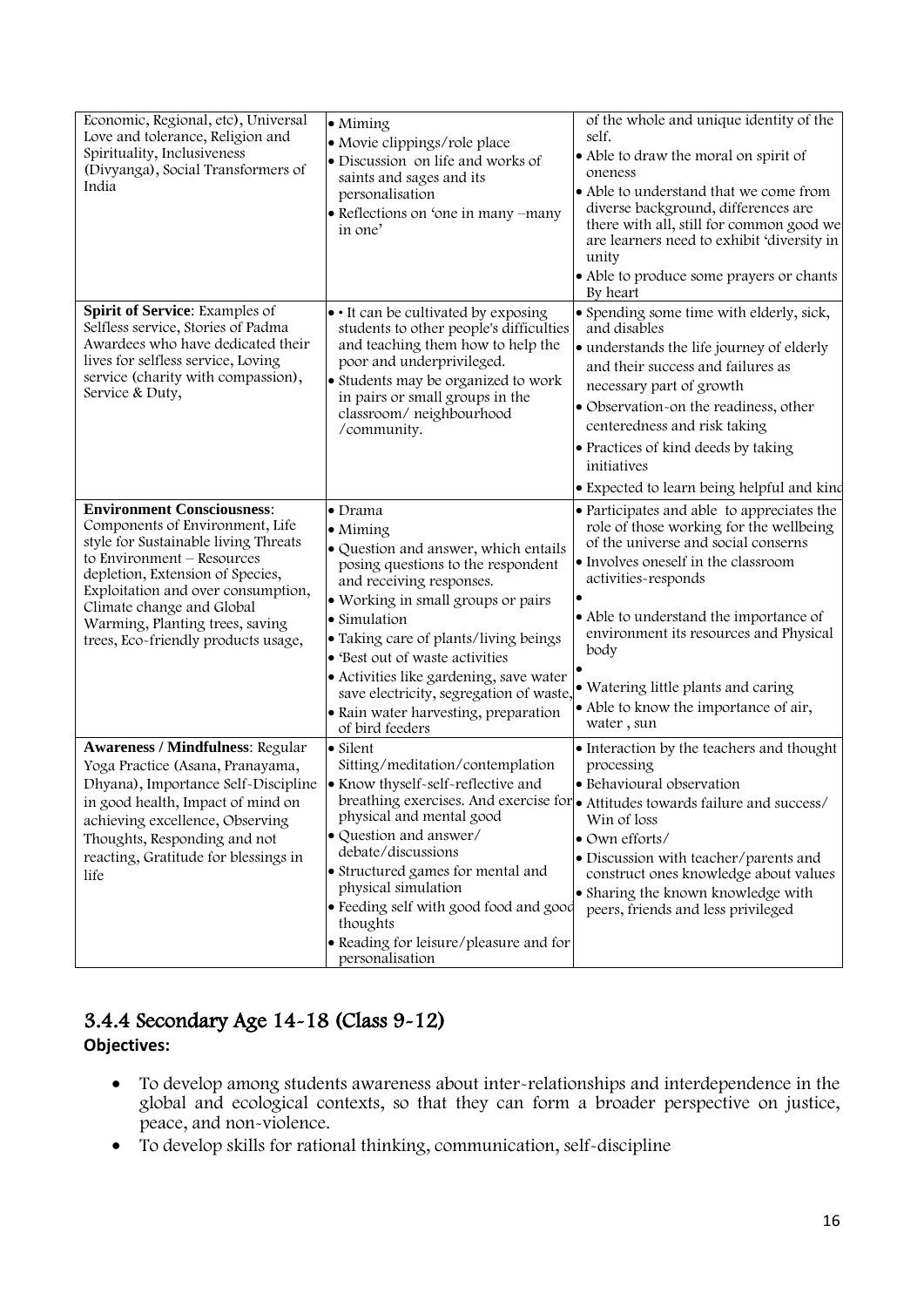- To enable the students to not only, be just recipients but also take on the responsibility to become productive and efficient members of society.
- To enable the students share their talents, time effort etc. with others irrespective of caste, colour, gender, appearance, intelligence, culture or history.
- To help students use environmental resources in rationale and constructive way.
- To develop among students an ability to respond to different emotions appropriately.

#### **Value Pedagogy Assessment Truth 9 th and 10th** : Discrimination, Integrity (Unity in thought, words and actions), Restraint from falsehood and distortion of truth, Be what you are, rather than what others want you to be, Be true to what you believe in, Do not deceive people for your vested interests **11th and 12th**: Understand the impact of Integrity, Self-analysis, intuition (listening to your conscience), Discrimination (ask 3 questions before responding to situation) • Brainstorm • Discussions based on inspirational and motivational films • Values Clarification • Reflections and manifestations • Question –answer (oral written.) • Alphabetical connotations could be used for fun from poems and traditional songs learning/assessing • Recognition of great persons • Able to participate / chant/ recite. Appreciation and acknowledgement while truth is spoken **Right conduct:** 9th and 10th: Time Management (Planning, Prioritization), Standing up for Values, Responsible use of Internet, Spirit of Thankfulness (understand help and sacrifice of others in self growth), Pursuit of Excellence, Consistently Ethical behaviour **11th and 12th:** Self Reliance, Time Management, Role based responsibility, Setting personal goals, Ethics in day today work • Role Play • Modelling the beliefs and behaviours that a teacher wants his or her students to learn • Insight into an incident involving a renowned person from around the world, such as a sportsperson, a leader, a statesman, a businessman, or the media, with a focus on healthy eating habits and a healthy lifestyle • Observation of the students behaviour by the teacher • Imitation of learning • Participation and role plays • Observation /learning and encouragement of imitation of the right conduct • Self-observation • Situation analysis • self-assessment on daily routines and study habits, socio centric works **Peace: 9th and 10th**: Contentment, practicing Focus and Concentration, Graceful Acceptance of Failures, Respecting others viewpoint, Participate in others success (No Envy), Sealing Desires **11th and 12th:** Self-Worth and Self-Respect, Respecting boundaries, Contentment and humility, Joy of Effort (do our best, not get attached to the result, accept success and failures equally) • Narration of a true or imaginary story which describes a problem, a situation or a character • Participants can express their thoughts on how to resolve the problem. • try to analyse state of peace in your viewpoint, • figuring it out in the context of school environment and family situation • Participatory learning /behaviour observation • Peace –March-morning assemblies. • Day celebration-21st September • Motivation, Facilitation and appreciation • Text books events analysis –such as war conflict-Buddhist's way of life through active participation in discussion Able to pick out they values they practiced in their life **Love: 9th and 10th**: Build lasting friendships, Compassion for the weak and helpless, Cordial behaviour with classmates, Reverence for Teachers, Respectful behaviour with guests, remember love of parents and family members before reacting harshly, affectionately encourage positive things in others **11th and 12th**: Expansion of love (from • Discourse on friendship, Types of love and values of social relationships • Situations learning,. Importance of Facilitations, modelling, motivations • Community service, • Field visit to destitute homes, orphanages-people who are • Able to grasp the meaning of love, Relationship, family and getting acquainted with trust worthy people. • Observation at the behavioural traits and mending them –such as self-love, self esteem • Debate, cooperative pair and group work as means assessment • Appreciation and rewarding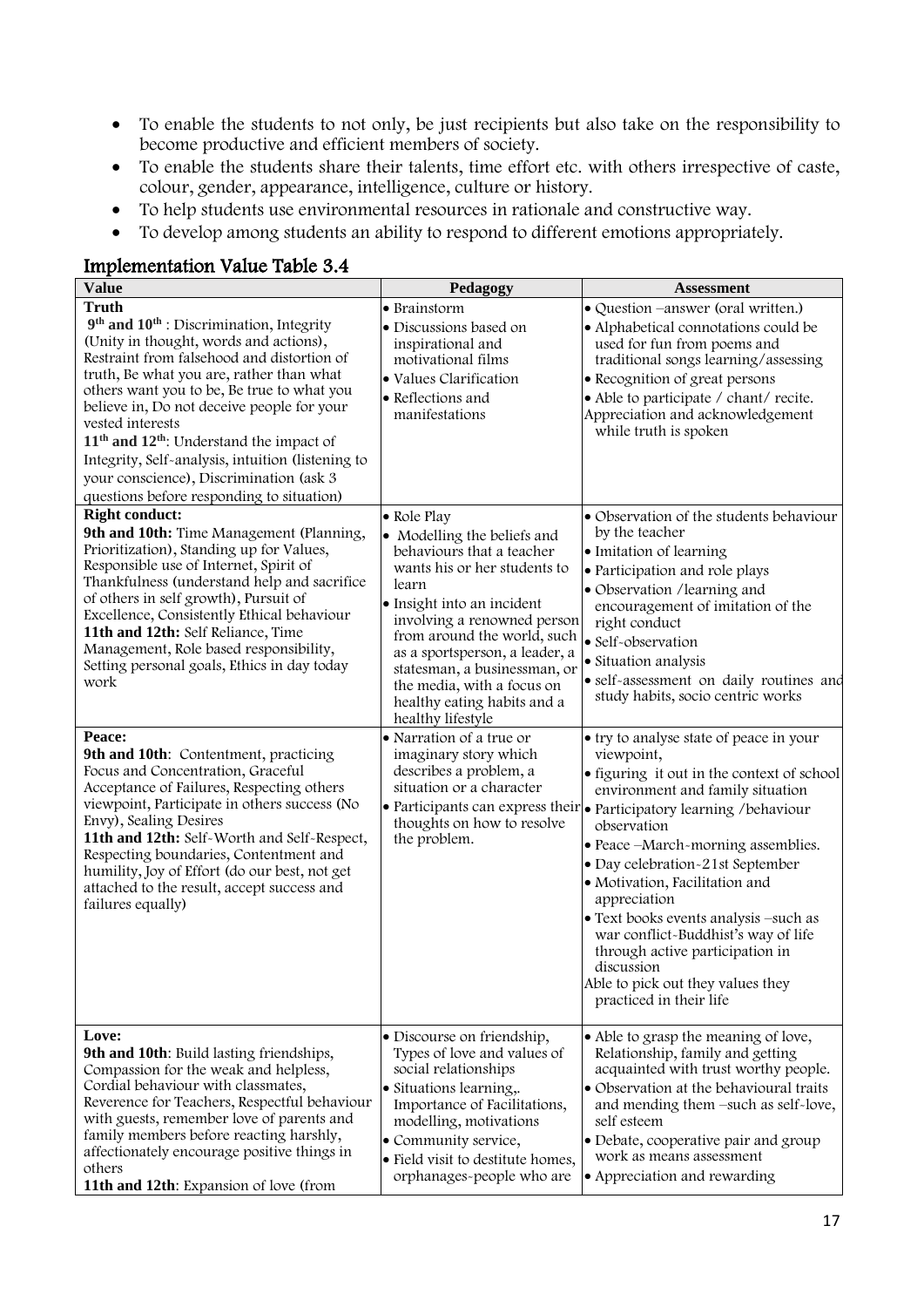| loving oneself, family, community, country,<br>world) - from Self to Selfless, Love and its<br>different forms - attraction, infatuation,<br>obsession and selfless love                                                                                                                                                                                                                                                                                                                                                                                                                                                                                | deprived of love and family.<br>• Using action and dialogue to<br>present issues and depict<br>emotions.                                                                                                                                                                            | · Imitation and personalising.                                                                                                                                                                                                                                                                                                                                                                                                                                                      |
|---------------------------------------------------------------------------------------------------------------------------------------------------------------------------------------------------------------------------------------------------------------------------------------------------------------------------------------------------------------------------------------------------------------------------------------------------------------------------------------------------------------------------------------------------------------------------------------------------------------------------------------------------------|-------------------------------------------------------------------------------------------------------------------------------------------------------------------------------------------------------------------------------------------------------------------------------------|-------------------------------------------------------------------------------------------------------------------------------------------------------------------------------------------------------------------------------------------------------------------------------------------------------------------------------------------------------------------------------------------------------------------------------------------------------------------------------------|
| <b>Non-Violence</b><br>9 <sup>th</sup> and 10 <sup>th</sup> : Practice forgiveness,<br>Inclusiveness, Practice "Help Ever, Hurt<br>Never", Non-Violent Communication,<br>Handle disagreements and conflicts with<br>common good - Win-Win outcomes,<br>$11th$ and $12th$ : Compassion for all forms of<br>living beings, Help others come out of violent<br>actions                                                                                                                                                                                                                                                                                     | · Role Play,<br>· Discussions based on<br>inspirational and<br>motivational films<br>• Debate, cooperative pair and<br>group work<br>• Adopting pets, trees,<br>• projects for social cause                                                                                         | · Being helpful to those around.<br>· Able to recognise harmless actions are<br>appreciated.<br>• Able to extend respect to elders and<br>one another<br>• Able to understand what non-Violence<br>is?<br>• Spirit of self-Discipline<br>Situation analysis-example newspaper<br>cuttings on war, treaty's, conflict<br>resolution Etc.                                                                                                                                             |
| <b>Patriotism</b><br>9th and 10th: Appreciating Sacrifice of<br>martyrs during freedom struggle, Respect for<br>Constitution and Democracy, Exercising<br>Fundamental Duties and rights responsibly,<br>Understand the projects of National<br>Importance, Study unique features of our<br>Nation, Know great literature of our Nation<br>11 <sup>th</sup> and 12 <sup>th</sup> : Upholding constitutional<br>values and sharing it with others,<br>appreciating rich heritage of India and<br>sharing it with others, helping in Keeping<br>heritage sites clean and beautiful, Life stories<br>of Personalities who worked for building the<br>Nation | · Discussion,<br>· Debate,<br>· Elocution,<br>· Stories of valour of great<br>leaders taking up roles as<br>leader<br>· role plays<br>• Miming i.e. acting without<br>words by the use of gestures,<br>signs, physical movements<br>and facial expressions                          | • Respect the rights and freedom of<br>others and active involvement<br>· Salutation and respect while national<br>Anthem is sung<br>• Sense of belonging to the country and<br>desire to serve the nation<br>· Distinguish between religious chants<br>and patriotic songs and personalise<br>them through daily routines<br>• Travels to historical places and the<br>study of it<br>• Appreciations to art and architecture                                                      |
| <b>Spirit of Oneness</b><br>9th and 10th: Spiritual leaders of the world<br>and their philosophies, Inspiring world<br>leaders, Awareness of life and death -<br>differences in tenets of religion, Connection<br>between Body, Mind and Consciousness,<br>Understanding the connection between<br>science and spirituality<br>$11th$ and $12th$ : Understand initiatives taken to<br>bridge Social, Cultural, Economic gaps in the<br>society, Life stories of Social Reformers,<br>Taking initiatives towards bringing oneness<br>in society, Understand the Evils that divide<br>the social harmony                                                  | • Musical compositions on<br>issues and themes based on<br>oneness.<br>· Traditional songs<br>• scripture passages or<br>quotation<br>• Life's of the social reformers<br>and spiritual 'Guru's<br>• how to bridge the game of<br>rich and poor, or people with<br>differences<br>٠ | $\bullet$ Feedback through question $-$<br>answering orally / written regarding<br>how I am part of the whole and unique<br>identity of the self.<br>• Able to draw the moral on spirit of<br>oneness<br>• Able to understand that we come from<br>diverse background, differences are<br>there with all, still for common good<br>we are learners need to exhibit<br>'diversity in unity<br>· Able to produce some prayers or<br>chants By heart<br>• Memorisations and production |
| <b>Spirit of Service</b><br>9th and 10th: Social Change Agents (Unsung<br>Heroes), Being Resourceful, Social Initiatives<br>in school and neighbourhood, Awareness of<br>service initiatives in the community,<br>Understand the need for service for self and<br>community<br>11 <sup>th</sup> and 12 <sup>th</sup> : Understanding process of self-<br>transformation through Service,                                                                                                                                                                                                                                                                | • Role Play<br>$\bullet$ Drama<br>• Students may be organized to<br>work in pairs or small groups<br>in the classroom/<br>neighbourhood /community.                                                                                                                                 | • Spending some time with elderly, sick,<br>and disables<br>· understands the life journey of elderly<br>and their success and failures as<br>necessary part of growth<br>· Observation-on the readiness, other<br>centeredness and risk taking<br>• Practices of kind deeds by taking<br>initiatives                                                                                                                                                                               |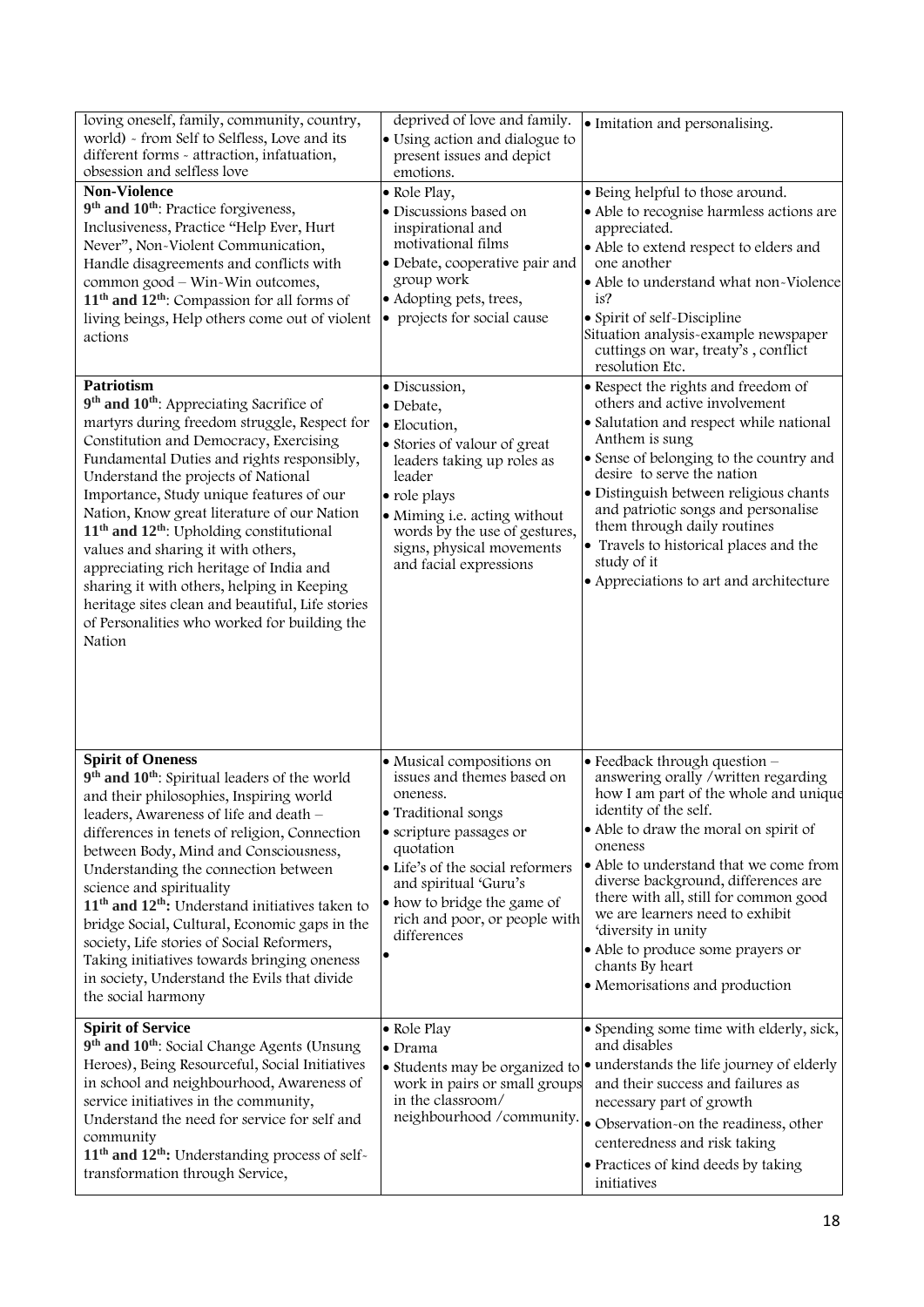| Introspection on how much I give v/s take                                                                                                                                                                                                                                                                                                                                                                                                                                                                                                                                                                                                                                                                                                                             |                                                                                                                                                                                                                                                                                                                                                                                                                                           | • Expected to learn being helpful and<br>kind                                                                                                                                                                                                                                                                                                                                                                                                                          |
|-----------------------------------------------------------------------------------------------------------------------------------------------------------------------------------------------------------------------------------------------------------------------------------------------------------------------------------------------------------------------------------------------------------------------------------------------------------------------------------------------------------------------------------------------------------------------------------------------------------------------------------------------------------------------------------------------------------------------------------------------------------------------|-------------------------------------------------------------------------------------------------------------------------------------------------------------------------------------------------------------------------------------------------------------------------------------------------------------------------------------------------------------------------------------------------------------------------------------------|------------------------------------------------------------------------------------------------------------------------------------------------------------------------------------------------------------------------------------------------------------------------------------------------------------------------------------------------------------------------------------------------------------------------------------------------------------------------|
| (service of others),<br><b>Environment Consciousness:</b><br>9th and 10th: Need v/s Greed, Practicing<br>Sustainability at school level, Conservation of<br>natural resources (Efficient use of natural<br>resources), Natural resources of India,<br>Understand impact of Human activities on<br>jungles and wild life, Impact of Human<br>activity on Rivers and Lakes, Pollution of<br>Oceans<br>11 <sup>th</sup> and 12 <sup>th</sup> : Digital Waste, Impact of Plastic<br>on Animals, Birds and Marine life, Modern<br>Conservation methods, Indian way of life for<br>sustainable living, Industrialization v/s<br>saving environment, Think Global Act Local,<br>Global Initiatives towards sustainability,<br>School Project on Environment<br>Consciousness | · Discussion,<br>$\bullet$ Debate<br>• Participates in rally creating<br>awareness environmental<br>issues and able appreciates<br>the role like Nobel laureates<br>working for various causes<br>• Project work<br>• Simulation<br>• Working in small groups or<br>pairs towards conservation<br>and protection of<br>environment<br>• Able to know the importance<br>of natural resources and it's<br>judicious use and<br>conservation | • Involves oneself in the classroom<br>activities-responds<br>• Brainstorming, which is the free<br>exchange of ideas among participants<br>on a certain topic or question.<br>• Case study / project report<br>• Able to understand the importance of<br>environment its resources and Physical<br>body through observation,<br>comparison and analysis<br>• Watering trees and caring<br>• Having school or home gardens with<br>medicinal plants-know their utility |
| <b>Awareness / Mindfulness:</b><br>9th and 10th: Regular Yoga Practice (Asana,<br>Pranayama, Dhyana), Importance Self-<br>Discipline in good health, Understand and<br>experience correlation of Satvik, Rajasik and<br>Tamasik food on Body and Mind, Observe<br>the impact of Anxiety and Anger on self-<br>Personality,<br>11th and 12th: Regular Yoga Practice<br>(Asana, Pranayama, Dhyana), loving and<br>respecting your body - dealing with<br>substance abuse, addictions and destructive<br>relationships, body image etc., dealing with<br>depression and failure, using self-healing<br>techniques such as EFT (Emotional Freedom<br>Technique), affirmations etc.,                                                                                       | • Silent Sitting/meditation/<br>contemplation/reflection<br>• Question and answer i.e.<br>asking questions and getting<br>answers from the respondent<br>on various topics<br>• Mental and physical<br>exercises-yoga, pranayama.<br>• Structured games for mental<br>and physical simulation<br>sessions                                                                                                                                 | • Interaction by the teachers and<br>thought processing<br>· Behavioural observation<br>• Attitudes towards failure and success/<br>Win of loss<br>· Own efforts/<br>· Discussion with teacher/parents and<br>· construct ones knowledge about values<br>· Project work, newspaper magazine<br>articles.                                                                                                                                                               |

# 3.5 Overview of Pedagogy

As far as the pedagogy of value education is concerned, it has to be different from conventional pedagogy. At the same time, there cannot be a prescriptive pedagogy for imparting values to children. The pedagogical structure of imparting value education needs to be redesigned to be more sensitive and relevant to learners' developmental needs and interests. However, in this regard the role of direct, integrated and whole school approach of imparting value education can't be ignored. Pedagogy for value education should be such that it provides real understanding of life. Values need to be imbibed through engaging processes of teaching and learning. Experiential learning can be adopted, including hands on learning, arts integrated, sports integrated, storytelling pedagogy etc. Besides this, we need to create joyful classrooms. We need to ensure that students are able to imbibe the Indian ethos through integration of Indian art and culture. Physical activities including indigenous sports can help in developing skills for instance collaboration, selfinitiative, self-direction, self-discipline, teamwork, responsibility, citizenship, etc.

### 3.6 Holistic Assessment of Value Education**:**

Formation of values in students can be assessed to know their intellectual understanding of value and how they are practicing it in daily life. Role of different people is given below to help children and create culture of values in school: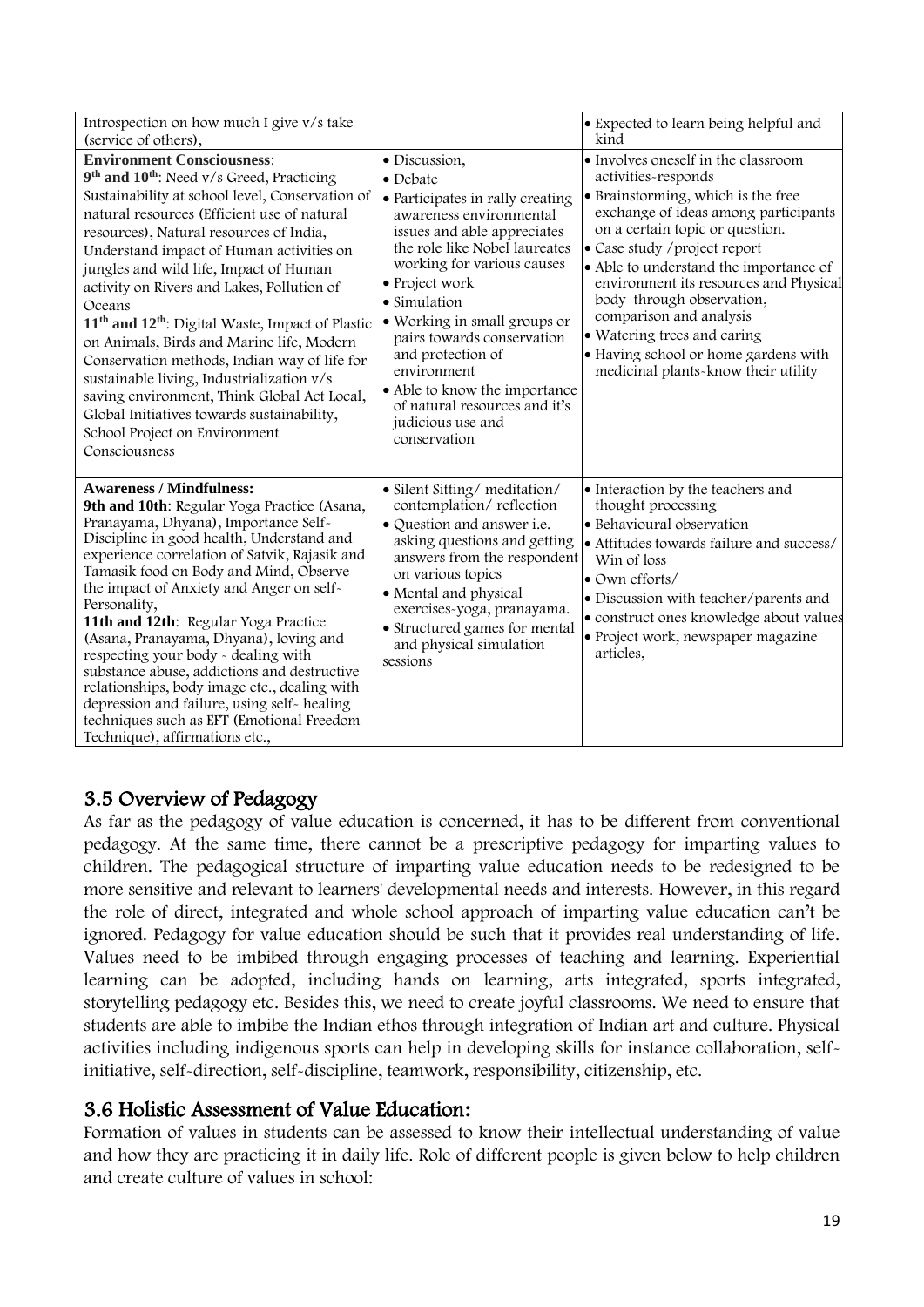Administrators: Quality assurance of teaching/school environment is primarily the responsibility of the local administrators/Principals. Administrators need to ensure teaches are conducting regular formative assessment of value education. This needs to be conducted according to the stage appropriate curriculum.

Teachers: Mandatory assessments of student behaviour could be undertaken in the classroom or at the school level through situations and work done by children. The observations need to be made in order to ensure individual student has internalised each value. If not, the re-admonitions need to be encouraged on the part of the teachers.

Parents: As it is said "muru varshada buddhi, nuru varshakke<sup>2</sup>-Home is a very basis for value formation and cultivation. School is like an 'altar' where values get refined and purified or nurtured. Home environment and parents in particular play a vital role in value assessment of the students. In return students modify their behaviour and practice the values that the family and society holds good. Values like respect, love, spirit of service, adaptability, accountability, contentment, sharing, co-operation, truth, being just, appreciation of beauty and respect for elders are within the value culture of our society and are usually practised by the members of the families. In the same manner that a school is supposed to correct and admonish its students, parents must do so as well.

Students: Every person aspires to be a nice person. However, as a result of stress, overambitions, and the impact of other negative elements, one begins to look for simple ways or shortcuts to become the best. Self-evaluation is the most effective way to examine oneself. Self-examination of conscience, abstinence, introspection, will help students to be at their best and live without any external pressure.

Moral Science mentor: Moral Science mentor can be any teacher with sound knowledge of morality, right conduct and having positive outlook towards life. The mentor needs to accept the students as they are without any prejudice or personal bias. In case, any misbehaviour is reported on the part of the student, mentor needs to work upon the factors that lead to mistake rather than pointing finger at the mistake. They are to be given an explanation, if need arises, they should deal directly and diligently with the situation through a story, narration, scriptural passage, examples of great men and women who have seen many failures, have lived or are living today with full recognition worldwide for mending their behaviour. Thus, they should help students to cease the deviant behaviour and build themselves as good and productive beings.

Holistic Report Card: Holistic Report Card is considered for every aspect of the student's all-round development, academic and non-academic activities including the modification of behaviour. Development of values is seen through observable positive change in the students' behaviour, this needs to be part of the report card. The value orientation, value clarification and value practices are considered by the teachers to assess students for culture of values.

# **3.7 Preparing Teachers for Value Education**

# 3.7.1 Value Orientation for Teachers

Teachers play a significant role in inculcating values among children at every level. In the words of Sri Sri Ravi Shankar, 'teachers need to have an understanding that the human physiology or human nature is very similar to the atomic structure. As in an atom, the central or the core part of the atom is positive – a proton. The electrons, or negative charge, are located on the periphery. Any negativity found in a child is just on the periphery. Negativity is not the child's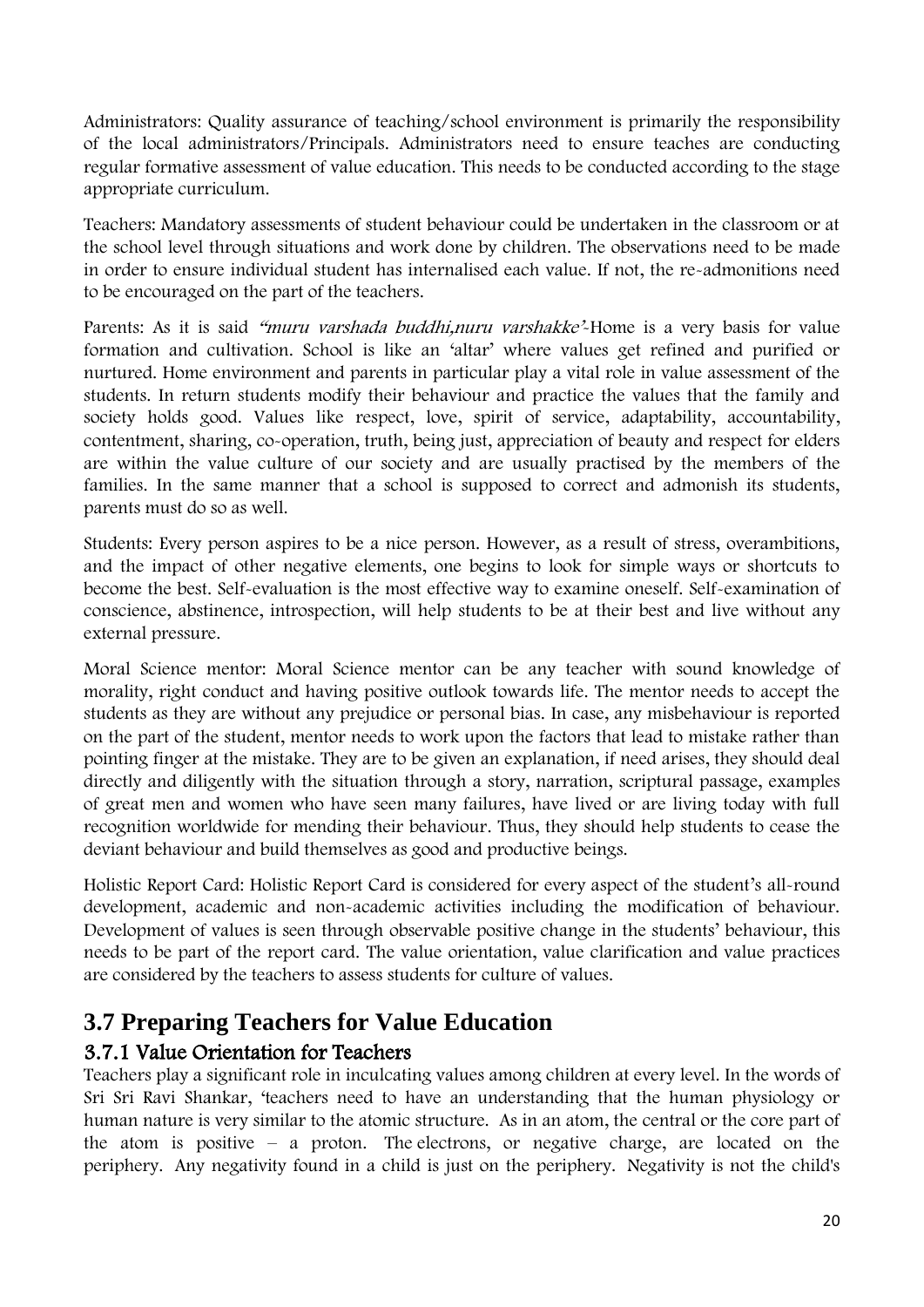true nature. With self-less love and care a teacher can bring out the positive human values in the child'.

Teachers should lead an Ideal life and become role models for the children to inculcate right virtues in students. All great people like Dr Radhakrishnan, Rabindranath Tagore, Mahatma Gandhi, Mother Teresa, Dr A.P.J. Abdul Kalam, Prof Hiriyanna were inspiring teachers. Yoga (Asana, Pranayama, and Meditation) should be introduced into their daily routine since it will help to calm the mind and provide a higher purpose for human existence, as well as teach them how to defeat inner foes and enjoy bliss. Teachers need to be good voracious readers and possess sufficiently scriptural knowledge from various religions. As individuals they need to be exemplary in thought, word and deed.

In ancient times, the teaching profession was considered to be the noblest profession. The teachers acted as guides to students and their families for solving their multifarious problems. But with the changing times this profession has lost its glory, as many come to this profession as a last resort to get employment. Many parents aspire that their wards should be taught by the best teachers but they do not wish their wards to become teachers. In the same lines, the society understands the importance of Value education but fails to practice Values either at home, or at schools or at work places. The effectiveness of Value education program depends on teachers' motivation and preparedness. Teachers need to practice the dictum of "love all and serve all' "help ever and hurt never". They need to find meaning in the teaching, by simplifying their lessons for a better understanding of the subject.

### 3.7.2 Recommendations for 4 years Integrated Teacher Education Program (ITEP)

For the effective implementation of the Value education programme at all levels we need to ensure that it is made an integral part of Teacher Education programmes. Following are the specific recommendations for the value education course design of the 4-year ITEP:

- Value education needs to be introduced as a mandatory subject for teachers of all stages
- Direct and integrated approach should be used for effective value transmission. Dedicated credit course will give the strong intellectual base to understand importance of Value education and integrated approach will provide opportunities. We need to reduce the gap between 'preaching and practice'.
- There need to be a coordination between cognitive, affective and skill domain for value transmission through specific subjects.
- Teacher trainees need to write journals as a tool for self-assessment for daily practice of values.
- Teacher trainees need to prepare and deliver at least two value lesson plans as a part of their practice teaching/ internship.
- Teacher trainees need to be oriented to innovative strategies of imparting value education such as traditional toys, games, role play, puppets, age specific story narration, case studies, simulations, and Apps using Artificial Intelligence.

### 3.7.3 Knowledge and training programs for In-Service teachers

In-service teachers must get regular orientation and training in value education in order to strengthen their resolve and learn new ideas and methods for instilling values. These programmes can be organised by local schools, education departments at the district level through DIET and BRCs, and private organisations focussing on value education. The following are important features of an in-service teacher training programme: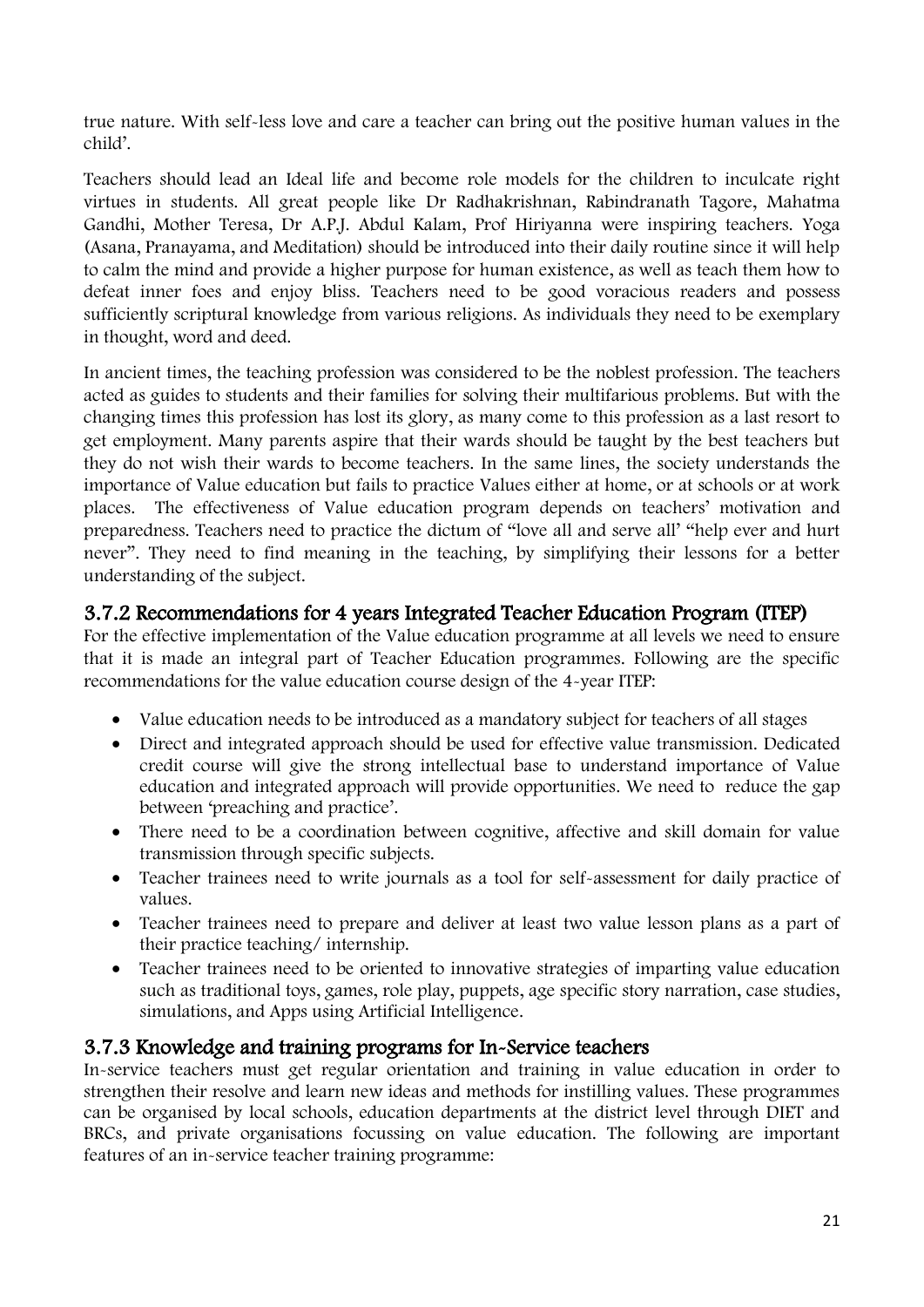- 'Love children selflessly' this is the real change needed in school education. Teachers need to understand that through loving and caring attitude they can nurture the values in children.
- Teachers need to be oriented to the need, importance and effective ways of inculcating values among children.
- At least once a year, teachers must participate in value education training.
- In-service teachers must ensure that the school environment is conducive to the transmission of values and reflects a values-based culture.
- Teachers need to follow closely the teachers' handbook as it contains guidelines imparting value education, its pedagogical incorporation and assessment procedures.
- Teachers need to participate actively in the training programmes organised by the Department for value education and incorporate/ integrate them in their teaching.
- Teachers need to involve themselves in value-based activities such as celebrating the birth anniversaries of great people by studying their biographies, watching the movies made on their lives, organising various programs - like Quiz , Elocution, Role plays etc., as this will help in fostering values among children thereby enabling them to dedicate their life towards nation building.
- Teachers may be encouraged to join some spiritual organisations (not religious), as this will make them aware of higher purpose of human life. By listening to the spiritual talks of great saints/ leaders -who lived/or are living value-based lives, they will develop clarity in thought and spirit of oneness.

# 3.8 Value education & Orientation for Parents

Parents are the copartners with teachers in educating their children. In the growth and development process of the child, parents need to be guided, accompanied, and educated through various systems including school. The following are the stage wise roles and responsibilities of parents in inculcating values.

### 3.8.1 Foundation and Preparatory stage – Good Habits

Foundation stage is the most vital stage for character development as 85% of brain development takes place during this stage. Parent's need to encourage the attitude of giving and sharing among children. Value based stories from Panchatantra, Hitopadesha, Puranas, Jataka tales, fables, folktales should be narrated to them. They should ensure that their ward is engaged in some kind of arts and sports for e.g., singing, dancing, learning musical instruments, arts, physical games and sports etc. to channelize their energy. Parents should not encourage children to play with toys like guns or watch cartoon programs with unnatural pictures and violence, it leads to the development of violent attitude in them. Parents should celebrate all festivals at home and involve children to participate in the traditional practices. Parents should live the values of Seva, Self-discipline, respecting elders, responsibility towards self and society, children will observe and imitate. Parents should assist children in cultivating healthy eating habits and daily routine. They should be encouraged to have trust and faith towards self, society and the Divine. They should be encouraged to be more compassionate towards other living beings including plants and animals.

### 3.8.3 Middle stage - Implementation stage of habits

At this stage, parents need to entrust smaller achievable responsibilities. They need to teach children to tolerate criticism as it will make them strong. Parents need to be careful; they should avoid pointing out mistakes or humiliate children in public. Children should be engaged in projects where they are contributing and giving rather than acquiring or possessing. Parents should take their children to visit an old age home, destitute centres, orphanages etc to expose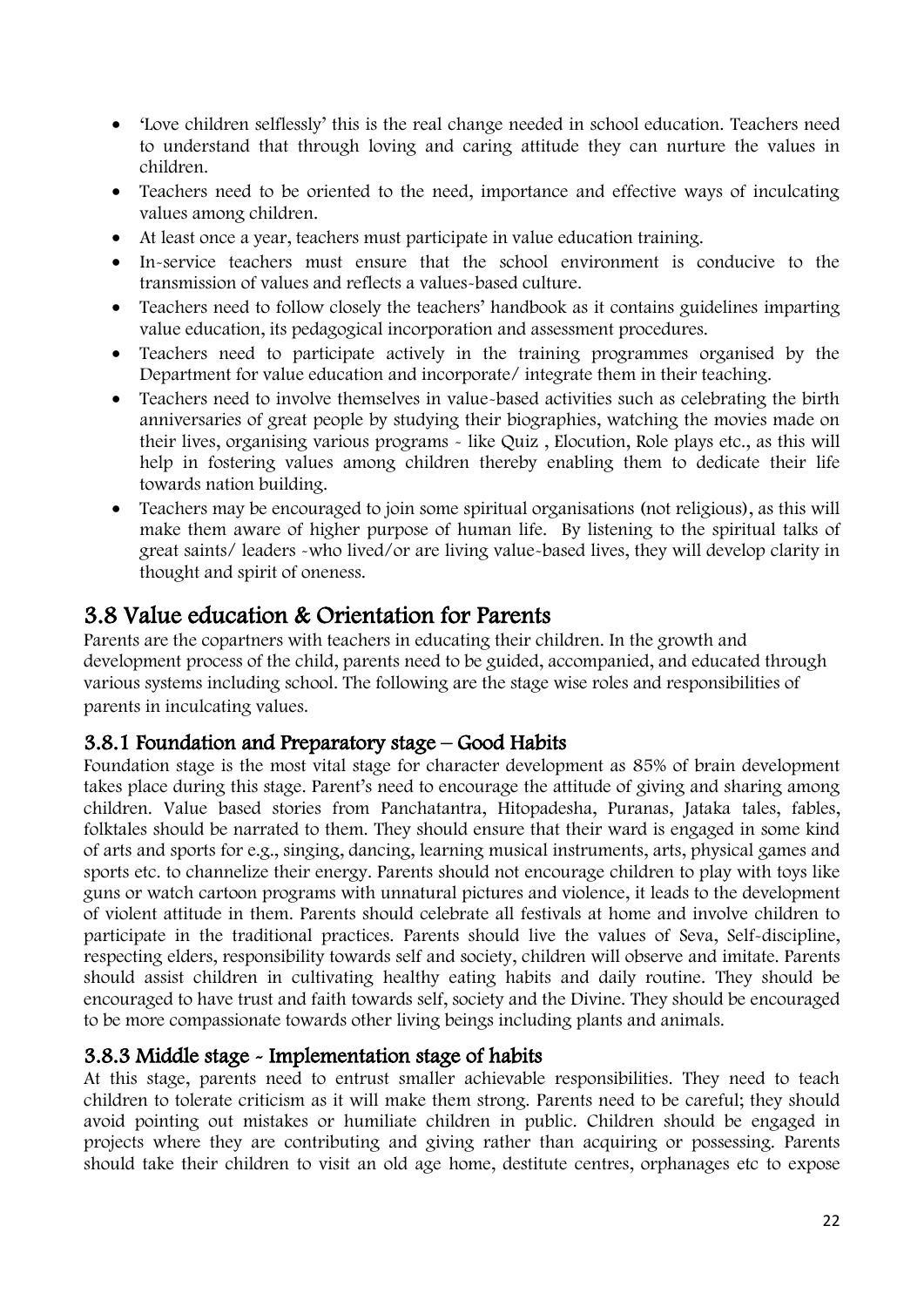them towards the realities of life. Dhyana/concentration exercises should be introduced in the middle stage, it enhances their abilities to perform in all aspects of life.

# 3.8.4 Secondary stage - Specialization stage

Skill improvement and skill specialization is a very important aspect at this stage. It is an equally competitive stage and decision-making age. Special focus should be provided to children to better understand their strengths and weaknesses and help them cross barriers to specialize in activities of their choices. Parents should encourage students at this stage to participate in social and nation building initiatives like NCC or NSS. It is important for parents to participate with children as their friend and partner to develop values together.

# 3.9 Value Education Resources

# 3.9.1 Teachers Handbook:

Effective implementation of Value education depends on how much teachers understand the importance of values in our lives, their practice of values and knowledge of integrating values in daily teaching. Comprehensive teachers handbook for each grade provides the intellectual basis of values, inspiring articles, overall value education framework, age appropriate pedagogy, suggestive activities for each core value, sample lesson plans to integrate values in different subjects, suggestive out of classroom group activities, celebration of events and festivals in school, tips on maintaining physical and psychological environment in the school, parameters for assessment and appropriate method of assessment, guidance on designing holistic report card and references for good resources.

Teachers are expected to comprehend each value and live it in daily life. Weekly/monthly value education plan should be designed by the teachers based on their context, taking local resources like traditional stories, games, practices, examples, anecdotes, life examples of great people of the locality, etc. Lesson plans for each subject should include knowledge, practice and assessment of values.

Teachers training manual can also include techniques and methods for teachers to strengthen value-based living, guidance for parents' value orientation and how to engagement parents in value formation of children at home

# 3.9.2 Students Resource Material

Values Education is a complex, and multi-dimensional concept. Student resource materials should attempt to build attitudes that will help them live in harmony with themselves, others, and nature, in addition to imparting necessary skills and values. It should be age appropriate and should be based on psychological, sociological, and philosophical principles. The content/ stories should be such which inspire, awaken positive feelings and experiences, create self-awareness, encourage openness and spirit of inquiry in raising questions, explore, discover and construct understanding of values by providing opportunities to put knowledge of values into practice in a meaningful way. There should be enough scope of symbols, drawings, posters, charts, cartoons, graphs, photographs and pictures and auditory and kinaesthetic experiences. The language should be simple and lucid. There should be enough room for individual and group work, songs, art, role play, debate, discussion, games and other cooperative and collaborative exercises. It should include practical examples and anecdotes from lives of great men as they help in imparting ennobling and inspiring values to the learners. The resources should comprise of introspection exercises. Selfassessment exercises should be carefully planned and presented. The resource material for students from foundational to secondary school should be redesigned to be deeply rooted in the Indian and local context and ethos in terms of culture, traditions, heritage, customs, language, philosophy, geography, ancient and contemporary knowledge, societal and scientific needs, indigenous and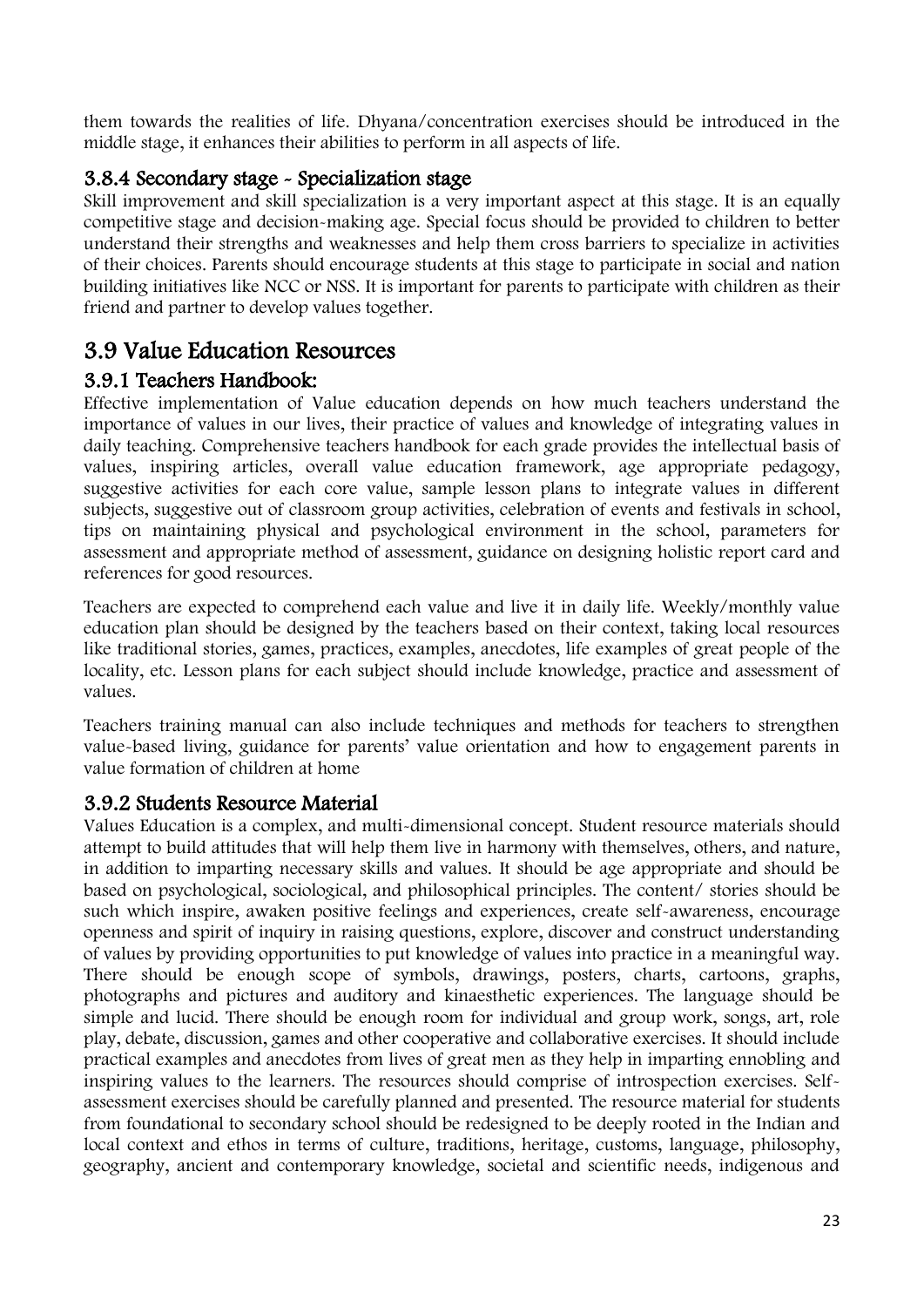traditional ways of learning, and so on. This will make it more relatable, relevant, interesting, and effective for the students. We can have a separate value education exercise book for students named as 'Students' Workbook'.

### 3.9.3 Parents Manual

Parents are inescapable role models for growing children. Knowingly and unknowingly they teach values through their behaviour at home. Parents must first practice in their life the values they want their children to acquire, children may not do as we tell them, but they certainly do as we do. It is important for parents to regularly interact with teachers and understand what is taught in the school. The environment at home should support and reinforce positive impressions for the formation of right character of the child. Parenting is an opportunity for parents to re-mould their personality, unlearn negative aspects and strengthen the positive attributes. A well-structured manual for value formation at each stage of child development and required resources for selfdevelopment and working with the child will help parents.

Parents manual can contain theoretical basis of values, practicing ideals, case studies, cause and remedies, current scenario, role of parents in character formation of child at each stage, suggestive actions, activities, stories, traditional practices for development of values and simple value assessment methods to support value formation of the child. Motivational videos for parents to lead value-based life, techniques to strengthen values and self-assessment methods can be an important aspect of Parents manual. There is no better method than demonstrating 'Living Values'.

# 3.9.4 State Digital Repository of Reference Material

Common shared repository of reference material for value education will be useful for teachers to design context specific activities in their school. Teachers, Scholars and Parents can share resources and best practices. State repository for Value education can contain local/traditional Stories, Songs, Anecdotes, significant incidents from the life of eminent personalities of Karnataka, stories from Panchatantra, Ramayana, Mahabharata, folktales, fables, Isapneeti, value based games, activities, traditional practices, and festivals highlighting value based living. This repository can also include successful experiments from teachers, effective methods and templates for assessment of value education.

# 3.10 Integration of Value Education in Different Subjects

# 3.10.1 Developing Values through Sports and Physical Education

Physical education and sports are typically linked with good health and physical development. It is a lively activity which children from all age groups enjoy. Sports develop the cognitive, psychomotor, social, emotional, cultural and moral aspects of child's development. It provides a unique opportunity to foster development of positive values. While playing, children develop many skills and values effortlessly. A lot of active learning happens from the peers, Physical Education instructor and self-experience of the child. Values like fairness, inclusiveness, teambuilding, perseverance, resilience, self-discipline, selflessly working for the team, respecting others, humility, and accepting failures can be easily inculcated through physical education. Care must be taken to avoid formation of unhealthy values like, winning at any cost, violence, pursuit of fame and fortune, callousness, selfishness, etc. PE Instructor plays a very important role in building character of the children, they can inspire them to be good human beings and live purposeful life. PE Instructors can use age specific methods like, setting value-based rules of the game, role plays, joint celebrations, giving responsibilities to children, equal participation, etc for inculcating values in children. It is easy to observe value formation in children during sports and other physical education activities, PE instructor can use these instances to correct children when they behave in unhealthy way. One good PE Instructor in the school with right character and love for children can mould the personality of children by being their role model.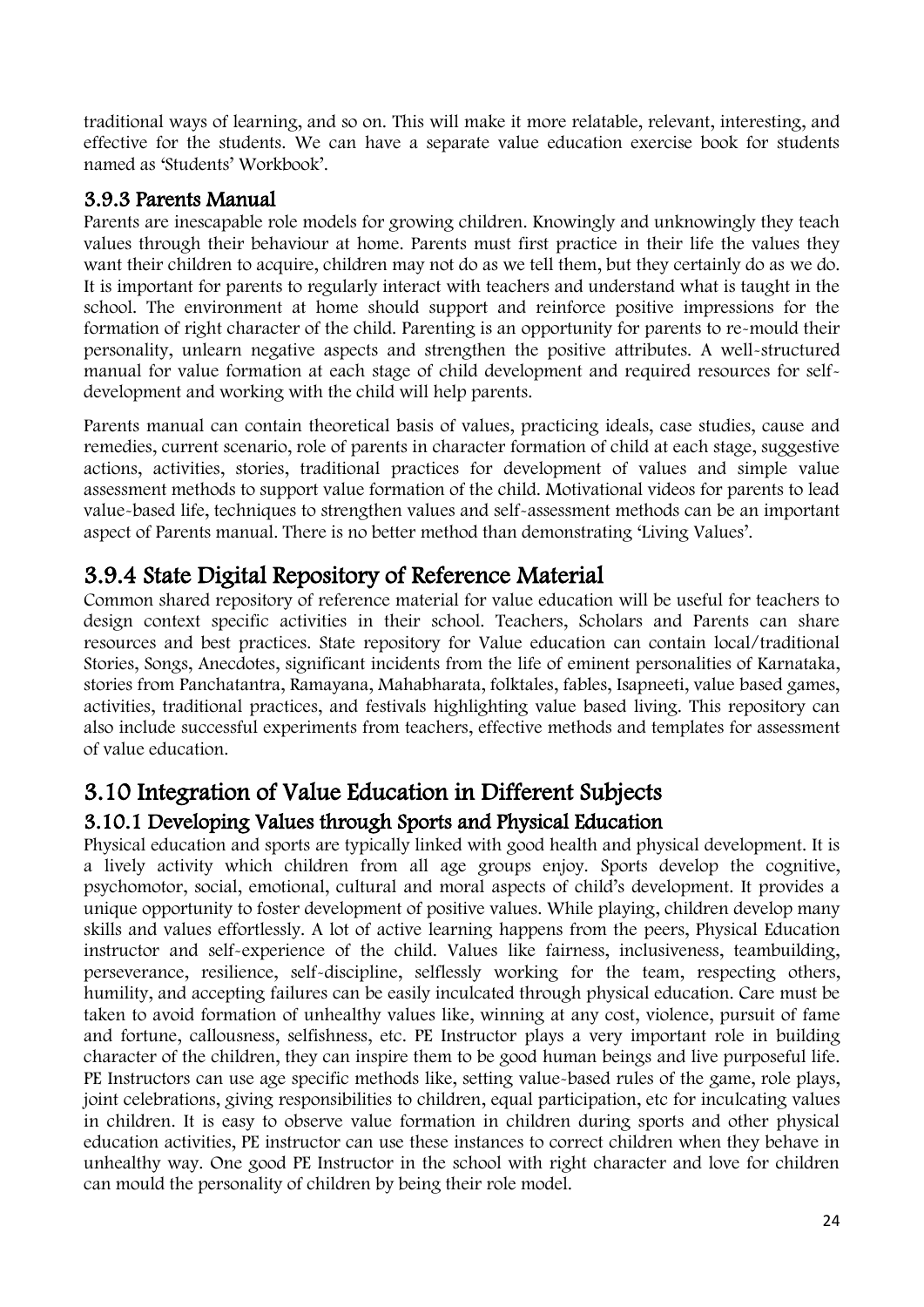# 3.10.2 Developing Values through School Events and Environment

Children enjoy doing, participating, and learning together. It gives them deep sense of belonging and enhances their confidence. They love activities outside classroom and beyond the core subjects. School environment and various events play an important role in the development of life skills and values, like inter-personal skills, creative expression, Critical thinking, Decision making, effective communication, problem solving, Leadership, empathy, Cooperation, respect for others' views, inclusiveness, love for nature, cleanliness, etc. Simple regular practices like, Daily Morning Assembly (with prayer, group song, inspiring situation talk, a good thought and National Anthem), Weekly Talent Show with variety of topics (Drama, debate, poetry, visual art, singing, dance, quiz, model making, story-writing and story-telling, etc), Hobby Clubs (Eco-Club, Innovation Club, Literature Club, Astronomy Club, Seva Club, Arts Club, etc), Celebration of National and Local Festivals (understand traditions and develop national pride), Events like Indian Literature week, Swadeshi Saptaha, etc. can be designed for holistic development of the children. Cleanliness in the school, courteous behaviour of staff and loving nature of teachers has profound impact on the psycho-social development of children. Research has shown classroom learning of children has significantly improved by participation in activities outside classroom.

### 3.10.3 Developing Values Through Languages

Language learning is a process of acquisition of a set of skills, attitudes, and knowledge. Hence, it is a perfect vehicle for introducing and inculcating or promoting values. Through poems, stories, biographies, legends, folklores, myths and anecdotes that consist of values, children can become familiar with them, understand, appreciate and then try to internalize them. A resourceful language teacher can plan accordingly, to inculcate the desired values through language. Besides this, language also plays an important role for building relationships, solving conflicts or problems and expressions of concern.

### 3.10.4 Promoting values through Teaching/Learning of Art Education

Art education is to help learners in developing aesthetic sensitivity towards art and to be a refined human being. It is an expression of creativity through visual art and performance. Through this student can learn to appreciate cultural heritage as well as protect art forms of Karnataka and India. Participatory, joyful, and meaningful activities form the core of the methodology. These need to be organised to inculcate values, attitudes and interests as this activity is space friendly and student centric. Art education respects manual work, dignity of labour, perseverance, cooperation, tolerance, caring and sharing. Art education therefore requires creativity, observation, awareness to change, understanding of ideas, skills to developing ideas and sensibilities. Art education provides opportunity for students to be unique and collaborate without being right and wrong. Visual and performing art also helps children in the aspects of imagination, focus, concentration and the skill of just in time management. Art or stories narrated through visual mediums stay in the minds of the children without any effort to remember the same. The teacher's role is to observe and encourage to students to learn without fear or competition. Values such as self-confidence, responsibility, peace, division of labour and cooperation could be realized through the curriculum of art education

# 3.10.5 Developing Values through Science Education

Science expands the body of knowledge covering new domains of experiences. The laws of science are never viewed as fixed eternal truth. Science has the power to eliminate ignorance, poverty and superstitions. In this era of unprecedented changes in science and technology, human relationships, quest and exploration of knowledge have made man to realize that their existence is like a dot in the universe. The scientific temperament has enabled people to be open minded, curious, systematically reason, and willingness to change ones opinion in the light of new evidences. It also develops objectivity, honesty, and truthfulness, the process of science is to help to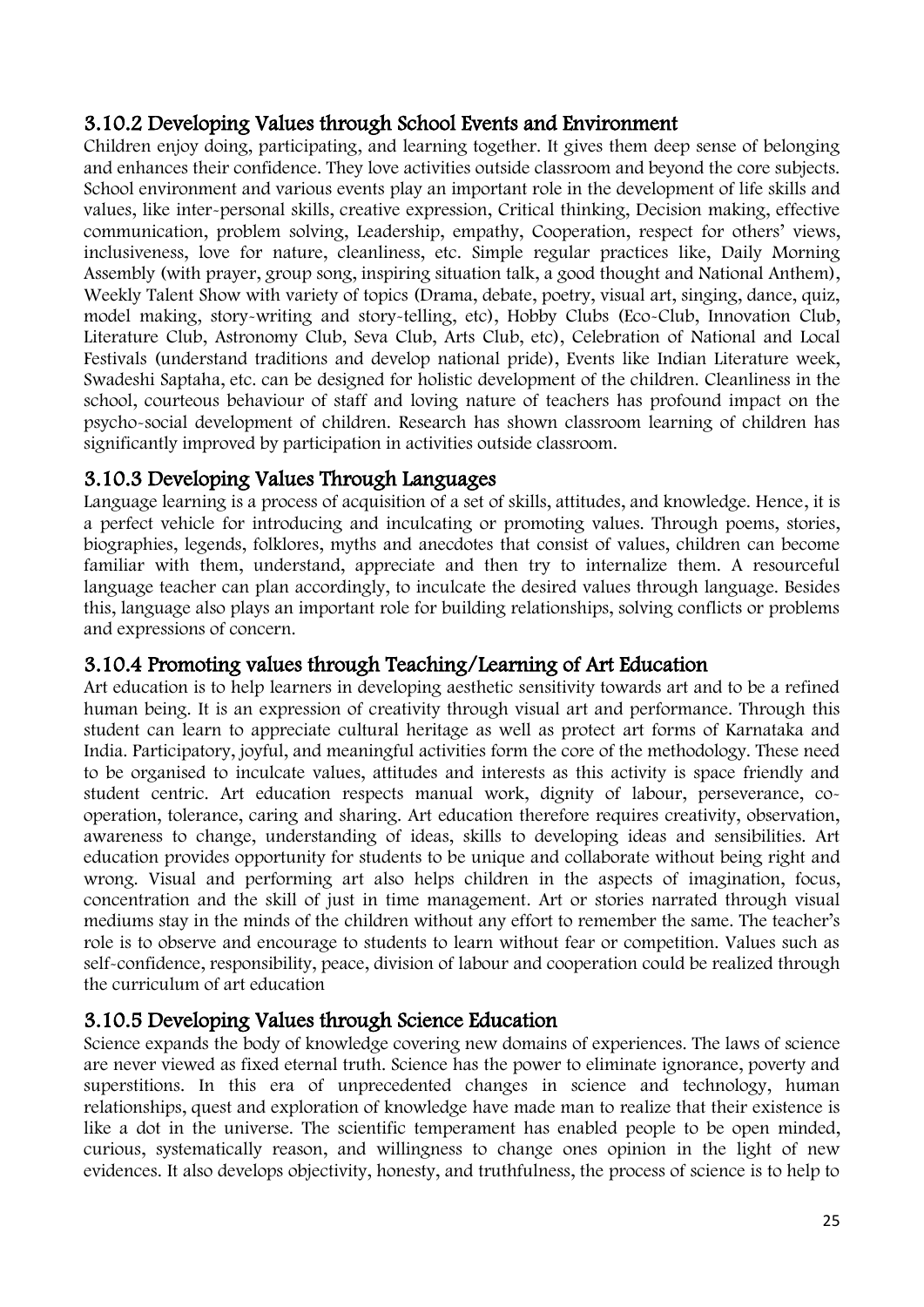find truth. Science can bring the social value of equity and can help in removing prejudices related to socio-economic divide among others, gender, caste, religion and region.

# 3.10.6 Developing Values through Maths Education

According to NPE-(1986), 'Mathematics should be taught as a vehicle –to train a child to think, reason, analyse and articulate logically apart from being a specific subject". Bertrand Russell (1872-1970) a British Philosopher and mathematician said: "Mathematics rightly viewed, possesses not only truth but supreme beauty cold and austere, like that of sculpture without appeal to any part of our weaker nature, without the gorgeous trappings of painting or music, yet sublimely pure and capable of a stern perfection such as only the greatest art can show". According to NCFSE-2000 one of the basic aims of teaching mathematics in school is to inculcate the skills of quantification of experiences around the learners who in turn, carry out experiments with numbers and forms of geometry make decisions, apply mathematics, develop precision, rational and analytical thinking, reasoning, competence to solve problems, positive attitudes, and aesthetic sense. Thus, life skills are developed through teaching-learning mathematics. Galileo Galilee once said: 'The book of nature is written in mathematical language" thus mathematics has its beauty and hidden values

# 3.10.7 Developing Values through Social Science

Social Science as a school subject consists of diverse concerns of the society which are reflected in the sub-disciplines such as Sociology, History, Political Science, Geography and Economics. The study of social Science develops social, cultural, and environmental values. Through social science, students are exposed to the variety in our society including how people from different regions live, religious practices, social groups and become aware of the aspects that bind them together as a Nation. Through the study of political science students learn the importance of fundamental duties and rights to become responsible citizen. Teachers can organise activities such as celebrating cultural and national festivals in schools, narrate examples from the lives of great personalities and communities, visit nearby historic sites, explore the local surroundings and observe the diversity of life in different communities, conduct debates, discussions, brainstorming activities, and so on to help students develop a sense of belonging and unity. Through teaching of Geography, teachers can inculcate a critical appreciation for conservation of environment and develop love, care and respect for nature. Study of political science brings awareness about the constitutional values, equality, liberty, justice, fraternity, secularism, dignity, pluralism, and freedom from exploitation, etc. The study of economics provides the optimal practises for resource conservation and utilisation.

# 3.11 Plan for bagless days

The policy says that all students will participate in 10-day bagless days for grades 6 to 8. During this period, the students will intern with local vocational experts such as carpenters, gardeners, potters, artists etc. Out of ten days a year can be used for experiencing Values. Grade 6th onwards it can be 'Seva Diwas' – fields day to practice values by doing work in the society. Various types of activities can be planned for the Seva Diwas, some examples can be: cleaning the school, Up-keep of school garden, decorating the school premises, cleaning of locality, decorating public places, helping needy in the locality, teaching in slums, etc

For Preparatory stage, one day can be used as '*Anubhay Diwas'*, where children visit places of care, where social workers are helping the needy people of the society, for example: Orphanage, old age home, school of blind, etc. Anubhav Diwas can also be used to give experience of various local traditions and cultural aspects, Puppet show, visit to heritage site of the locality, Jana pada centre, etc…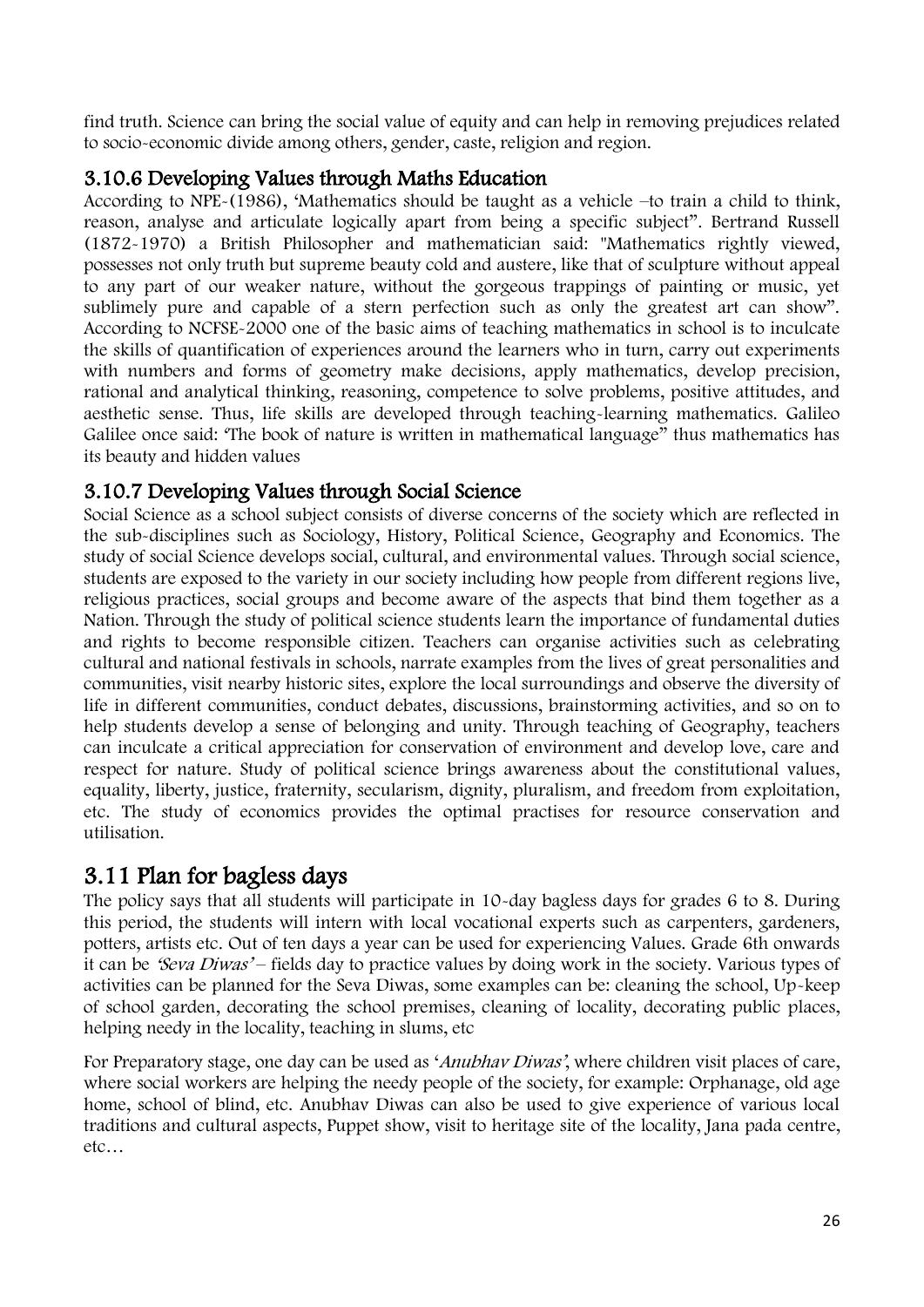# 4 Collaboration of various Agencies and Inputs for Stakeholders

# 4.1 Inputs for stakeholders

## 4.1.1 Students:

Students should have immense love for what they are learning. They should analyse and reflect on the stories, poetry, activities, school events and practices from the school. Students should keenly observe behaviour of Teachers, parents and great personalities from the society. They should avoid company of negative people and keep themselves away from influences of bad habits like smoking, drugs, etc.

### 4.1.2 Teachers:

Through Direct Approach, Integrated Approach and Incidental Approach, teachers would make a continuous effort to cherish values among students. Ensuring that school's teaching materials and practices would complement the development of values among the students. Conduct discussions with parents about the moral values of students. Sharing with the counsellors who are meant to discuss about students at school premises. Striving continuously to create a supportive atmosphere in the school.

### 4.1.3 Parents:

Teachers are aware of the role of parents in the development of moral values among students. Teachers would have good opportunities to share the good qualities observes in their child as well as challenges.

### 4. 1.4 school heads:

Discuss the need for value education in Teachers Parents Meeting. In Parents Teacher Meet discussion can be held about Bagless Days and f the activities that need to be carried out for value added education can be finalised. Under an effective supervision, to cherish moral values, value added thoughts and activities to be done, once in a month.

### 4.1.5 Teacher educators:

They can spread awareness about the changes that have been made from time to time in implementation of value education. They can suggest activities that can help to enhance values and be good role models.

### 4.1.6 Community members:

Social and Spiritual organizations devoted to moral and value education should extend their support to schools and education department in training teaches, providing reference material and participating in design of value education resources for children. These organizations can also create special programs for parents to share the importance of value education and their role in shaping personality of their child.

# 4.2 Collaboration of agencies in the implementation of value education 4.2.1 Local organisation:

School Development and Management Committees, Gram Panchayats, Taluk Panchayats and Zilla panchayats should organise activities for the application of value education. Once in a month Bagless Day, as mentioned in the appendix, value added activities should be organised as per the local needs. There is a need to create web portals like My Govt/ Khelo India/ Fit India. Based on these reports, there is work to be done on providing various incentives.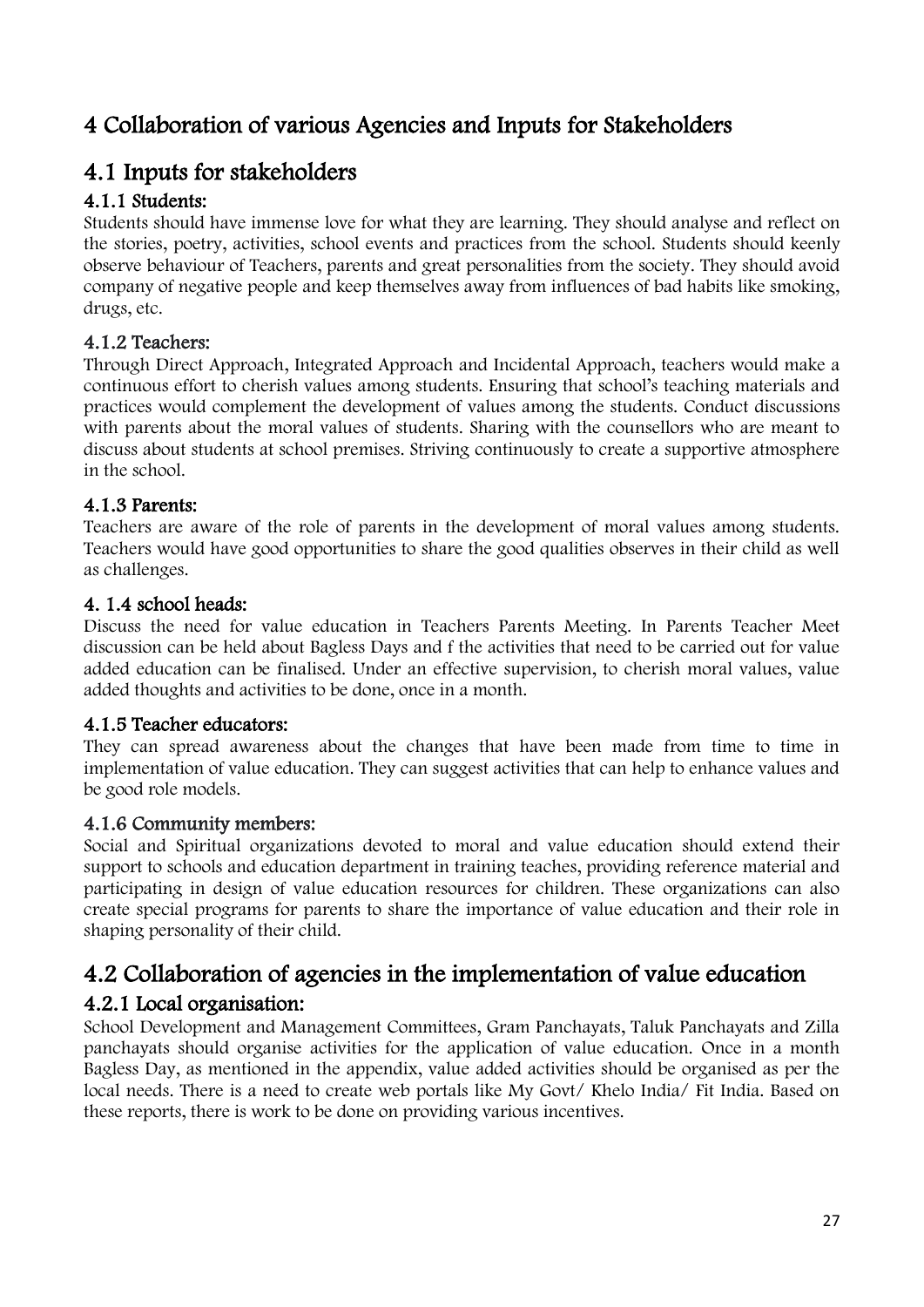### 4.2.2 State-level organisation:

The responsibility of DSERT is to set syllabus and prepare resource materials for students and teachers in effective implementation of Value education in Karnataka. Block education officers (BEO) and BRCC who are in close contact with the schools, must frame a model for implementation and governance of value education in each school. BEO and BRCC should possess personality which reflects the values expected to be inculcated in Teachers and students. There are several examples where such models are set by District and State level officers in last a few years.

- Officers have personally taken vegetables for midday meals of school children during school visits
- Early morning visits by officers to houses of poor children to encourage them before SSLC final exam
- Officers keenly observed the attitude of teachers for being truthful, both in speech and their deeds.
- Some Officers motivated students by narrating inspiring stories in classrooms during school visits.

BEOs and BRCCs can take several actions to implement "Values of the Month" program in their districts. Collaboration events, cultural activities, best practice sharing, appreciation for teachers and schools with the culture of high values is practiced, etc.

# 4.3 Requisites for the implementation:

### 4.3.1 School Complex:

To complement the learning of values, attempts should be made to teach, learn and integrate it at different levels. At school level, trained social workers and counsellors also require awareness about value education. In collaboration with other school committees, in school complex, there is a need to organise various activities which enhance the awareness of the values among parents and community

### 4.3.2 Human resources:

There is a necessity to set role models in value education. Programmes should be organised for professional, craftsmen of the society to introduce their skills. Attempts should also be made to ensure that their field is beneficial for the development value level of the society

### 4.3.3: Teaching learning materials:

There is a need of good books, videos and other teaching materials for the effective teaching of value education. Good lectures, telecasting the stories of successful person and interviews of noble personalities can also be undertaken.

### 4.3.4 Technology related:

Technical assistance should be sought to organise state and district level value added activities. Teachers can also take the assistance of technology in teaching and evaluating value education. We should make use of appropriate technology to conduct value-based activities, record and prepare reports regularly.

### 4.3.5 Any Other:

Activities at school level, cluster level, taluk level, district level and state level are required for effective introduction and practice of values. It is necessary to give teachers autonomy in doing a range of activities, depending on the situation. Opportunities should be given to seek the cooperation of leaders of the social and religious sectors in organising activities that contribute to the identified problems in the community and eradication of the unwanted practices in the society.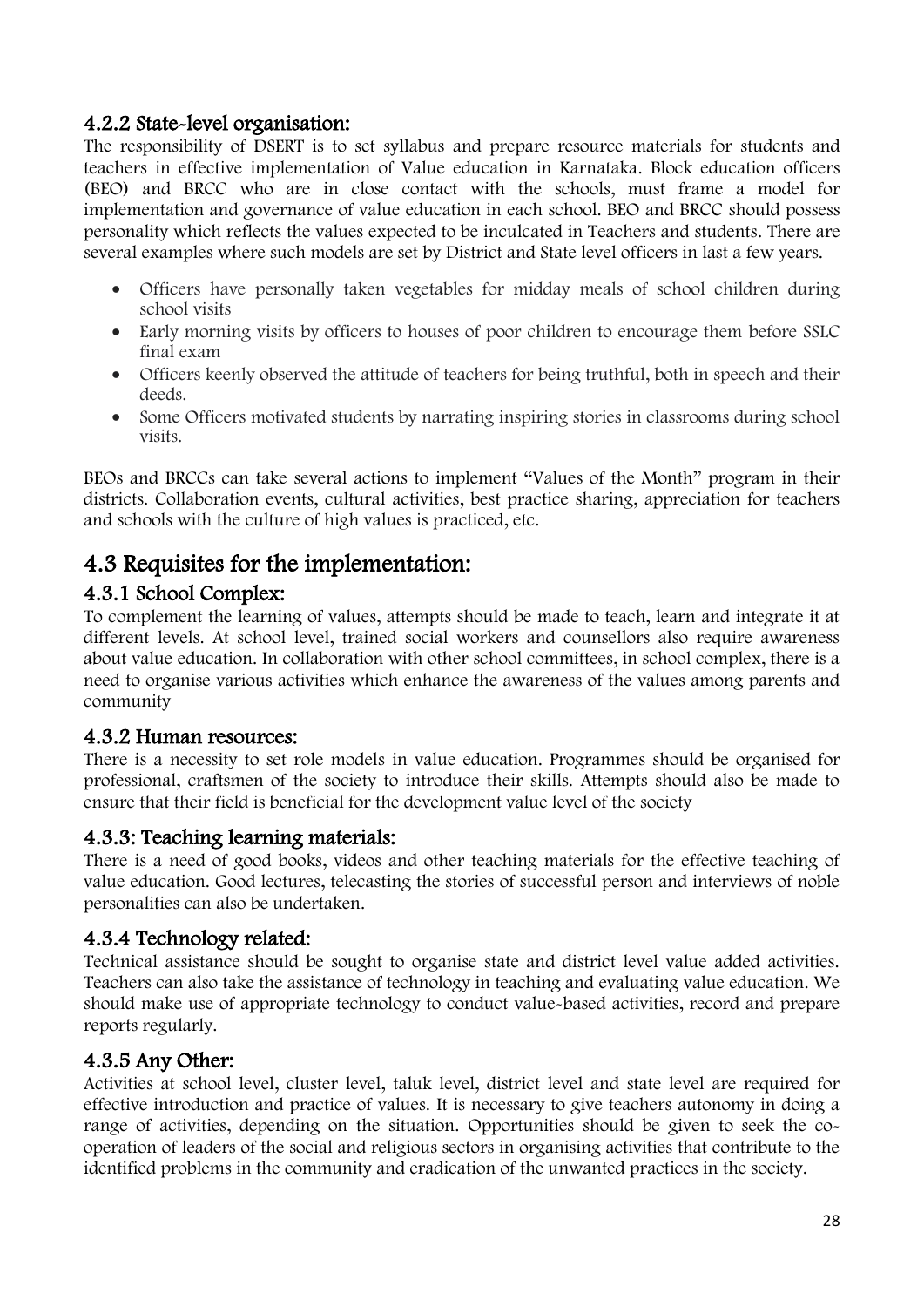# 4.5 The development of value education resources bilingually

When one's language abilities aren't good enough Bilingual books serve as an important medium to learn in a fun way. Bilingual books help children to enhance their comprehension skills as it is believed that a child learns best in his/her own language. It becomes easier for a child to comprehend basic words or expressions in a known language and respond to instructions, commands, directions and questions in the beginning till he/ she becomes fully comfortable with the new language. As bilingual books provide information in both the languages (mother tongue and a new language to be learnt) learning can happen effortlessly.

Bilingual learning experiences can aid in the development of communicative skills of both the languages.

### Benefits of Bilingual books

- Provides motivation to read in one's home language
- Helps in building vocabulary in both the languages
- Helps children to feel included
- Improve multitasking skills, attention control, problem solving and creativity as it provides outside-the-box thinking

# References/Sources

Cengelci & Hanci, 2013 Kolak (2010) Ogelman, Sarikiya 2015; Yesil and Aidin, 2007

DeRoche, E.F. and Williams, M.M. (1998). Educating Hearts and Minds. California : Corusin Press

Gaikwad. P (2004): *Curriculum, Pedagogy and Values*: Revealing the Invisible; Info. 7(2).

Government of India, Ministry of Education. National Education Policy 2020.

https://www.education.gov.in/sites/upload\_files/mhrd/files/NEP\_Final\_English\_0.pdf

Hiriyanna, M. (1975). Indian Conception of Values. OH USA W.I.S.E. Words

Citation: Huitt, W. (2004). Values. Educational Psychology Interactive. Valdosta, GA: Valdosta State University. Retrieved [date], from <http://www.edpsycinteractive.org/topics/affect/values.html>

IGNOU. eGyanKosh. Self Learning Material. Value Education. <https://egyankosh.ac.in/handle/123456789/418>

National Council of Educational Research and Training (2011). *Education for Values in Schools* –

A Framework. New Delhi: NCERT.

National Council of Educational Research and Training (NCERT), National Focus Group on

Education For Peace-2005, New Delhi.

NCERT. (2006). Focus group position paper: Education for Peace. [https://ncert.nic.in/depfe/pdf/education\\_for\\_peace.pdf](https://ncert.nic.in/depfe/pdf/education_for_peace.pdf)

NCERT. (2005). National Curriculum Framework. [https://ncert.nic.in/pdf/publication/otherpublications/Framework\\_educationcompletebook.pdf](https://ncert.nic.in/pdf/publication/otherpublications/Framework_educationcompletebook.pdf)

National Framework. Nine Values for Australian Schooling. (2005). [Values Education | National](http://www.curriculum.edu.au/values/val_national_framework_nine_values,14515.html#:~:text=National%20Framework%3A%20Nine%20Values%20for%20Australian%20Schooling%20Nine,National%20Goals%20for%20Schooling%20in%20the%20Twenty-First%20Century.)  [Framework: Nine Values for Australian Schooling \(curriculum.edu.au\)](http://www.curriculum.edu.au/values/val_national_framework_nine_values,14515.html#:~:text=National%20Framework%3A%20Nine%20Values%20for%20Australian%20Schooling%20Nine,National%20Goals%20for%20Schooling%20in%20the%20Twenty-First%20Century.)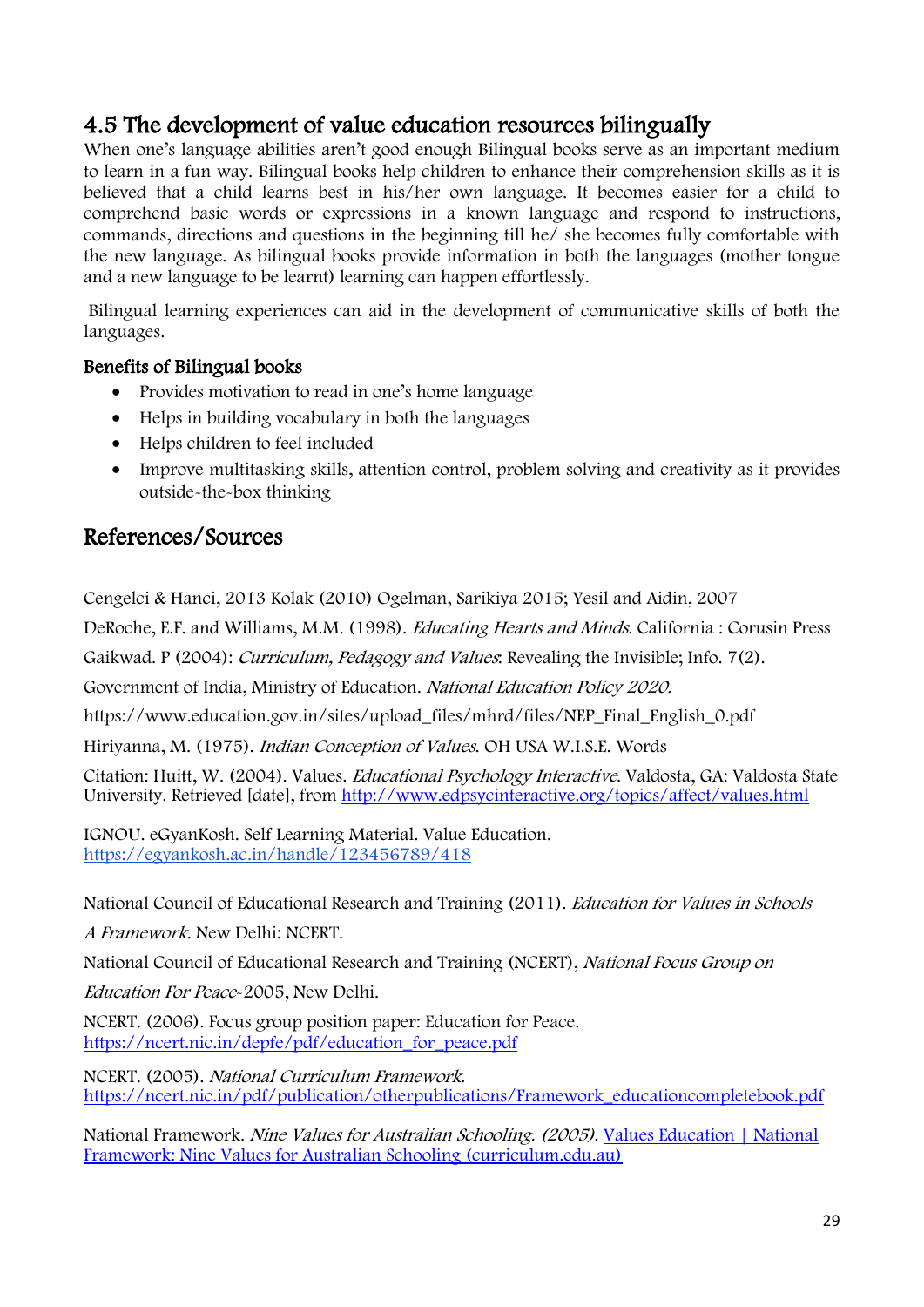Piyasa, M. An overview of values education initiatives in India. https://www.yourarticlelibrary.com/education/values-education/an-overview-on-valueeducation-initiatives-in-india/87009 Ramarao, K. (2009). Moral Education A Practical Approach. Mysore. RIMSIE Ramakrishna Mission Institute of Culture (2006) Philosophy and Science of Value Education in the Context of Modern India, Kolkata Sahin, U. (2019). Values and Values Education as perceived by primary school teacher candidates. International journal of progressive education. Vol 15. (2019)

Singh Yogesh K and Nath R. (2005). Value Education. New Delhi. SERT (2019). Happiness Program Teachers Handbook. Government of Delhi Shantilal Mutha Foundation. (2015). Maulyavardhan Program activity books. Pune Shankar, S. S. (2014). Know your child: The art of raising children. Arktos. Sivaramappa. B.. (2012). Textbook on Spiritual Values. Bangalore. Pyramid Spiritual Science Academy

Shaikh, F. (2016). Pedagogy of Teaching Value Education to Science Students. International Journal of Research and Analytical Reviews, 3(3), 43-46.

SSRVM. Human Values in Classroom: Talk by Sri. Sri. Ravishankar.

<https://sites.google.com/site/ssrvmbangaloreeast/human-values-in-the-clasroom>

T.V. Magalada(2018) article: need of value education in elementary and secondary school setup Prajavaani. (2018)

UNESCO. (2001). Learning the Way of Peace A Teachers' Guide to Peace Education, Srilanka Colombo.

# Annexures

Examples of some private institutes who participated in Value Education program implementation of government of Karnataka in the past.

### Sri Satya Sai School of Human Excellence

In the early 1980s, Sri Satya Sai Service Organisation INDIA was given permission by Government of India to train the primary school teachers of Government and Private schools across the country, for a program called SSEHV (Sri Satya Sai education in Human Values). This programme promotes character development, and seeks to in still in the students a respect and reverence for nature and for the rights of others. The SSEHV teacher is expected to earnestly practice the human values in her or his own life. The teacher, as an exemplar, encourages students to grow in self - confidence and strive to realise their full confidence and strive to realise their full potential as human beings.

As SSSEHV continued to grow, it became necessary to increase the number of persons qualified to train SSSEHV teachers. Accordingly, a "training of trainers" conference was held at Prasanthi Nilayam – Andhra Pradesh in 1984, attended by educationists from 10 states in India, including Karnataka. In 1985, Sri Satya Sai National Board of education was established and it conducted the first SSSEHV workshop, attended by principles and headmasters from 300 schools in 16 states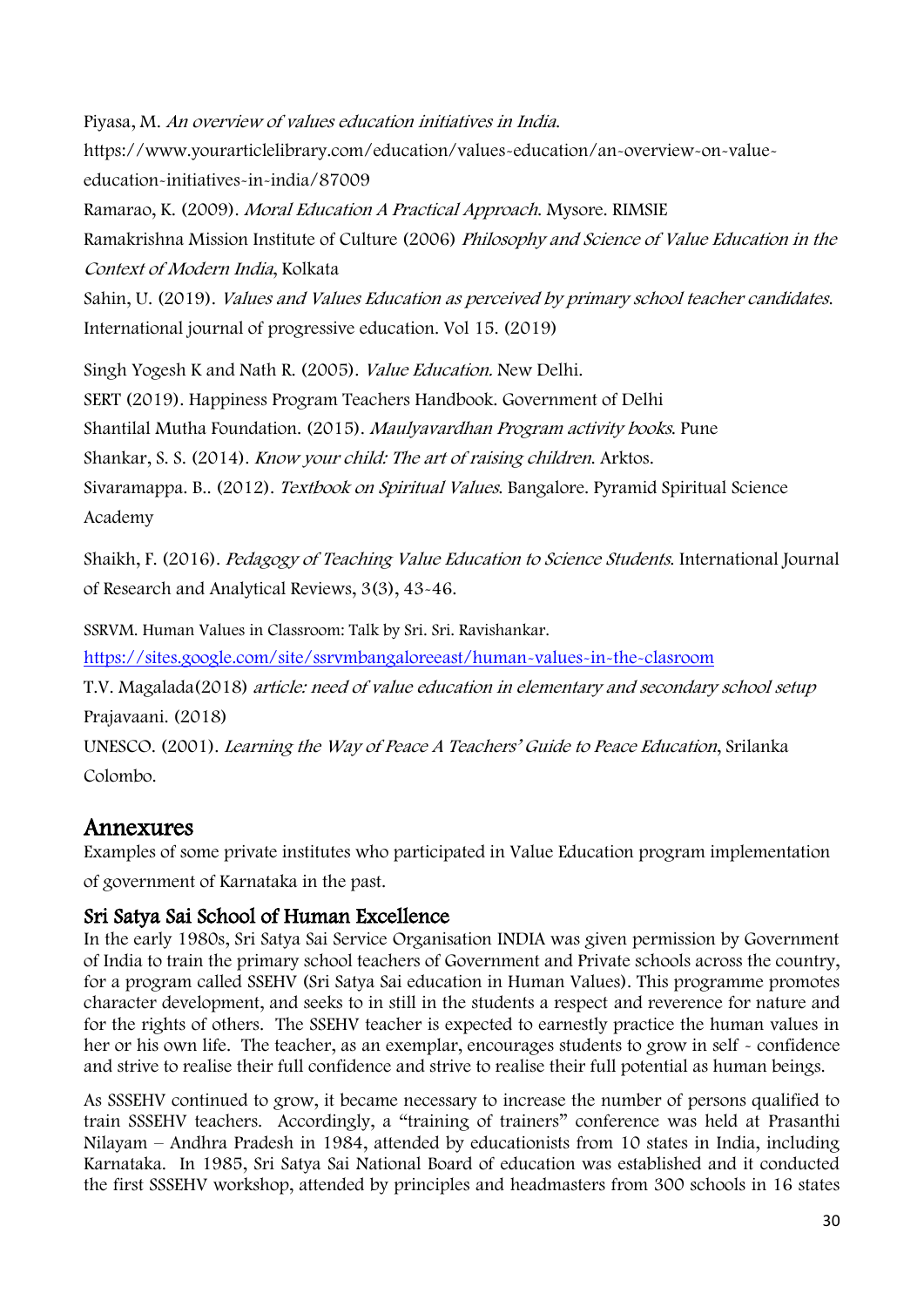of India, including Karnataka. By 1989, 35,000 primary school teachers had been trained and SSSEHV had been extended to 3000 schools in India, with most state Governments formally adopting SSSEHV for their schools. All this training of teachers was done completely free of cost by the volunteers of Sai Organisation. In the same year 1989, Sri Satya Sai Baba kept encouraging the teachers to Integration of Human values in all aspects of the school curriculum and in Extra – curricular activities through SSEHV.

In 1990, the Government of India introduced Value education for the B.Ed. as a compulsory paper, so that every student-teacher undergoes the training of Human Values – the concept, adoption, pedagogy, integration and practice of Values before he /she completes his/her teacher training program. From then onwards Value education became a compulsory paper in B.Ed. programs across Karnataka.

### Shanti vana trust Dharmasthala

A 10 day's residential training programme on yogasana & pranayama was conducted by Shantivana trust for about 50,000 teachers in association with D.S.E.R.T. This trust has published books containing subhashitas, moral stories and motivational real incidents. Four competitions are organized for students based on these books. The top 3 students in each category will be given both prizes and certificates. The winners in these competitions will appear for the Taluk and District level competitions. These competitions conducted in Udupi, Dakshina Kannada, Hassan and Chikamagaluru districts. The Yoga teachers of each school will work as nodal teachers.

### The Brahma Kumari University

The Brahma kumari University organized Raja yoga training programme for secondary teachers since 2000. The Department of Education has been deputing the head teacher and Assistant teacher for this program. These trained teachers are expected to train other teachers and impart yoga education in the school.

### Sri Rama Krishna Ashrama, Mysore:

Ramakrishna Ashram has 15 days training programme for teachers who have completed B.Ed. Teachers register themselves on voluntary basis by paying nominal fees. This is a composite program containing philosophical and practical aspects of value education

### Basava Tatva Exams:

The Murugha Mutt of Chitradurga, has been conducting examinations for high school students on the life and works of Sri Basaveshwara, This program is conducted in Davengari ,Chitradurga and Shivmoga districts.

### Art of Living

Department of Primary and Secondary Education, Government of Karnataka, signed an MoU with Vyakti Vikas Kendra India and Union Bank of India, Bangalore, Karnataka wherein Vyakti Vikas Kendra offered Art of Living Prajna Yoga program for children between 5+ to 18 years from 6 june 2018 to 6 August 2018. DoE, GOK extended the program on experimental approach to 200 students who have not been able to clear SSLC examinations and have scored extremely low in all subjects majorly due to lack of confidence and concentration. This program aimed at improving the intuitive ability of participants by internally evoking their concentration, confidence and commitment

THE CENTRAL BOARD OF SECONDARY EDUCATION, Delhi , in the year 2014 selected Vyakti Vikas Kendra, Bangalore, India as one of the Empanelled Agencies to conduct value based training programs on behalf of the Board at various locations in the country and abroad. It was decided that Vyakti Vikas Kendra India through their resource persons would conduct Capacity Building